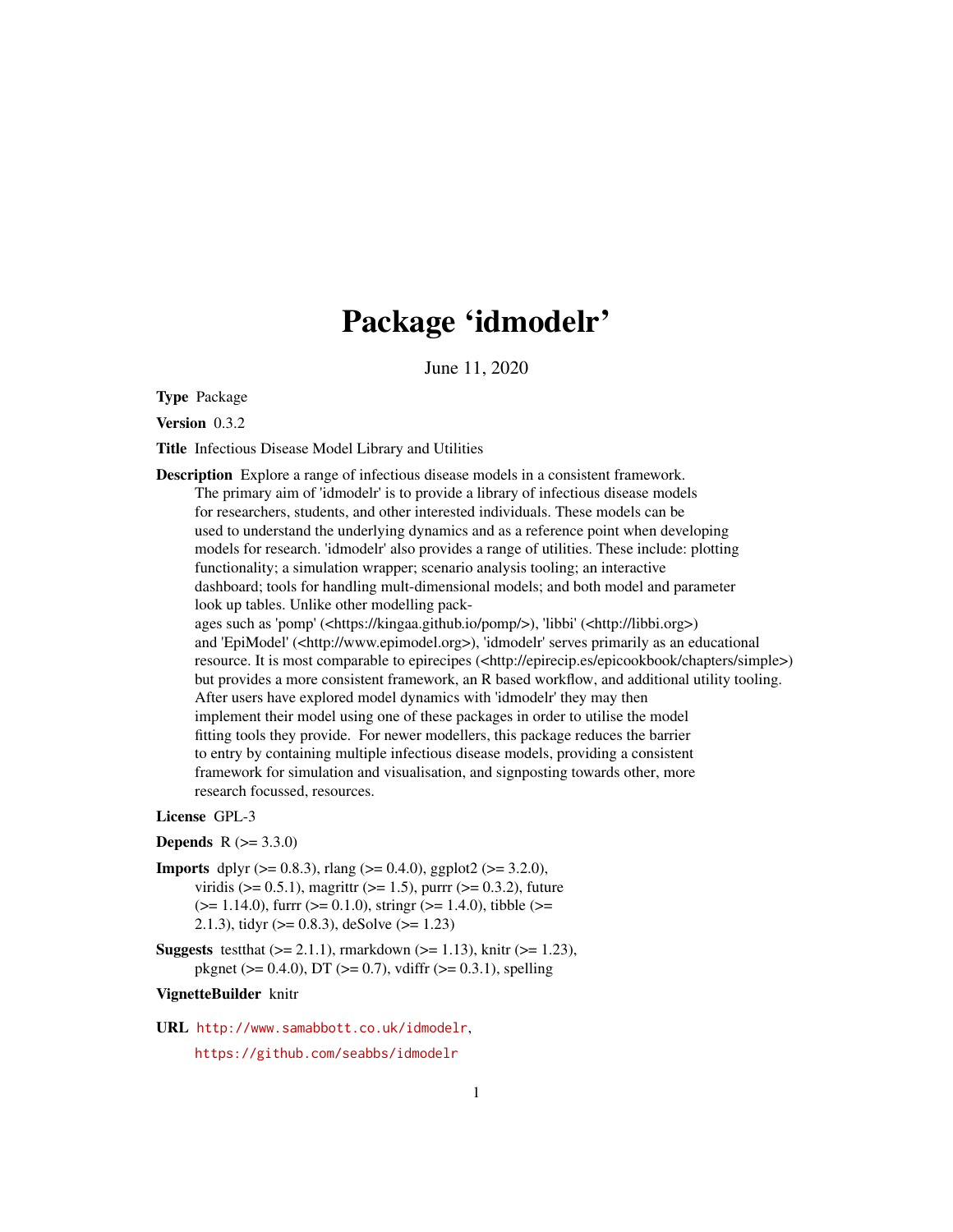## BugReports <https://github.com/seabbs/idmodelr/issues>

Encoding UTF-8

RoxygenNote 7.1.0

LazyData true

Language en-GB

NeedsCompilation no

Author Sam Abbott [aut, cre] (<https://orcid.org/0000-0001-8057-8037>), Akira Endo [aut] (<https://orcid.org/0000-0001-6377-7296>)

Maintainer Sam Abbott <contact@samabbott.co.uk>

Repository CRAN

Date/Publication 2020-06-11 14:20:03 UTC

## R topics documented:

| 3              |
|----------------|
| $\overline{4}$ |
| 5              |
| $\overline{7}$ |
| 8              |
| 9              |
| 10             |
| 11             |
| 12             |
| 13             |
| 14             |
| 15             |
| 15             |
| 16             |
| 17             |
| 19             |
| 20             |
| 21             |
| 22             |
| 22             |
| 23             |
| 24             |
| 25             |
| 26             |
| 27             |
| 28             |
| 29             |
| 30             |
| 31             |
| 32             |
|                |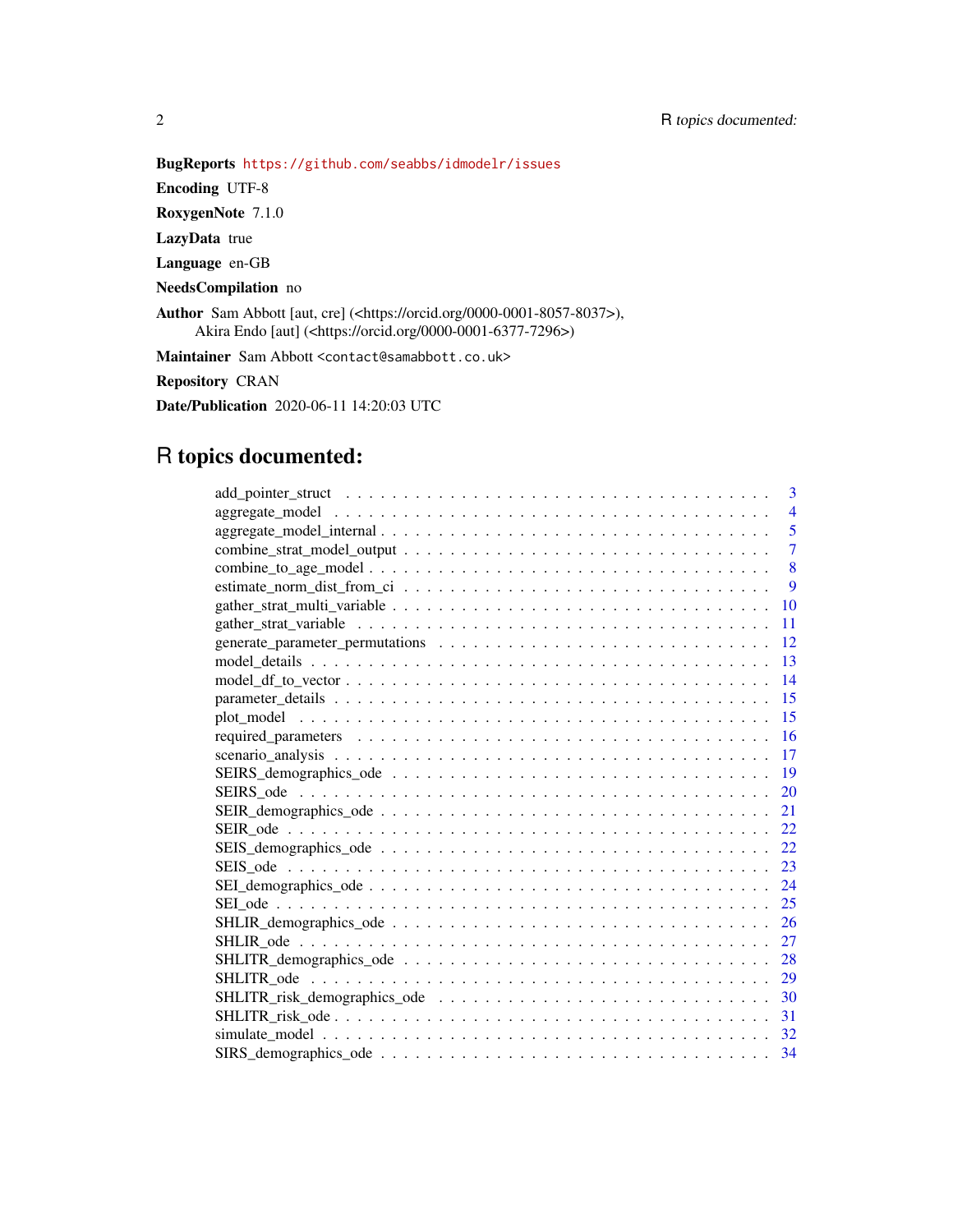<span id="page-2-0"></span>

#### **Index a** set of the contract of the contract of the contract of the contract of the contract of the contract of the contract of the contract of the contract of the contract of the contract of the contract of the contrac

add\_pointer\_struct *Adds Pointer Structure to R objects*

## Description

Adds Pointer Structure to R objects

## Usage

add\_pointer\_struct(char, length)

## Arguments

| char   | A character vector.                |
|--------|------------------------------------|
| length | The length of the returned object. |

## Value

A character vector of the concatenated character string with sequential numbering

```
## For a single variable
add_pointer_struct("S", 3)
## For multiple variables
add_pointer_struct(c("S", "I"), length = 3)
```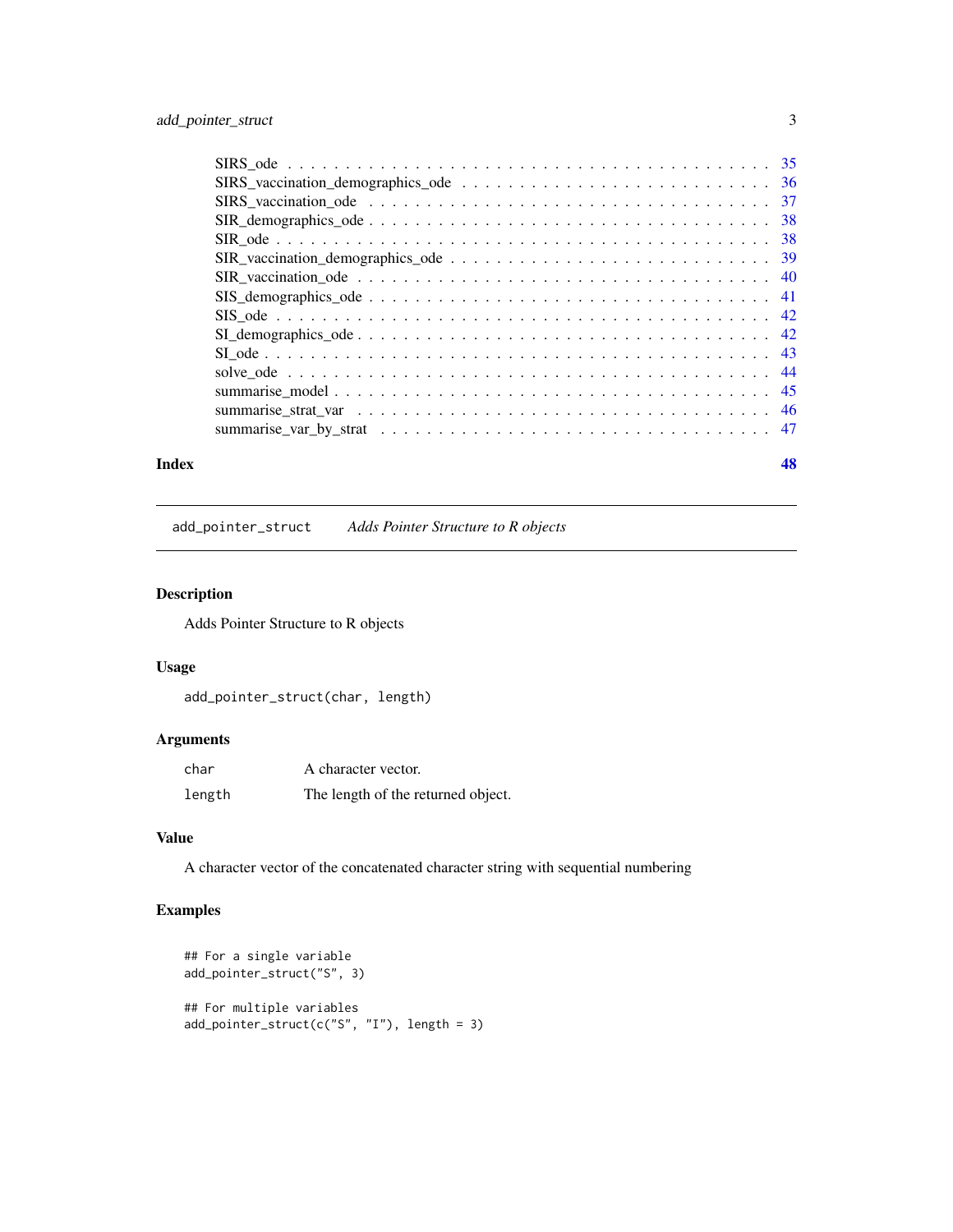<span id="page-3-0"></span>

## Description

A Function to Apply Multiple Aggregations to Model Output

## Usage

```
aggregate_model(
  df,
  aggregate_to = NULL,
 compartments = NULL,
 strat = NULL,
 hold_out_var = NULL,
  id\_col = NULL,groups = NULL,
 new_var = "incidence",
 total_pop = TRUE,
  summary_var = FALSE,
  test = FALSE)
```
## Arguments

| df           | A dataframe of Model Output.                                                                                                                                                                                                                                        |
|--------------|---------------------------------------------------------------------------------------------------------------------------------------------------------------------------------------------------------------------------------------------------------------------|
| aggregate_to | A character vector or list specifying the aggregation operations to perform on the<br>model output. Operations are carried out in the order specified. Implemented<br>options are; disease, demographic, and incidence.                                             |
| compartments | A character vector or list specifying the unique compartments to aggregate. May<br>either be specified once for all aggregation functions or for each function sepa-<br>rately.                                                                                     |
| strat        | The number of stratified groups in the model.                                                                                                                                                                                                                       |
| hold_out_var | A character vector or list specifying the unique compartments that will not be<br>aggregated. May either be specified once for all aggregation functions or for<br>each function separately. If compartments is set then this argument does not<br>need to be used. |
| id_col       | A character string containing the name of the new id column.                                                                                                                                                                                                        |
| groups       | A character vector with length equal to the level of stratification. Used to name<br>the stratified levels.                                                                                                                                                         |
| new_var      | A character vector specifying the new variable to add when aggregating inci-<br>dence.                                                                                                                                                                              |
| total_pop    | A logical (defaults to TRUE) indicating if the total population should be calcu-<br>lated when summarising the model demographics.                                                                                                                                  |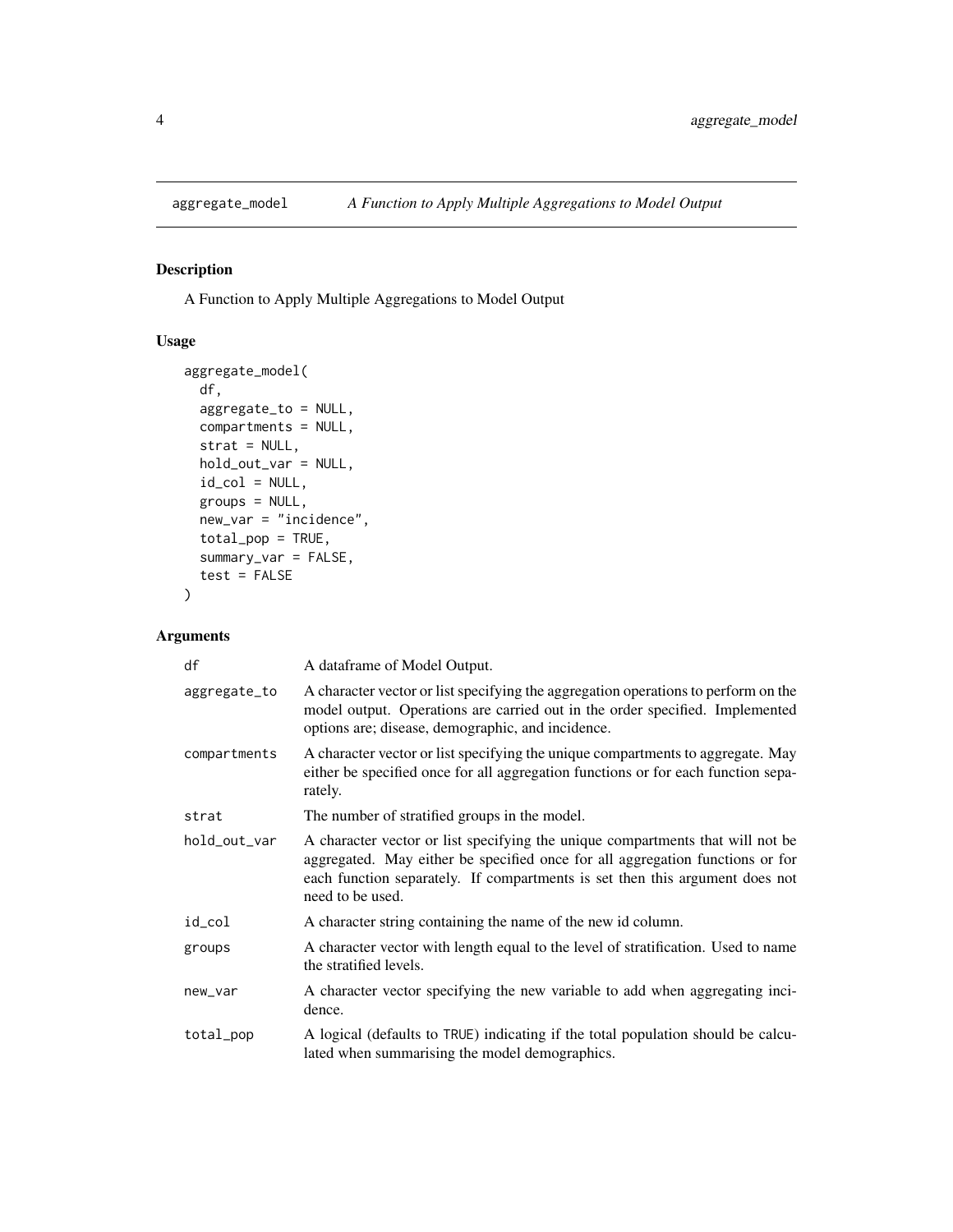<span id="page-4-0"></span>

| summary_var | A logical (defaults to FALSE), specifying whether to add an additional summary<br>variable across all stratified levels. |
|-------------|--------------------------------------------------------------------------------------------------------------------------|
| test.       | Logical defaults to FALSE. For testing, returns the processed inputs rather than<br>performing the aggregation.          |

## Value

An aggregated dataframe.

## See Also

aggregate\_model aggregate\_model\_internal combine\_to\_age\_model combine\_strat\_model\_output summarise\_var\_by\_strat

#### Examples

```
df <- data.frame(A1 = 1, B1 = 1, A2 = 1, B2 = 1, A3 = 1, B3 = 1)
aggregate_model(df, aggregate_to = "incidence",
               compartments = c("A", "B"), strat = 3,
                summary_var = TRUE)
```

```
aggregate_model_internal
```
*An Internal Function to Aggregate Model Output Using other Idmodelr functions.*

#### Description

An Internal Function to Aggregate Model Output Using other Idmodelr functions.

#### Usage

```
aggregate_model_internal(
 df,
  aggregate_to = NULL,
 compartments = NULL,
  strat = NULL,
 hold_out_var = NULL,
  new_var = "incidence",
  id\_col = NULL,groups = NULL,total_pop = TRUE,
  summary_var = FALSE
)
```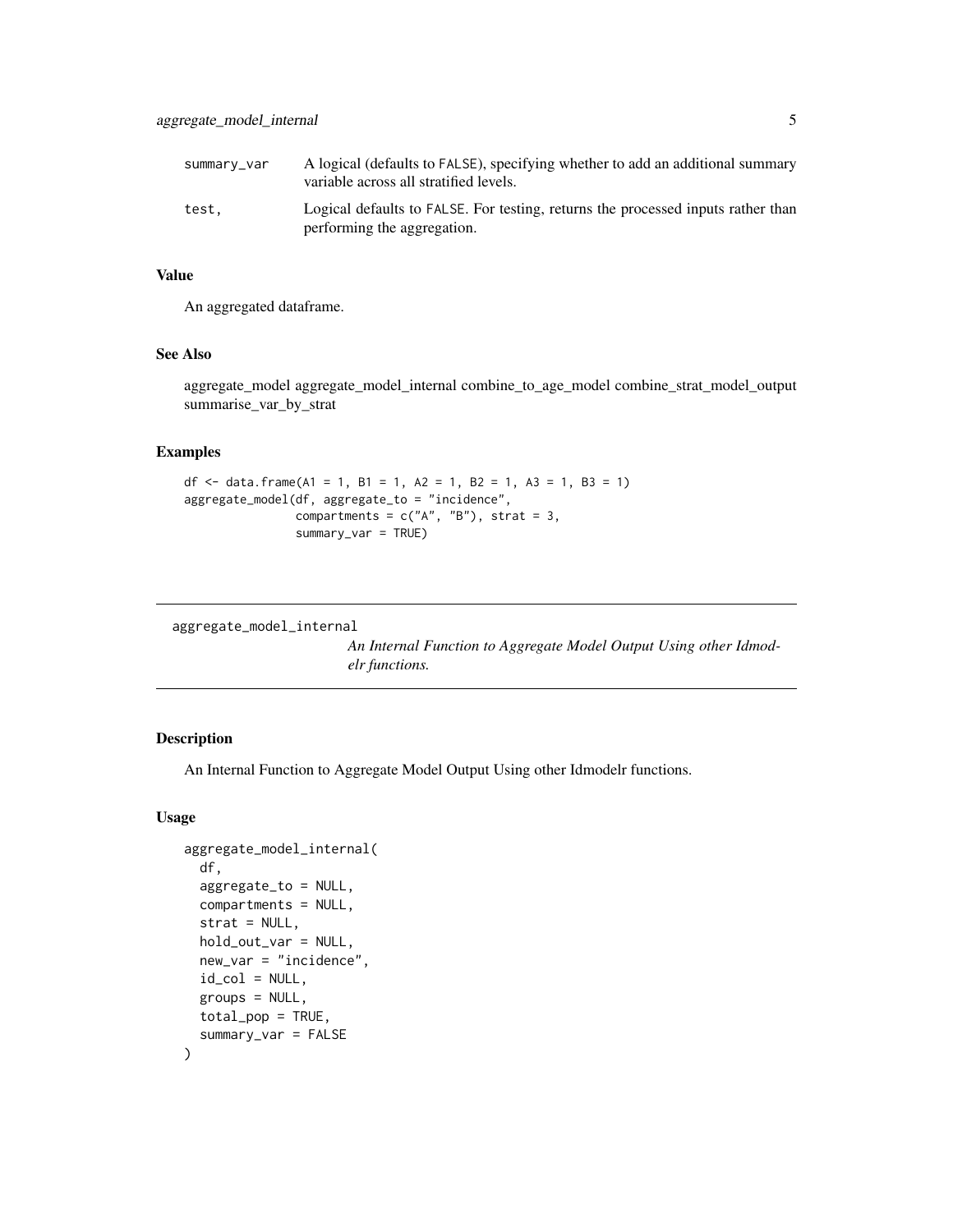#### Arguments

| df           | A dataframe of Model Output.                                                                                                       |
|--------------|------------------------------------------------------------------------------------------------------------------------------------|
| aggregate_to | A character vector specifying the aggregation function to apply possible values<br>are; disease, demographic, or incidence.        |
| compartments | A character vector specifying the unique compartments to aggregate.                                                                |
| strat        | The number of stratified groups in the model.                                                                                      |
| hold_out_var | A character vector specifying the unique compartments not to aggregate.                                                            |
| new_var      | A character vector specifying the new variable to add when aggregating inci-<br>dence.                                             |
| id_col       | A character string containing the name of the new id column.                                                                       |
| groups       | A character vector with length equal to the level of stratification. Used to name<br>the stratified levels.                        |
| total_pop    | A logical (defaults to TRUE) indicating if the total population should be calcu-<br>lated when summarising the model demographics. |
| summary_var  | A logical (defaults to FALSE), specifying whether to add an additional summary<br>variable across all stratified levels.           |

#### Value

An aggregated dataframe.

#### See Also

aggregate\_model aggregate\_model\_internal combine\_to\_age\_model combine\_strat\_model\_output summarise\_var\_by\_strat

```
df \le data.frame(time = 1, A1 = 1, B1 = 1, A2 = 1, B2 = 1, A3 = 1, B3 = 1)
## Incidence
aggregate_model_internal(df, aggregate_to = "incidence",
                        compartments = c("A", "B"), strat = 3,
                        summary_var = TRUE)
## Demographic
aggregate_model_internal(df, aggregate_to = "demographic",
                        compartments = c("A", "B"), strat = 3,
                        summary_var = TRUE)
## Disease
aggregate_model_internal(df, aggregate_to = "disease",
                        compartments = c("A", "B"), strat = 3,
                        summary_var = TRUE)
## Tidy (long)
aggregate_model_internal(df, aggregate_to = "tidy",
                        compartments = c("A", "B"), hold_out_var = "time", strat = 3,
                        summary_var = TRUE, id_col = "Age",
                        groups = c("Children", "Young adults", "Adults"))
```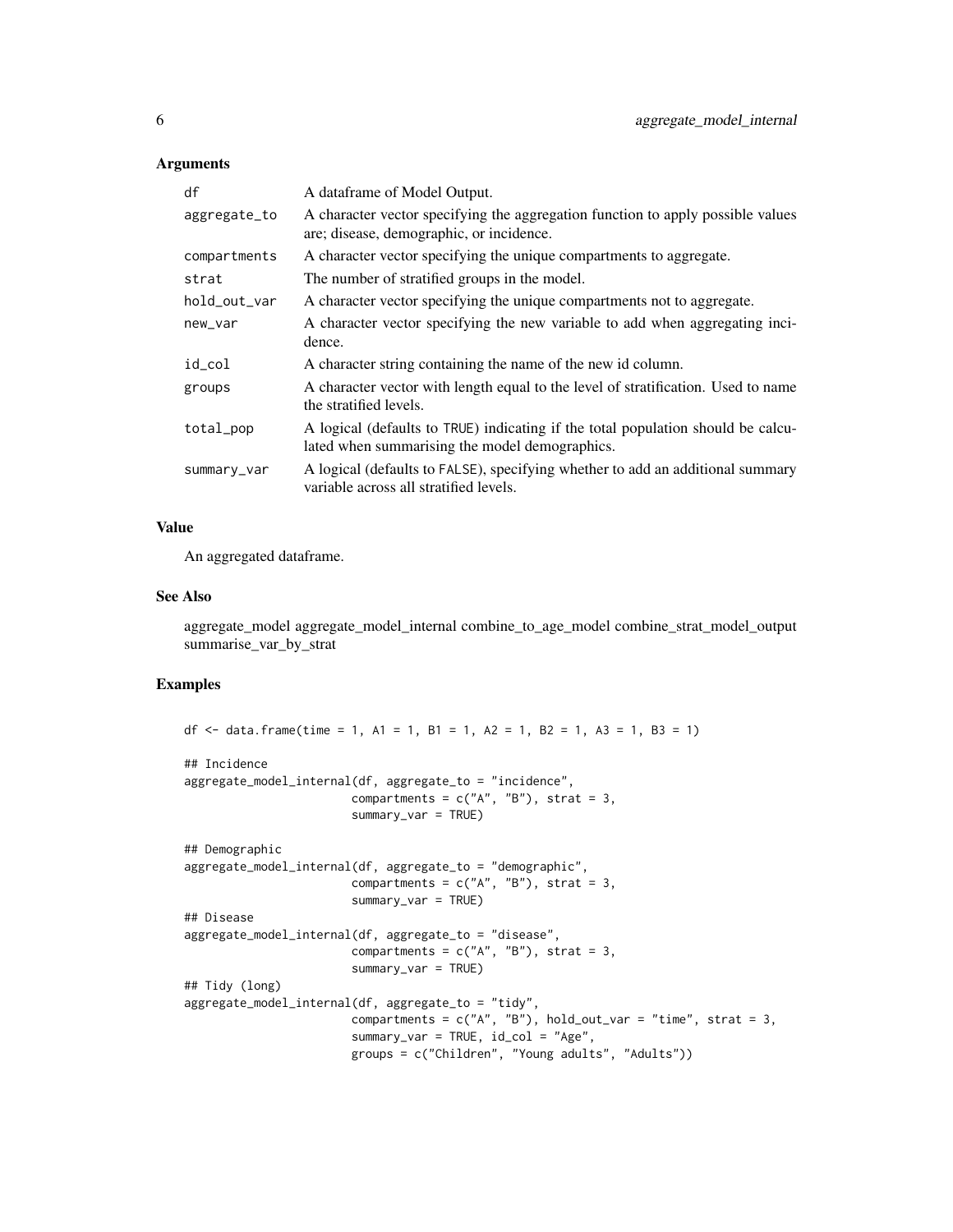<span id="page-6-1"></span><span id="page-6-0"></span>combine\_strat\_model\_output

*Reduces the Dimensionality of a Stratified Model*

## Description

Reduces the dimensions of stratified model output. Default behaviour is to remove stratification for all variables. However, variables to reduce the dimensions of can be selected, as can variables to preserve with there structure intact.

## Usage

```
combine_strat_model_output(
  df,
  strat = NULL,
  compartments = NULL,
  hold_out_var = NULL
)
```
## Arguments

| df           | A data frame with variables stratified using numeric labels.                       |
|--------------|------------------------------------------------------------------------------------|
| strat        | An integer specifying the number of stratifications to reduce.                     |
| compartments | A character vector specifying the unique population compartments.                  |
| hold_out_var | A character vector specifying the variables to keep unchanged. Defaults to<br>NULL |

## Value

A dataframe of model output that has its dimensionality reduced

## See Also

combine\_to\_age\_model

```
df <- data.frame(S1 = NA, S2 = NA, S3 = NA, time = NA)
combine_strat_model_output(df, 3, compartments = "S", hold_out_var = "time")
```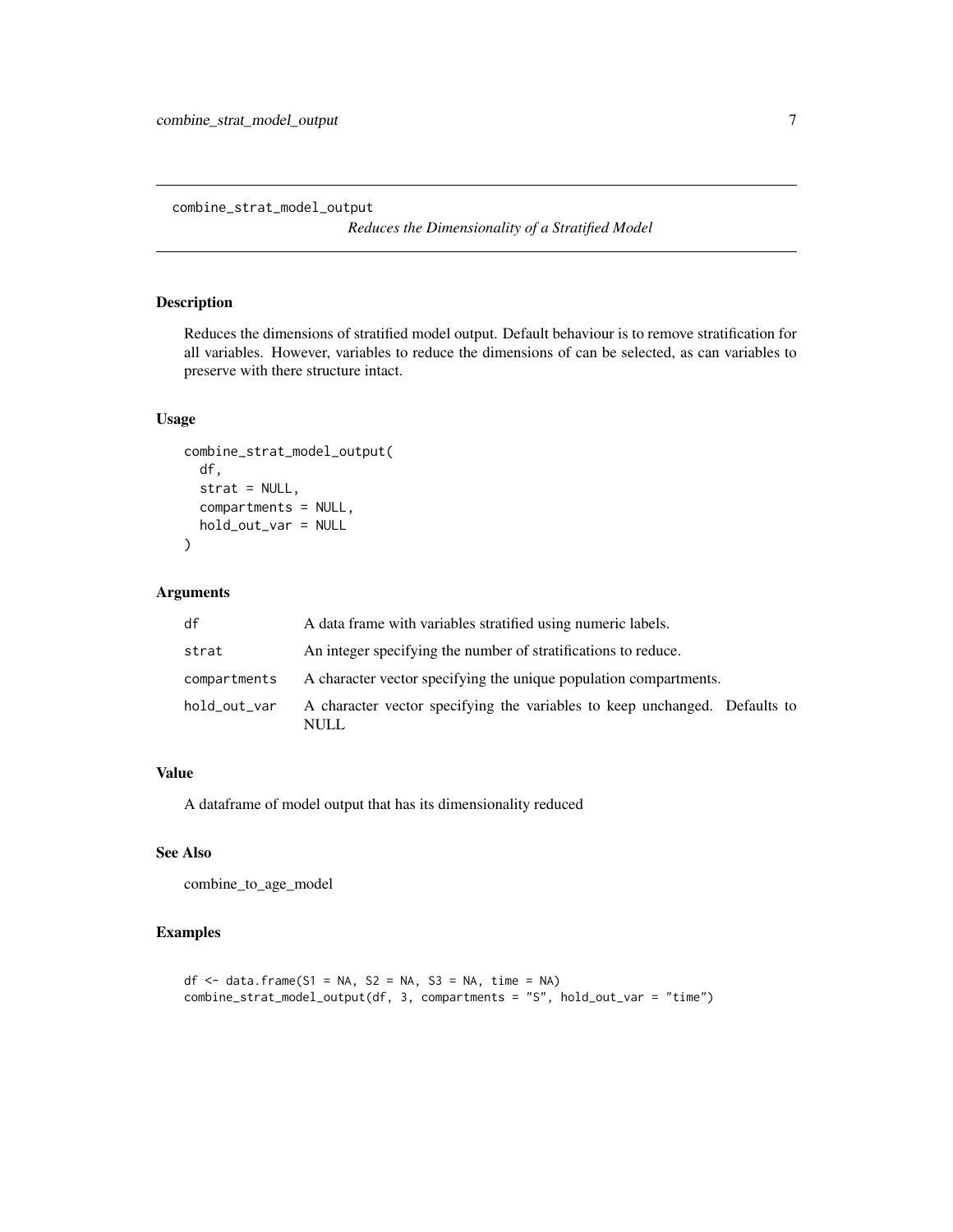<span id="page-7-0"></span>combine\_to\_age\_model *Combine an Infectious Disease Model To a Demographic Model*

## Description

Similarly to [combine\\_strat\\_model\\_output](#page-6-1) this functions reduces the dimension of model output into just the demographic components.

#### Usage

```
combine_to_age_model(
  df,
  age_com = NULL,
  compartments = NULL,
  hold_out_var = NULL,
  total_pop = TRUE
\mathcal{L}
```
## Arguments

| df           | A dataframe of model output.                                                              |
|--------------|-------------------------------------------------------------------------------------------|
| age_com      | Integer indicating the number of age compartments.                                        |
| compartments | A character vector of the disease model compartments to combine.                          |
| hold_out_var | A character vector specifying the variables to keep unchanged. Defaults to<br><b>NULL</b> |
| total_pop    | A logical indicating whether to calculate the total population. Defaults to true.         |

#### Value

A dataframe which summarises the demographic process of a model.

#### See Also

combine\_strat\_model\_output

## Examples

df <- data.frame(S1 = c(1,2), S2 = c(1, 3), E1 = c(4, 1), E2 = c(3, 4), time = c(1, 2)) combine\_to\_age\_model(df, age\_com = 2, hold\_out\_var = "time")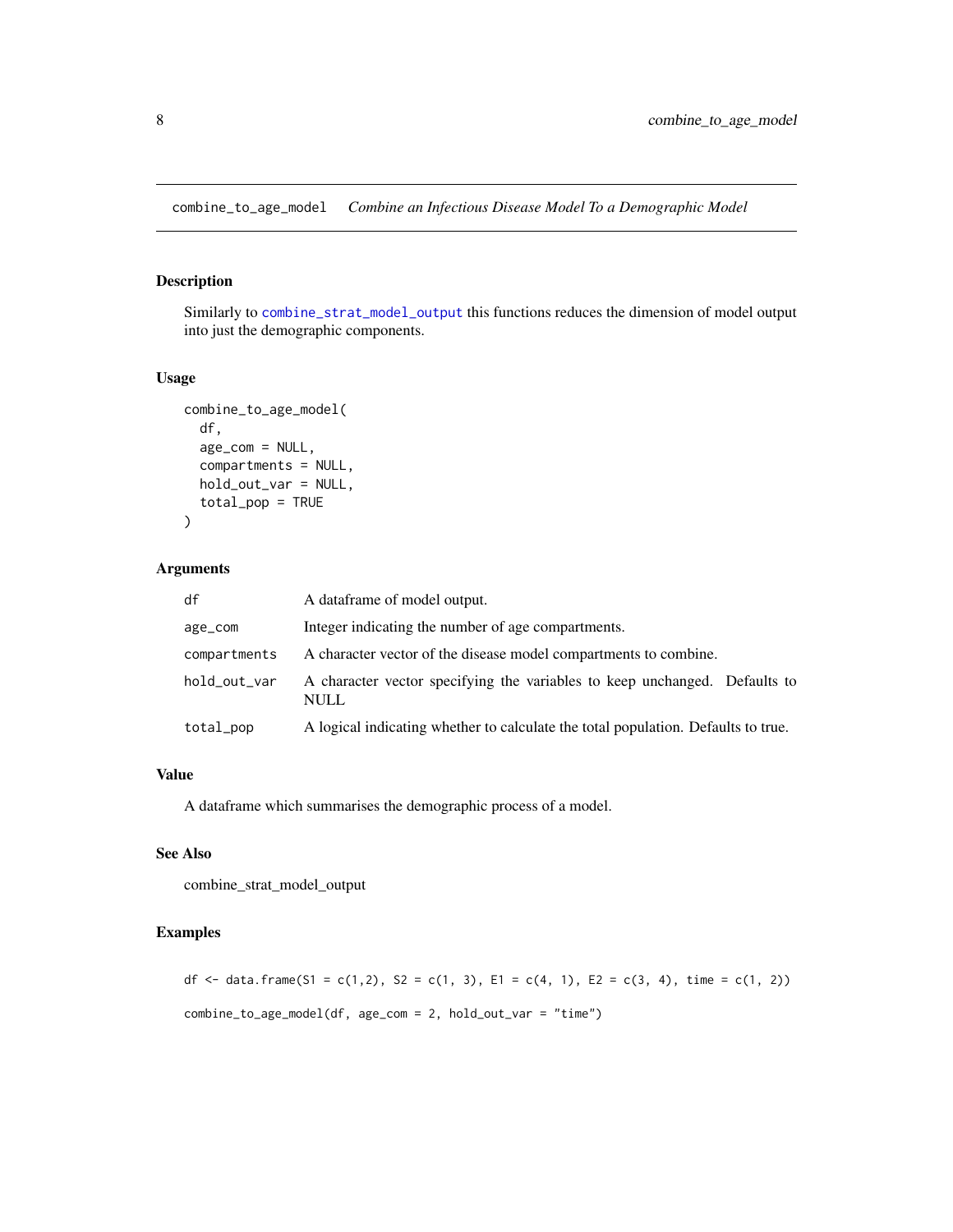<span id="page-8-0"></span>estimate\_norm\_dist\_from\_ci

*A Function to Estimate a Normal Distribution from Credible or Confidence Intervals*

#### Description

A Function to Estimate a Normal Distribution from Credible or Confidence Intervals

#### Usage

```
estimate_norm_dist_from_ci(
  lower_interval = NULL,
  upper_interval = NULL,
  interval = "95\%")
```
## Arguments

|          | lower interval Numeric the lower CI.                                     |
|----------|--------------------------------------------------------------------------|
|          | upper_interval Numeric, the upper CI                                     |
| interval | A character string indicating the percentage interval the CI represents. |

#### Value

A dataframe containing the mean and standard deviation of the normal distribution summarised by the provided CI's.

## Examples

## Run function to estimate normal distribution for a 95% CI of 1, to 2

```
df <- estimate_norm_dist_from_ci(1,2)
```
## Check

x <- rnorm(10000, df\$mean, df\$sd)

quantile(x, c(0.025, 0.975))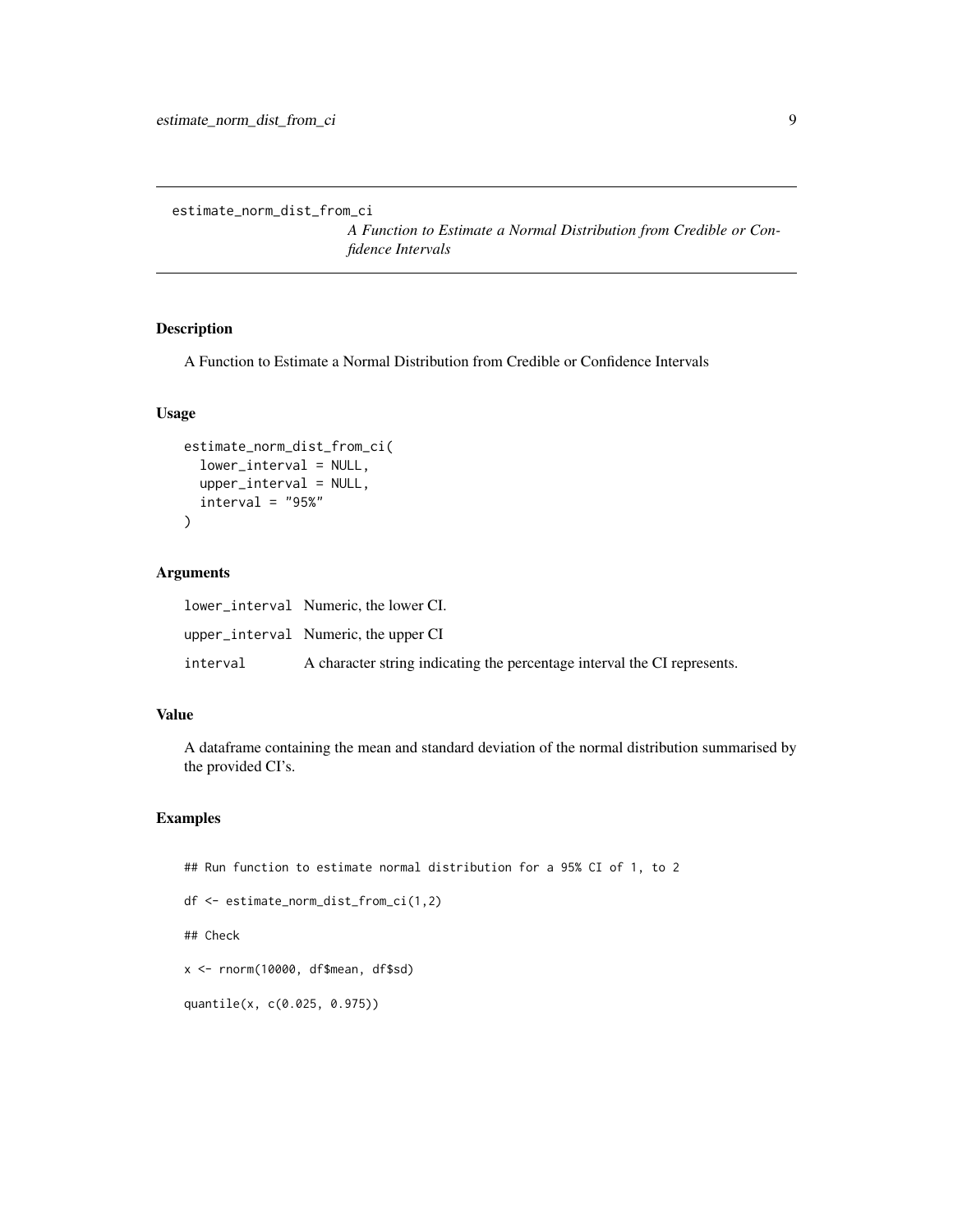```
gather_strat_multi_variable
```
*A Function to Gather Multiple Stratified Variables into a Tidy Format*

## Description

A Function to Gather Multiple Stratified Variables into a Tidy Format

#### Usage

```
gather_strat_multi_variable(
  df,
  id_col,
  compartments = NULL,
  hold_out_var = NULL,
  strat = NULL,
  groups = NULL
)
```
#### Arguments

| df           | A data frame with variables stratified using numeric labels.                                                |
|--------------|-------------------------------------------------------------------------------------------------------------|
| id_col       | A character string containing the name of the new id column.                                                |
| compartments | A character vector specifying the unique population compartments.                                           |
| hold_out_var | A character vector specifying the variables to keep unchanged. Defaults to<br><b>NULL</b>                   |
| strat        | An integer specifying the number of stratifications to reduce.                                              |
| groups       | A character vector with length equal to the level of stratification. Used to name<br>the stratified levels. |

## Value

A dataframe of stratified model output with multiple Tidy variables.

## Examples

df <- data.frame(time =  $\theta$ , A1 = 1, A2 = 2, A3 = 3, B1 = 2, B2 = 3, B3 =  $\theta$ ) gather\_strat\_multi\_variable(df, id\_col = "Age", compartment = c("A", "B"), hold\_out\_var = "time", strat = 3, groups = c("Children", "Young adults", "Adults"))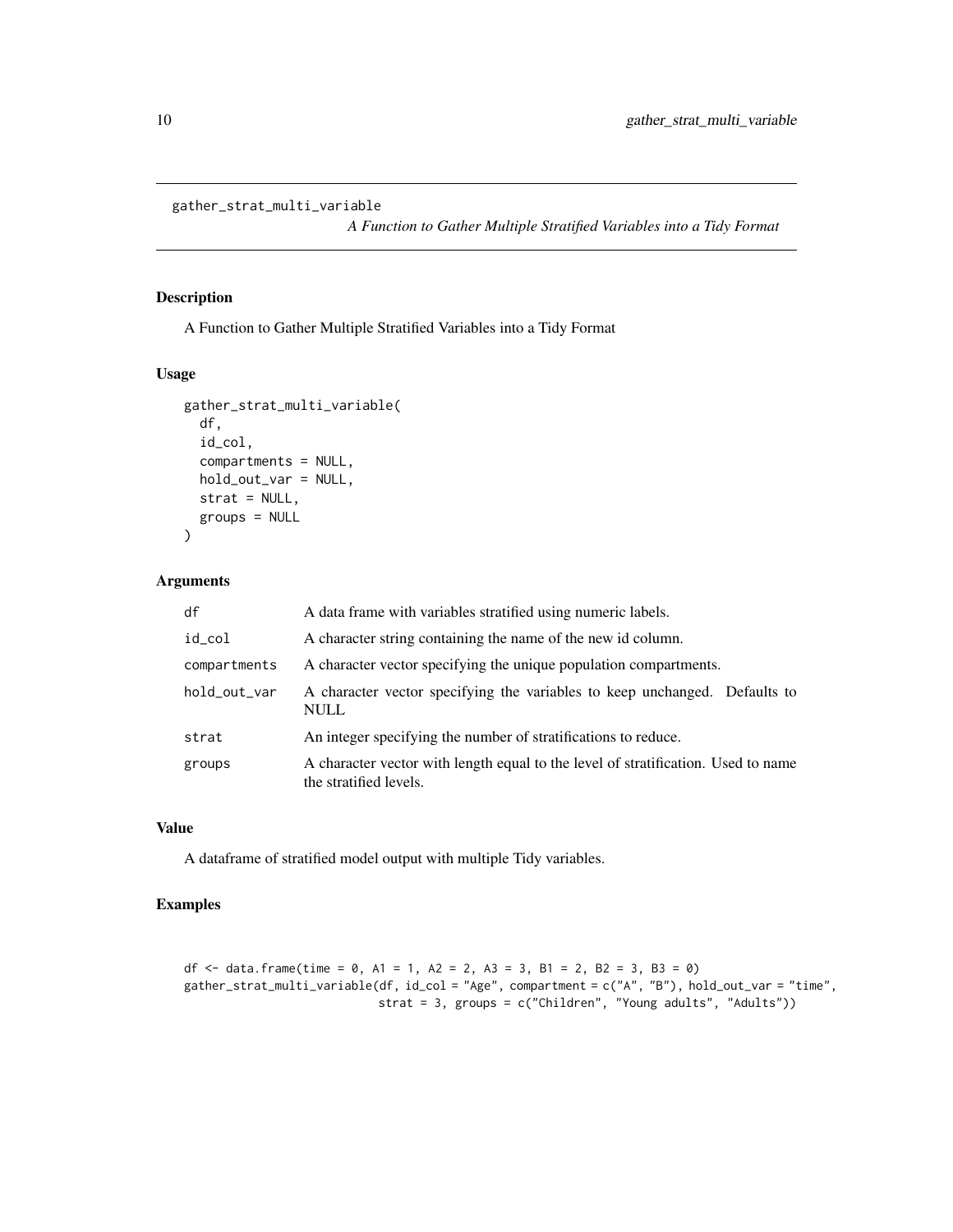<span id="page-10-0"></span>gather\_strat\_variable *A Function to Gather a Stratified Variable into a Tidy Format*

## Description

A Function to Gather a Stratified Variable into a Tidy Format

## Usage

```
gather_strat_variable(
  df,
  id_col,
  compartment,
  hold_out_var = NULL,
  strat,
  groups = NULL
\mathcal{L}
```
## Arguments

| df           | A data frame with variables stratified using numeric labels.                                                |
|--------------|-------------------------------------------------------------------------------------------------------------|
| id_col       | A character string containing the name of the new id column.                                                |
| compartment  | The compartment to reduce the dimension of.                                                                 |
| hold_out_var | A character vector specifying the variables to keep unchanged. Defaults to<br><b>NULL</b>                   |
| strat        | An integer specifying the number of stratifications to reduce.                                              |
| groups       | A character vector with length equal to the level of stratification. Used to name<br>the stratified levels. |

#### Value

A dataframe of stratified model output with a single Tidy variable.

```
df <- data.frame(time = 0, A1 = 1, A2 = 2, A3 = 3)
gather_strat_variable(df, id_col = "Age", compartment = "A",
                     strat = 3, groups = c("Children", "Young adults", "Adults"))
```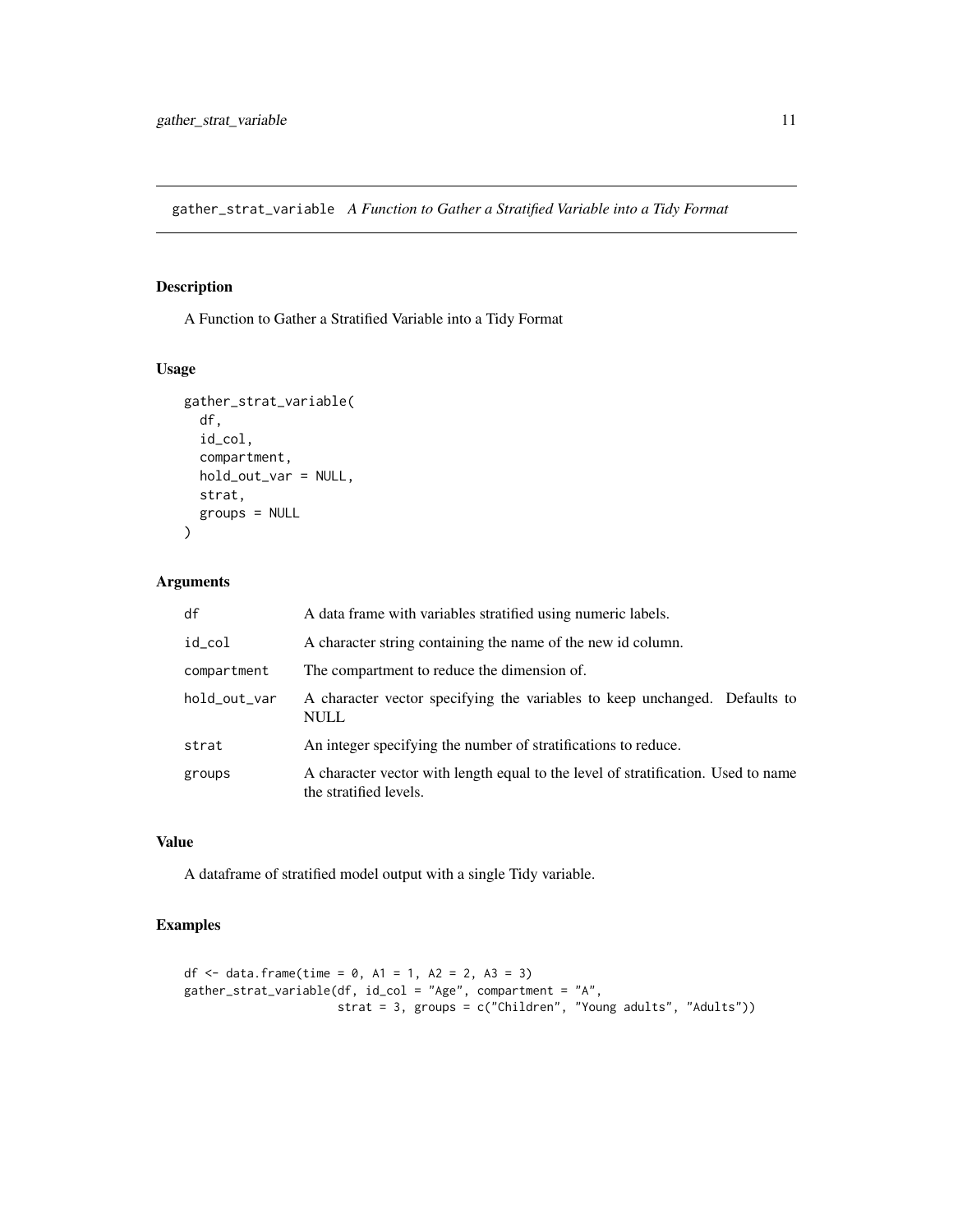<span id="page-11-1"></span><span id="page-11-0"></span>generate\_parameter\_permutations

*A Function to Generate Parameter Permutations*

## Description

A function to generate parameter permutations from a generic sampling function (or if not given from the input parameters). This function can be used to rapidly generate new parameter combinations given parameters to be varied, and scenarios to be investigated.

#### Usage

```
generate_parameter_permutations(
  variable_params = NULL,
  fixed_params = NULL,
  sample_params = NULL,
  excluded_params = NULL,
  scenarios = NULL,
  sampling_function = NULL,
  parameter_samples = 1,
  repeat_sample = TRUE,
  rerun = FALSE,
  ...
\mathcal{L}
```
## Arguments

variable\_params

|                   | A dataframe containing any parameter variations to be investigated. If these<br>parameters would normally be sampled then they should be added to the ex-<br>cluded_params argument.                                                                         |  |
|-------------------|--------------------------------------------------------------------------------------------------------------------------------------------------------------------------------------------------------------------------------------------------------------|--|
| fixed_params      | A named vector of parameters that are not sampled by the sampling function.<br>If these parameters would usually be sampled then they should be added to the<br>excluded_params argument.                                                                    |  |
| sample_params     | A named vector of parameters to be sampled. If a sampling function is not<br>supplied these parameters will be used in the final permutation dataframe.                                                                                                      |  |
| excluded_params   |                                                                                                                                                                                                                                                              |  |
|                   | A character vector indicating which parameters should have there sampled val-<br>ues kept.                                                                                                                                                                   |  |
| scenarios         | A dataframe of possible scenarios to investigate. It must contain a scenario<br>variable to identify each separate scenarios. If parameters are included here that<br>would normally be sampled then they should be added to the excluded params<br>argument |  |
| sampling_function |                                                                                                                                                                                                                                                              |  |
|                   | A sampling function, this should be designed such that it's input is a matrix with<br>each parameter having a named row. It should return it's output in the same                                                                                            |  |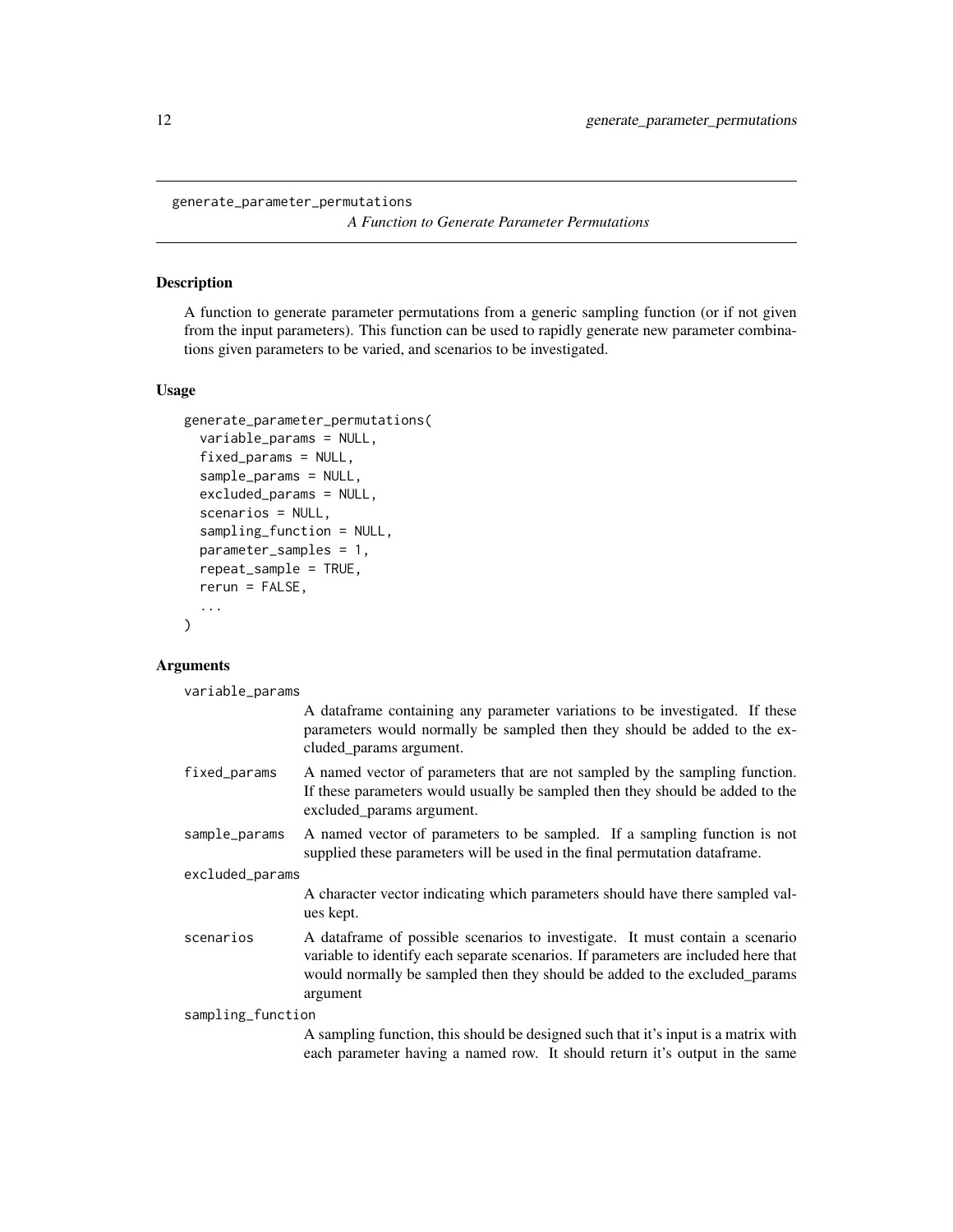## <span id="page-12-0"></span>model\_details 13

|                   |               | format. If not supplied defaults to passing through parameters, this may not be<br>the required behaviour.                                                                                                  |
|-------------------|---------------|-------------------------------------------------------------------------------------------------------------------------------------------------------------------------------------------------------------|
| parameter_samples |               |                                                                                                                                                                                                             |
|                   |               | The number of parameter samples to take, defaults to one.                                                                                                                                                   |
|                   | repeat_sample | A logical (defaults to TRUE) which indicates if each scenario should indepen-<br>dently sample from the sampling function. If set to FALSE then each scenario<br>will share the same sampled parameter set. |
|                   | rerun         | A logical indicating if the function should be rerun or saved results should be<br>loaded. Defaults to FALSE.                                                                                               |
|                   | .             | Additional arguments to be passed to the sampling function.                                                                                                                                                 |

#### Value

A dataframe containing sampled parameter permutations

#### Examples

```
scenarios <- data.frame(scenario = c("test_1", "test_2"), scenario_param = c(0, 1))
variable_params <- data.frame(variable = c(\theta, \theta.5, 1))
fixed_params \leq c (fixed_1 = 2, fixed_2 = c(1, 3, 4))
sample_params <- c(sample_1 = 2, sample_2 = c(2, 1))
generate_parameter_permutations(variable_params, fixed_params, sample_params,
                                 excluded_params = c("variable"), scenarios,
```

```
parameter_samples = 1)
```
<span id="page-12-1"></span>model\_details *Model Details*

#### Description

Details on models implemented in idmodelr.

#### Usage

model\_details

#### Format

A data frame with 22 rows and 14 variables.

model Name of the model function.

model\_family Name of the model family (i.e. SIR)

time Discrete or continuous time

type Deterministic or stochastic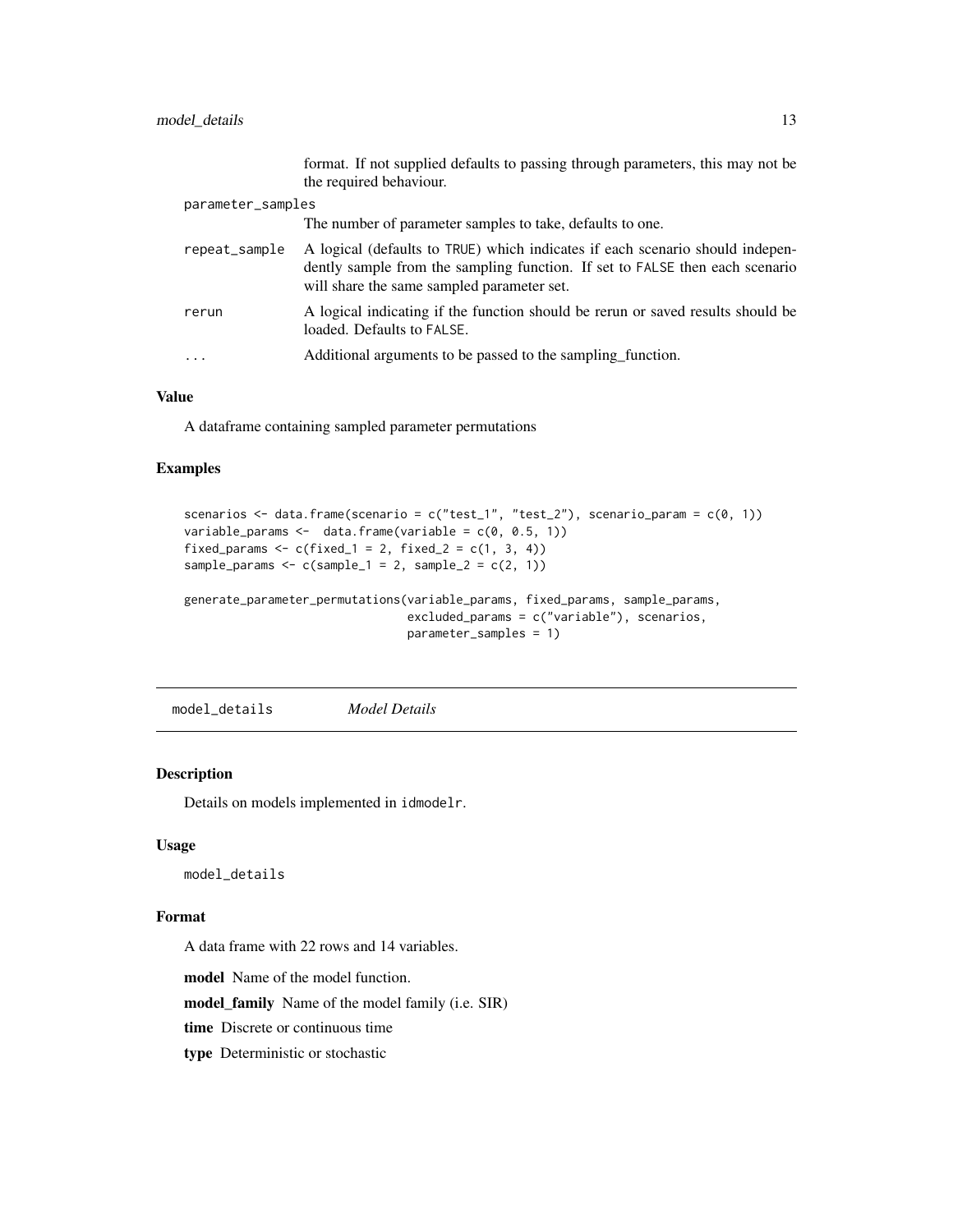recovered Does this model included a recovered population (yes/no). exposed Does this model included an exposed population (yes/no). treated Does this model included a treated population (yes/no). susceptible Does this model included a post infection susceptible population (yes/no). risk\_stratified Is this model risk stratified (yes/no). non\_exponential Does this model contain non-exponential rates (yes/no). simple\_demographics Does this model contain simple (i.e. births  $=$  deaths) demographics (yes/no). vaccination Does this model include vaccination (yes/no). disease\_example Which diseases (if any) can this model be used for. language What language is this model written in (i.e. R, C etc.). parameters A list of parameters required by the model.

model\_df\_to\_vector *Extracts a Single Column, Summarises if from Simulation*

#### **Description**

Extracts a Single Column, Summarises if from Simulation

#### Usage

```
model_df_to_vector(df, com_var, id_var = NULL, sum_fn = NULL)
```
#### Arguments

| df      | A data frame of dynamic system output.                                       |
|---------|------------------------------------------------------------------------------|
| com_var | The vector to be compared; use unquoted name (NSE).                          |
| id var  | A character string indicating the id variable to summarise over if required. |
| sum_fn  | The summary function to be used, defaults to median.                         |

## Value

Returns a numeric vector, summarised if required.

```
library(dplyr)
## Extract a vector with no repeats
model_df_to_vector(iris, Petal.Length)
## Extract a vector and summarise
df \le bind_rows(iris %>% mutate(sim = 1, id = 1:length(sim)),
iris %>% mutate(sim = 2, id = 1:length(sim)))
model_df_to_vector(df, Petal.Length, "id", sum_fn = mean)
```
<span id="page-13-0"></span>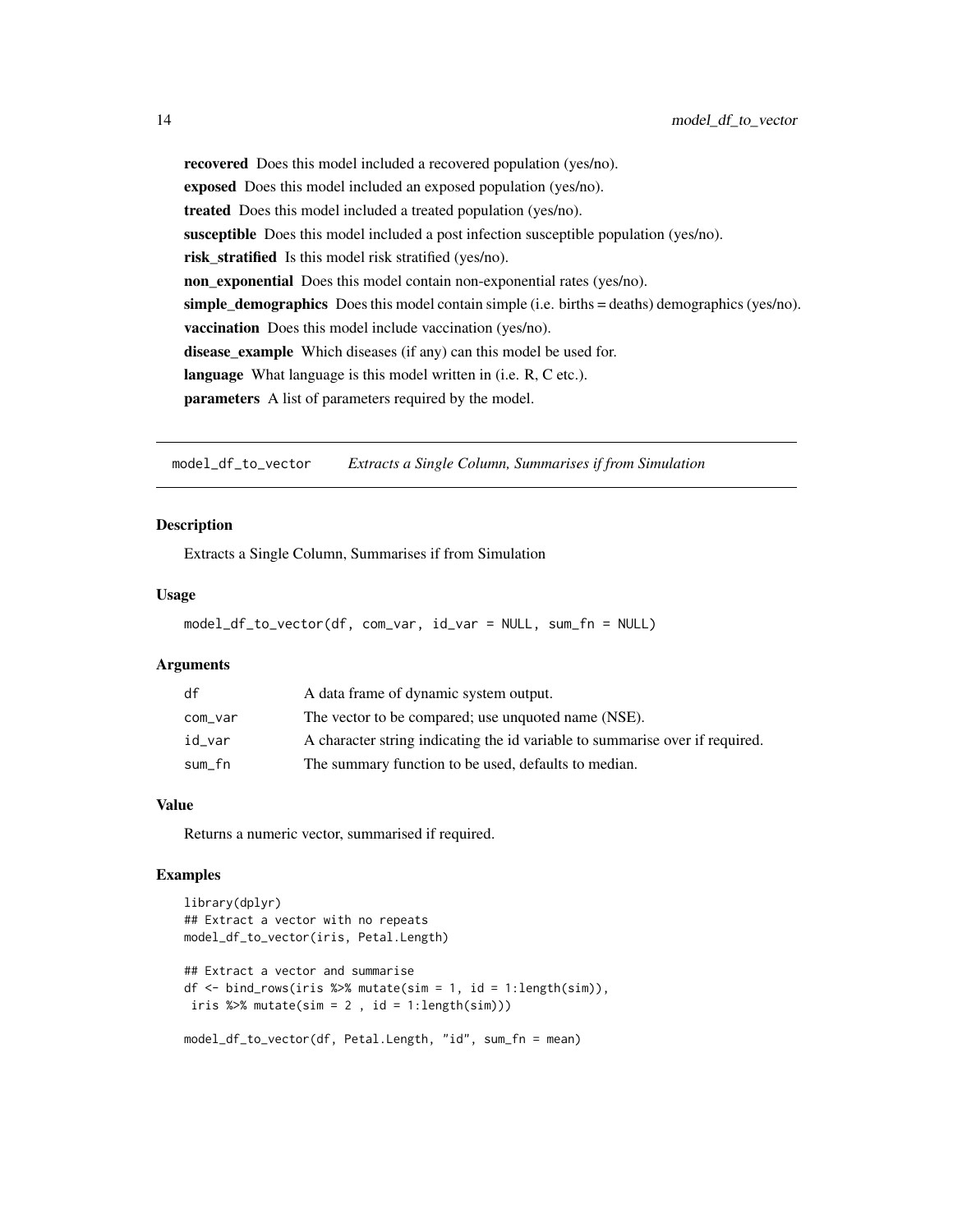<span id="page-14-1"></span><span id="page-14-0"></span>parameter\_details *Parameter Details*

#### Description

Details on the parameters used in models implemented in idmodelr.

#### Usage

parameter\_details

#### Format

A data frame with 14 rows and 6 variables.

parameter Name of the parameter.

parameter\_family Descriptive parameter family (i.e. transmission).

description What is this parameter.

type What type of parameter is this (i.e rate, proportion, probability etc.).

risk\_stratified Is this parameter used in risk stratified models (yes/no).

non\_exponential Is this parameter a non-exponential rate (yes/no).

plot\_model *Plot Compartment Populations over Time for a Model Simulation*

## Description

Make separate plots for each model compartment. Assumes model output is structured as that produced from [solve\\_ode](#page-43-1).

#### Usage

```
plot_model(sim, prev_sim = NULL, model_labels = NULL, facet = TRUE)
```
#### Arguments

| sim          | A tibble of model output as formatted by solve_ode. Optionally a list of simu-<br>lations can be passed when comparing multiple model runs.                                                               |
|--------------|-----------------------------------------------------------------------------------------------------------------------------------------------------------------------------------------------------------|
| prev_sim     | A second tibble of model output formatted as for sim. Used to compare to model<br>runs. Can only be supplied if sim is not a list.                                                                        |
| model_labels | A character vector of model names. Defaults to c("Current", "Previous")<br>when two model simulations are used and the list names when sim is a list. If<br>sim is unnamed the index of the list is used. |
| facet        | Logical, defaults to TRUE. If FALSE then the plot will not be faceted otherwise it<br>will be.                                                                                                            |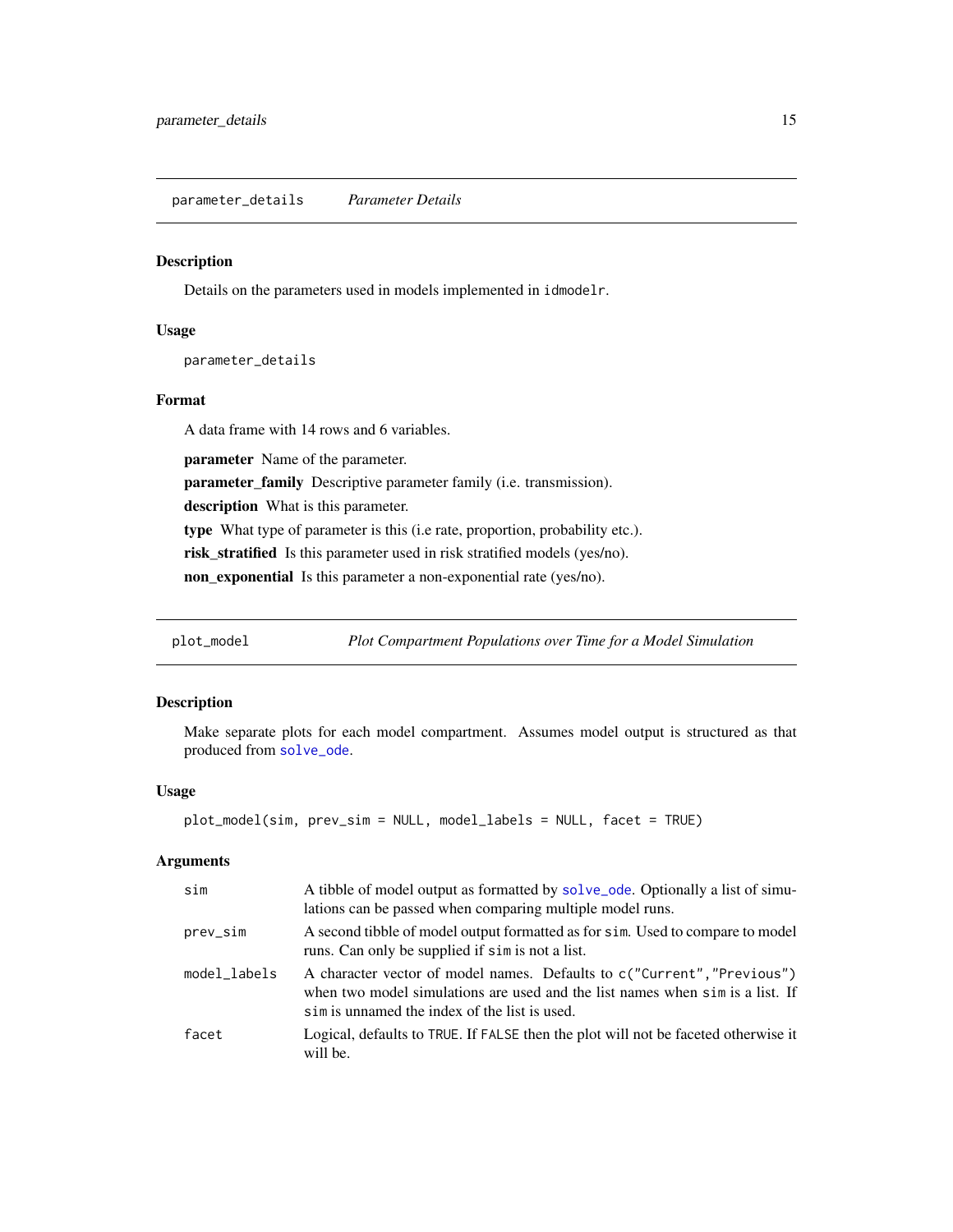<span id="page-15-0"></span>A Plot of each model compartments population over time.

### Examples

```
## Intialise
N = 100000
I_0 = 1S_0 = N - I_0R_0 = 1.1beta = R_0##Time for model to run over
tbegin = \thetatend = 50times <- seq(tbegin, tend, 1)
##Vectorise input
parameters <- as.matrix(c(beta = beta))
inits \leq as.matrix(c(S = S_0, I = I_0))
sim <- solve_ode(model = SI_ode, inits, parameters, times, as.data.frame = TRUE)
plot_model(sim, facet = FALSE)
plot_model(sim, facet = TRUE)
## Compare with an updated model run
#'## Intialise
R_0 = 1.3beta = R_0parameters <- as.matrix(c(beta = beta))
new_sim <- solve_ode(model = SI_ode, inits, parameters, times, as.data.frame = TRUE)
plot_model(new_sim,sim, facet = FALSE)
plot_model(new_sim, sim, facet = TRUE)
## Passing in the simulations as a list
plot_model(list("Current" = new_sim, "Previous" = sim), facet = TRUE)
```
required\_parameters *Lookup the Details of Parameters Required by a Model*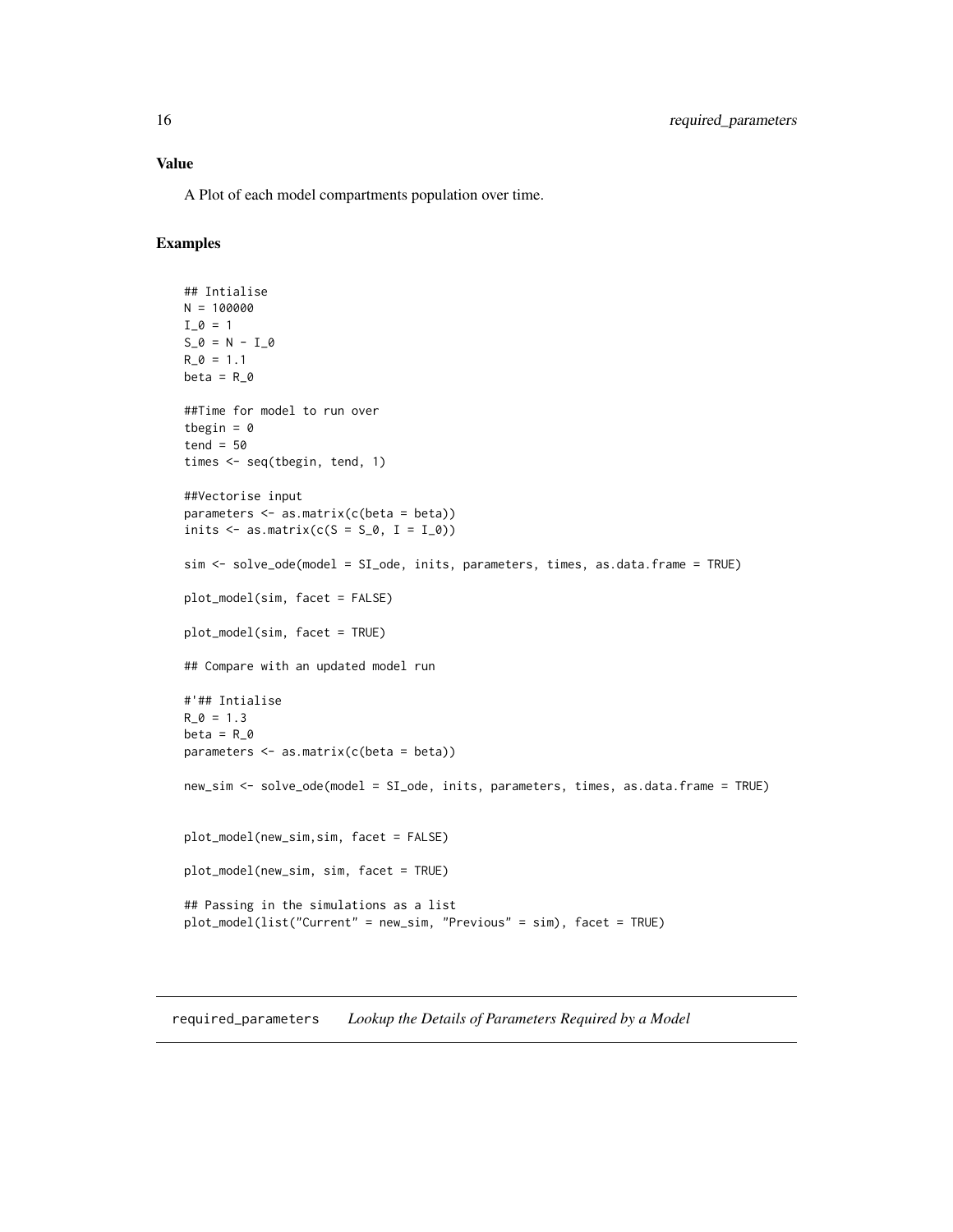#### <span id="page-16-0"></span>**Description**

This function simplifies the process of checking which parameters a given idmodelr model depends on. It is effectively an interface to [parameter\\_details](#page-14-1) via [model\\_details](#page-12-1). As fuzzy matching has been used it can also given information of the parameter requirements of a subset of the available models.

#### Usage

```
required_parameters(model = NULL)
```
#### Arguments

model A character string containing the name of the model of interest. Defaults to NULL.

## Value

A dataframe extracted from [parameter\\_details](#page-14-1) containing the details of the parameters required by the model of interest.

#### Examples

## Check the parameters required by the "SIR\_ode" model required\_parameters("SIR\_ode")

```
## Use fizzy matching to look at parameters for all SIR models
required_parameters("SIR")
```
scenario\_analysis *A Function to Perform Scenario Analysis for a Generic Model Object.*

#### Description

This function uses parameter permutations produced by [generate\\_parameter\\_permutations](#page-11-1) to simulate from a supplied model function. It can be used to examine multiple scenarios, with any number of parameter variations, for multiple samples.

#### Usage

```
scenario_analysis(
  parameter_df,
  variable_params = NULL,
 model = NULL,sim_f n = NULL,summary_fn = NULL,
  cores = 1,
```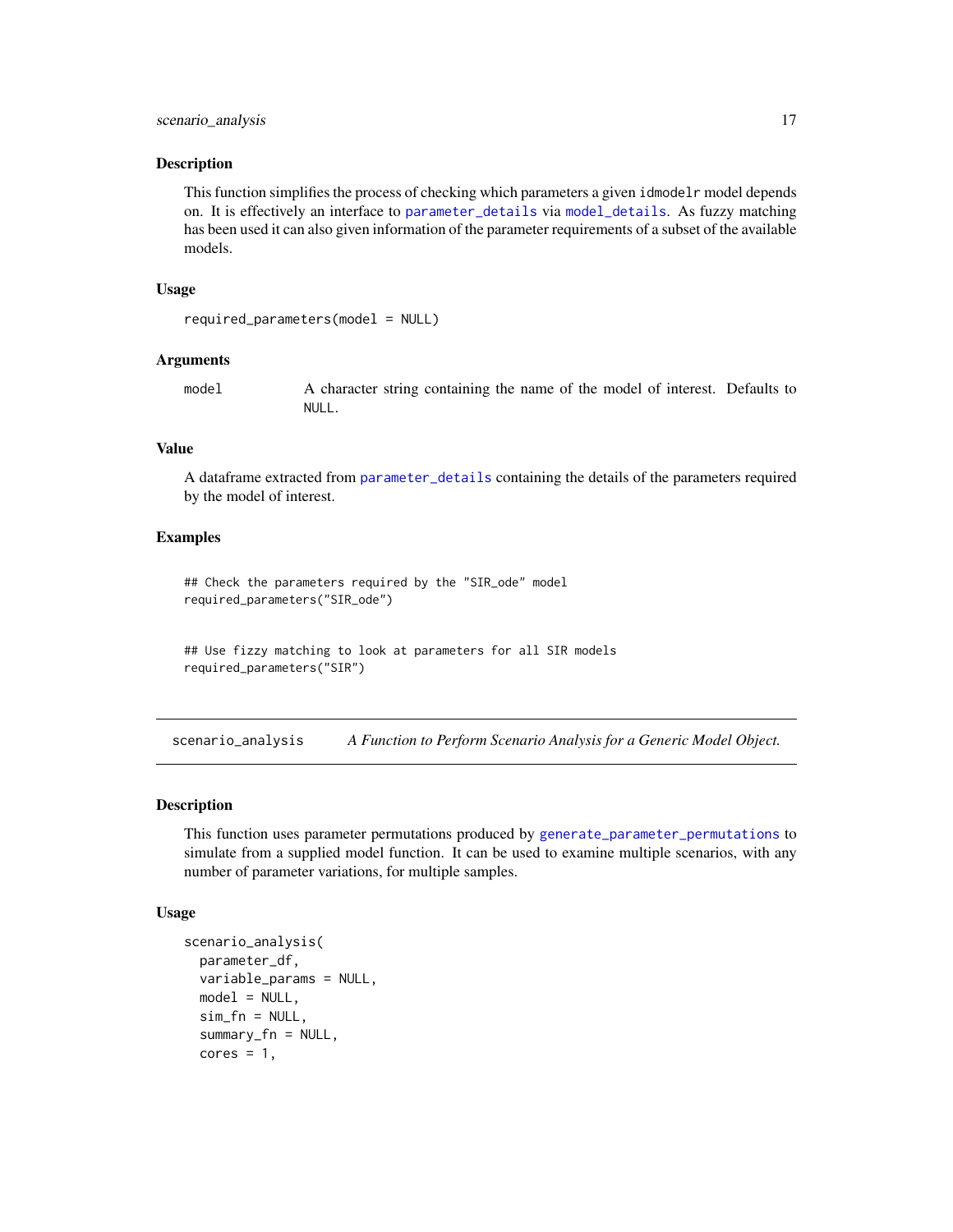```
rerun = FALSE,
  verbose = FALSE,
  by_row = FALSE,
  test = FALSE,
  ...
\mathcal{L}
```
## Arguments

| parameter_df    | A dataframe of parameter permutations as produced by generate_parameter_permutations.<br>Using the default options it will save results when run for the first time, and af-<br>terwards load them in.                                                                                                                                                             |
|-----------------|--------------------------------------------------------------------------------------------------------------------------------------------------------------------------------------------------------------------------------------------------------------------------------------------------------------------------------------------------------------------|
| variable_params |                                                                                                                                                                                                                                                                                                                                                                    |
|                 | A character vector containing the names of the parameters that are varied in<br>parameter_df.                                                                                                                                                                                                                                                                      |
| model           | A model compatible with your sim_fn.                                                                                                                                                                                                                                                                                                                               |
| sim_fn          | A generic simulation function, with the first argument as the model object, a<br>params argument, and a as . data. frame argument.                                                                                                                                                                                                                                 |
| summary_fn      | A function which accepts a single dataframe argument customised to fit with the<br>standard output of scenario_analysis and your simulate_model function.<br>Defaults to NULL for which no summarisation takes place. Warning: If a previous<br>analysis has been saved, changing this option will not summarise the result. The<br>analysis must be rerun.        |
| cores           | The number of cores to use for the scenario analysis, defaults to 1.                                                                                                                                                                                                                                                                                               |
| rerun           | A logical indicating if the function should be rerun or saved results should be<br>loaded. Defaults to FALSE.                                                                                                                                                                                                                                                      |
| verbose         | Logical (defaults to FALSE) indicating if progress information should be printed<br>to the console.                                                                                                                                                                                                                                                                |
| by_row          | Logical (defaults to FALSE) indicating if inputted parameters should be inputted<br>as a block to sim_fn or individually. If TRUE then function will always return a<br>tibble. Does not currently work with sim_fn that produces multiple simulations<br>for a single parameter set - for this scenario a block based approach or post<br>processing is required. |
| test            | A logical (defaults to FALSE) if TRUE function uses multicore functionality re-<br>gardless of the number of cores specified.                                                                                                                                                                                                                                      |
| $\cdots$        | Pass additional arguments to sim_fn. Only implemented when a single core is<br>used.                                                                                                                                                                                                                                                                               |

## Value

A tidy dataframe containing simulated model trajectories for each scenario varied parameter combination. Use 'tidyr::unnest" to examine all simulation results.

<span id="page-17-0"></span>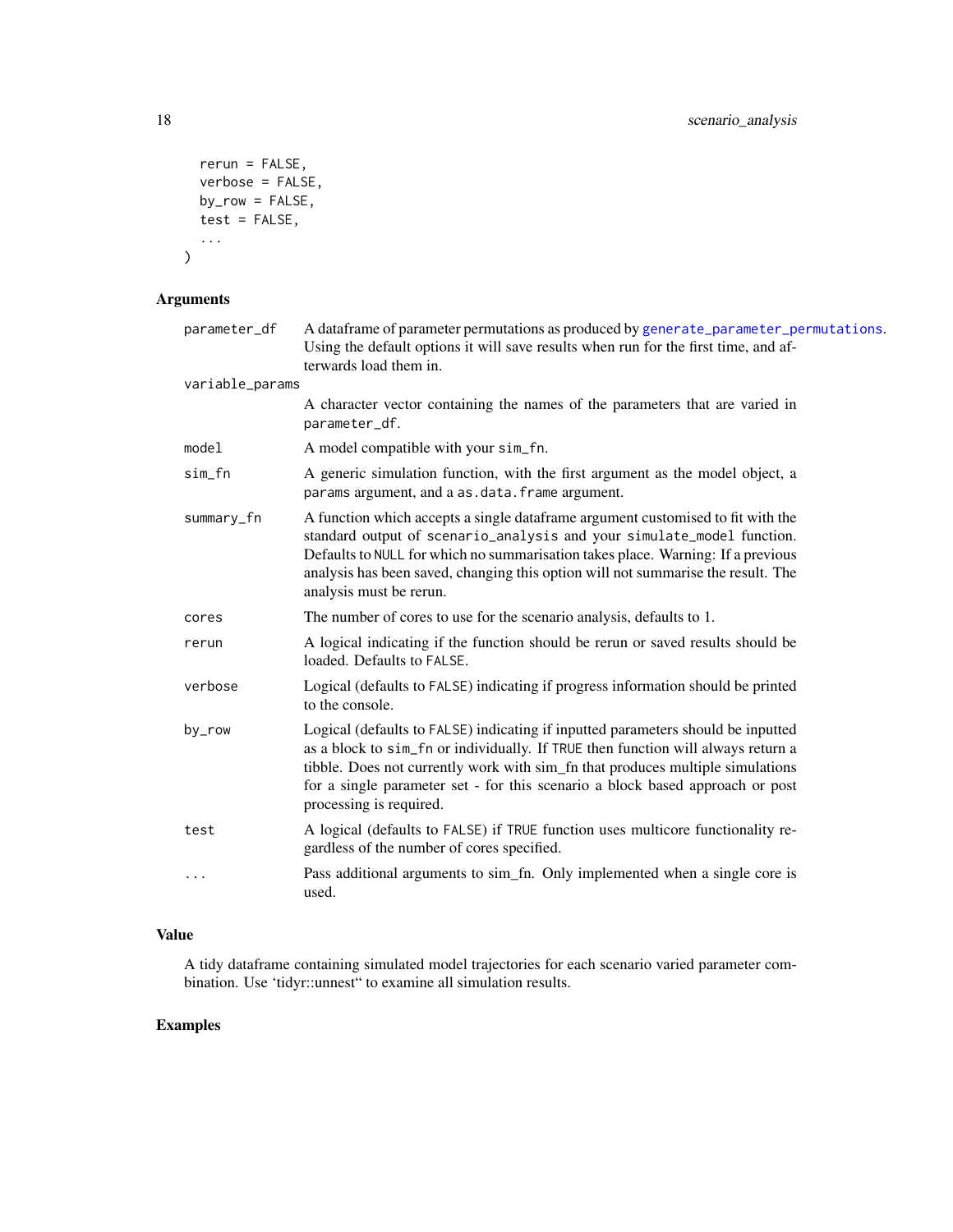```
scenarios <- data.frame(scenario = c("test_1", "test_2"), scenario_param = c(\emptyset, 1))
variable_params <- data.frame(variable = c(\theta, \theta.5, 1))
fixed_params <- c(fixed_1 = 2, fixed_2 = c(1, 3, 4))
sample_params \leq c(sample_1 = 2, sample_2 = c(2, 1))
parameter_df <- generate_parameter_permutations(variable_params, fixed_params, sample_params,
                                              excluded_params = c("variable"), scenarios,
                                                 parameter_samples = 10)
## set up dummy simulation function (returning an empty dataframe)
dummy_sim_fn <- function(object, inits, params, times, as.data.frame) {
x <- tibble::tibble()
return(x)
}
## Set up dummy summary function
dummy_sum_fn <- function(df){
df <- dplyr::mutate(df, summarised_simulations = simulations)
return(df)
}
dummy_model <- function(){}
## Run scenario analysis
scenario_analysis(parameter_df, variable_params = "variable", model = dummy_model,
                  sim_fn = dummy_sim_fn, cores = 1, summary_fn = dummy_sum_fn)
```

```
SEIRS_demographics_ode
```
*Susceptible-Exposed-Infected-Recovered-Susceptible Model with Simple Demographics*

#### Description

Susceptible-Exposed-Infected-Recovered-Susceptible Model with Simple Demographics

#### Usage

```
SEIRS_demographics_ode(t, x, params)
```
#### Arguments

|              | The timestep over which to calculate derivatives |
|--------------|--------------------------------------------------|
| $\mathsf{x}$ | A numeric vector of compartment populations.     |
| params       | A named vector of parameter values.              |

#### Value

A vector of derivatives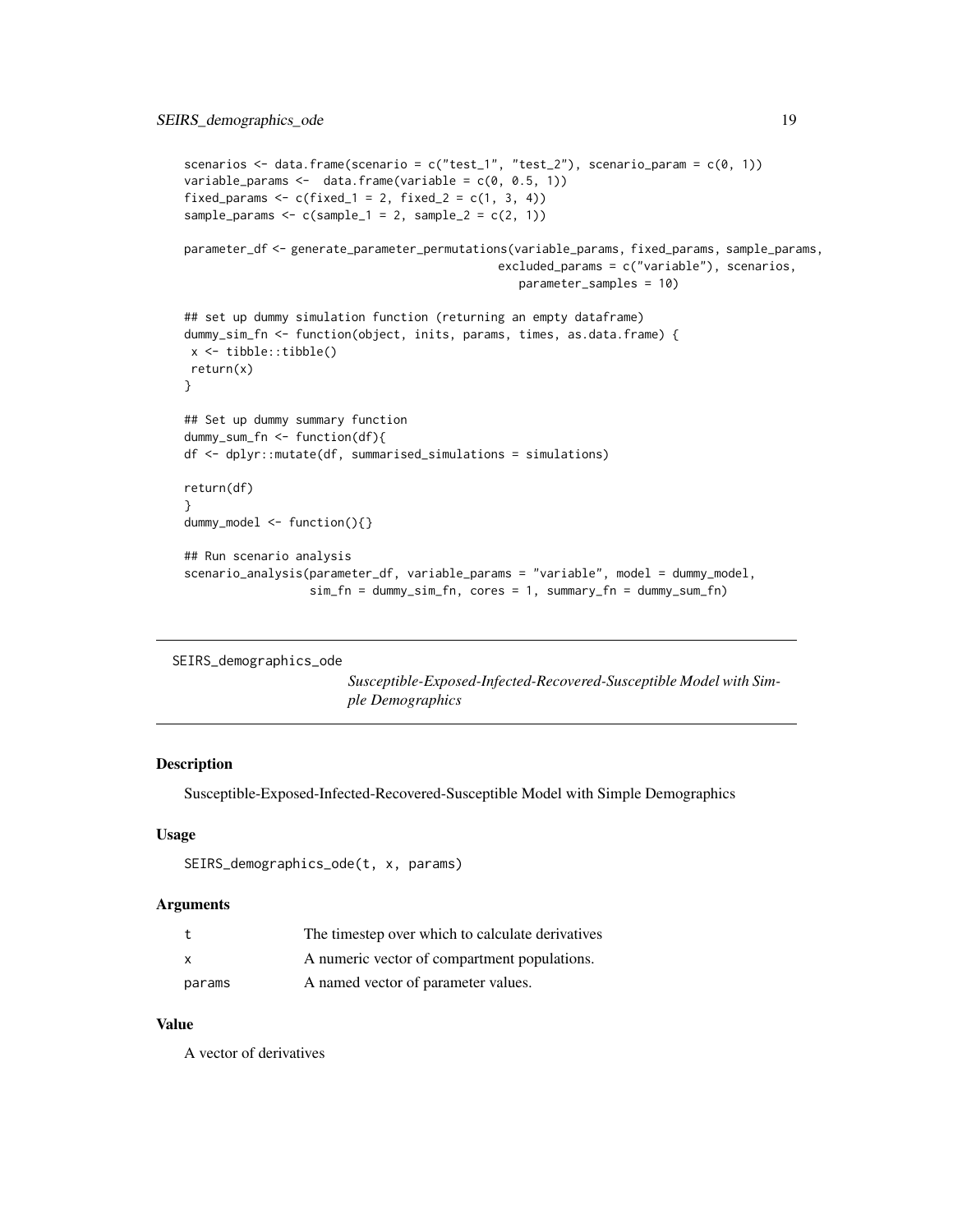## Examples

```
##Model Input
S_0 < -989E_0 < -10I_0 \leftarrow 1R_0 < -0beta <-3gamma <- 1/2
tau <-2chi <- 0.5
mu <- 1/81
parameters <- c(beta = beta, gamma = gamma, chi = chi,
               tau = tau, mu = mu)inits \leq -c(S = S_0, E = E_0, I = I_0, R_0 = R_0)SEIRS_demographics_ode(1, inits, parameters)
```
SEIRS\_ode *Susceptible-Exposed-Infected-Recovered-Susceptible Model*

#### Description

Susceptible-Exposed-Infected-Recovered-Susceptible Model

#### Usage

SEIRS\_ode(t, x, params)

#### Arguments

|              | The timestep over which to calculate derivatives |
|--------------|--------------------------------------------------|
| $\mathsf{x}$ | A numeric vector of compartment populations.     |
| params       | A named vector of parameter values.              |

## Value

A vector of derivatives

```
##Model Input
S_0 < -989E_0 < - 10I_0 \leftarrow 1R_0 < -0beta <-3gamma <- 1/2
```
<span id="page-19-0"></span>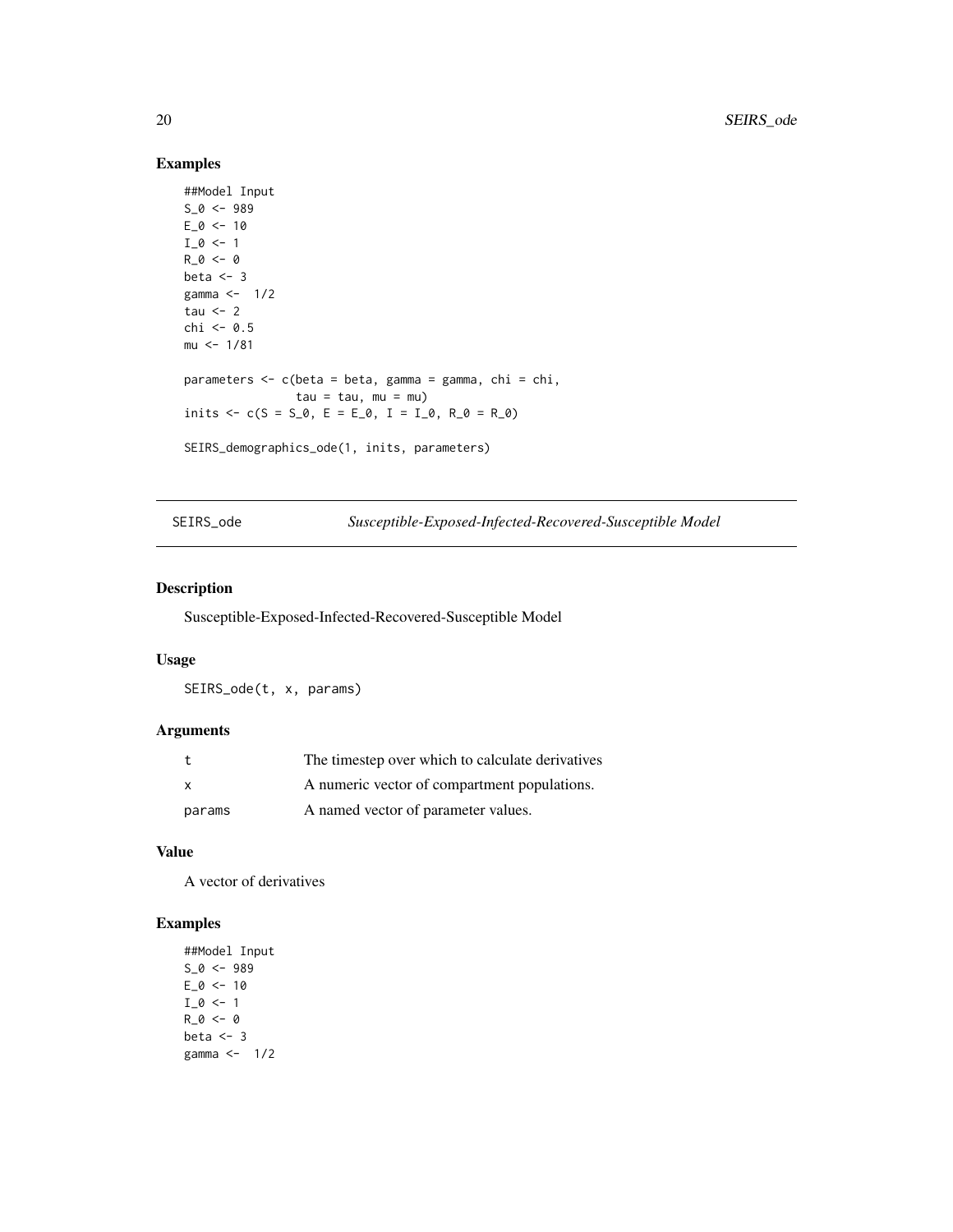## <span id="page-20-0"></span>SEIR\_demographics\_ode 21

```
tau <-2chi <- 0.5
parameters \leq c(beta = beta, gamma = gamma,
               chi = chi, tau = tau)
inits \leq -c(S = S_0, E = E_0, I = I_0, R_0 = R_0)SEIRS_ode(1, inits, parameters)
```
SEIR\_demographics\_ode *Susceptible-Exposed-Infected-Recovered Model with Simple Demographics*

#### Description

Susceptible-Exposed-Infected-Recovered Model with Simple Demographics

## Usage

```
SEIR_demographics_ode(t, x, params)
```
#### Arguments

|              | The timestep over which to calculate derivatives |
|--------------|--------------------------------------------------|
| $\mathbf{x}$ | A numeric vector of compartment populations.     |
| params       | A named vector of parameter values.              |

#### Value

A vector of derivatives

```
##Model Input
S_0 < -989E_0 < -10I_0 \leftarrow 1R_0 < -0beta <-3gamma <- 1/2
tau <-2mu <- 1/81
parameters <- c(beta = beta, gamma = gamma, tau = tau, mu = mu)
inits \leq -c(S = S_0, E = E_0, I = I_0, R_0 = R_0)
```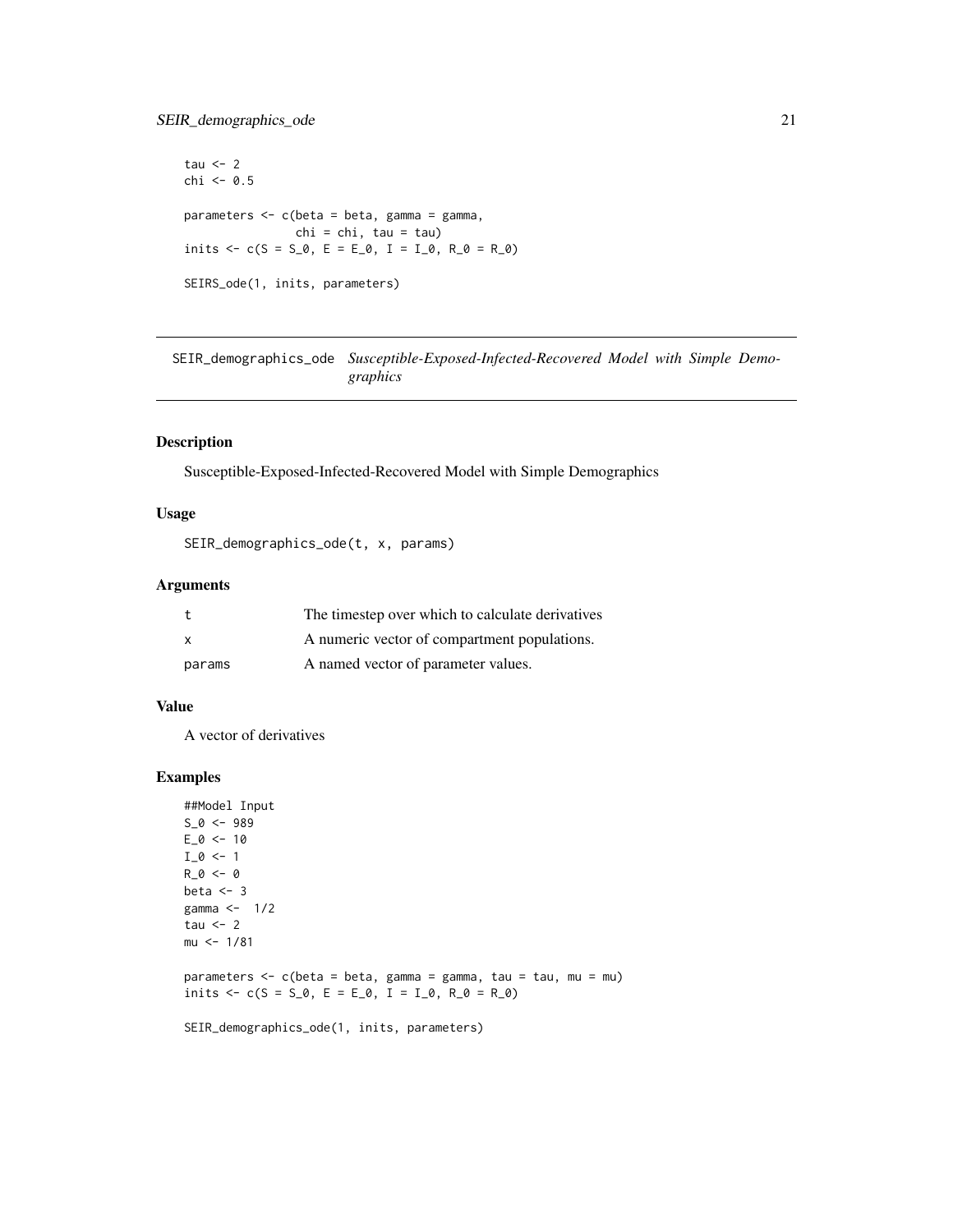<span id="page-21-0"></span>

## Description

Susceptible-Exposed-Infected-Recovered Model

## Usage

SEIR\_ode(t, x, params)

## Arguments

|        | The timestep over which to calculate derivatives |
|--------|--------------------------------------------------|
|        | A numeric vector of compartment populations.     |
| params | A named vector of parameter values.              |

#### Value

A vector of derivatives

#### Examples

```
##Model Input
S_0 < -989E_0 < -10I_0 \leftarrow 1R_0 < -0beta <-3gamma <-1/2tau <-2parameters <- c(beta = beta, gamma = gamma, tau = tau)
inits \leq -c(S = S_0, E = E_0, I = I_0, R_0 = R_0)SEIR_ode(1, inits, parameters)
```
SEIS\_demographics\_ode *Susceptible-Exposed-Infected-Susceptible Model with Simple Demographics*

## Description

Susceptible-Exposed-Infected-Susceptible Model with Simple Demographics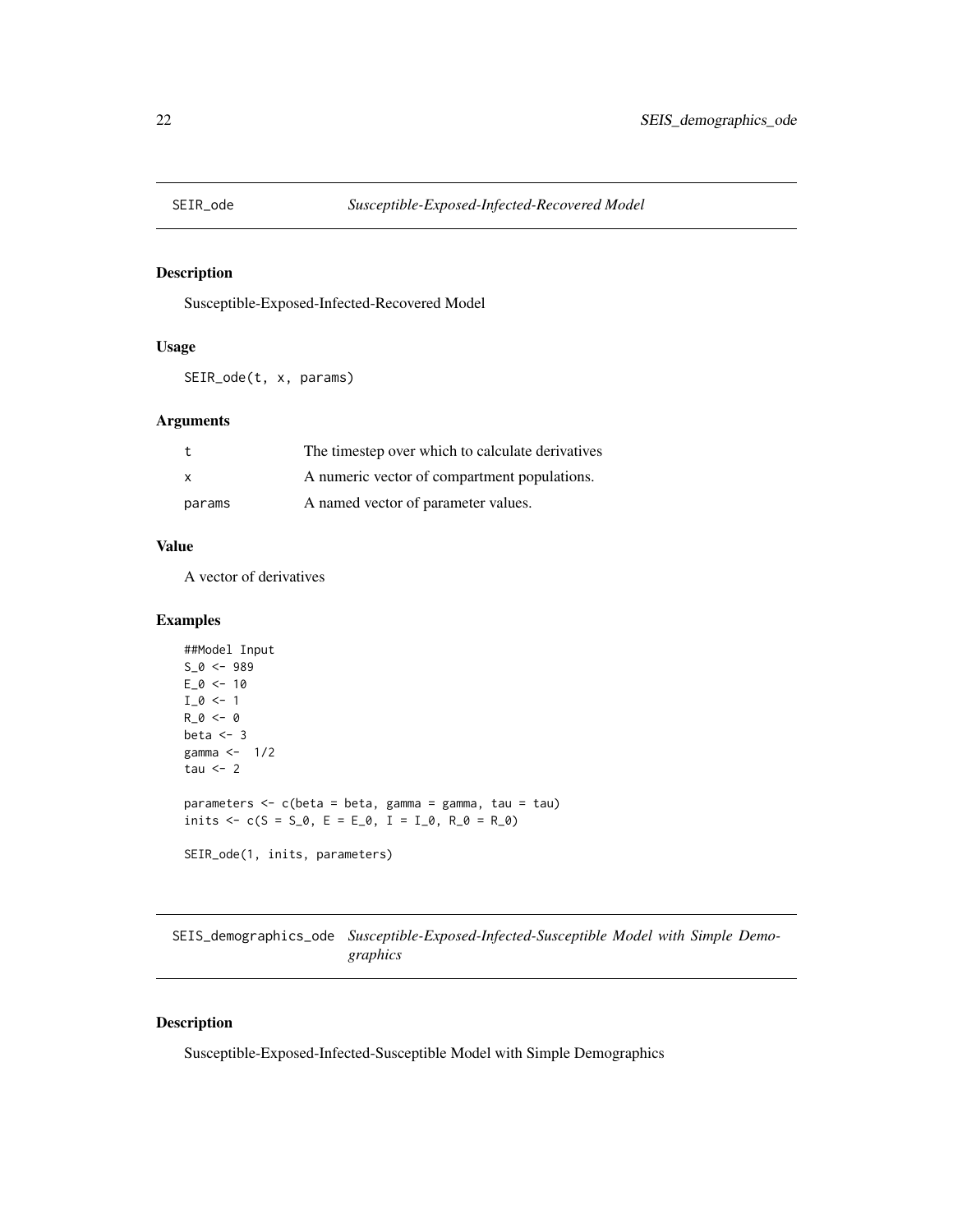#### <span id="page-22-0"></span>SEIS\_ode 23

## Usage

SEIS\_demographics\_ode(t, x, params)

#### Arguments

|              | The timestep over which to calculate derivatives |
|--------------|--------------------------------------------------|
| $\mathsf{x}$ | A numeric vector of compartment populations.     |
| params       | A named vector of parameter values.              |

## Value

A vector of derivatives

## Examples

```
##Model Input
S_0 < -989E_0 < -10I_0 \leftarrow 1beta <-3chi <-0.5gamma <- 1/2
mu <- 1/81
parameters <- c(beta = beta, gamma = gamma,
chi = chi, mu = mu)inits <-c(S = S_0, E = E_0, I = I_0)SEIS_demographics_ode(1, inits, parameters)
```
SEIS\_ode *Susceptible-Exposed-Infected-Susceptible Model*

## Description

Susceptible-Exposed-Infected-Susceptible Model

## Usage

SEIS\_ode(t, x, params)

### Arguments

| t      | The timestep over which to calculate derivatives |
|--------|--------------------------------------------------|
| X      | A numeric vector of compartment populations.     |
| params | A named vector of parameter values.              |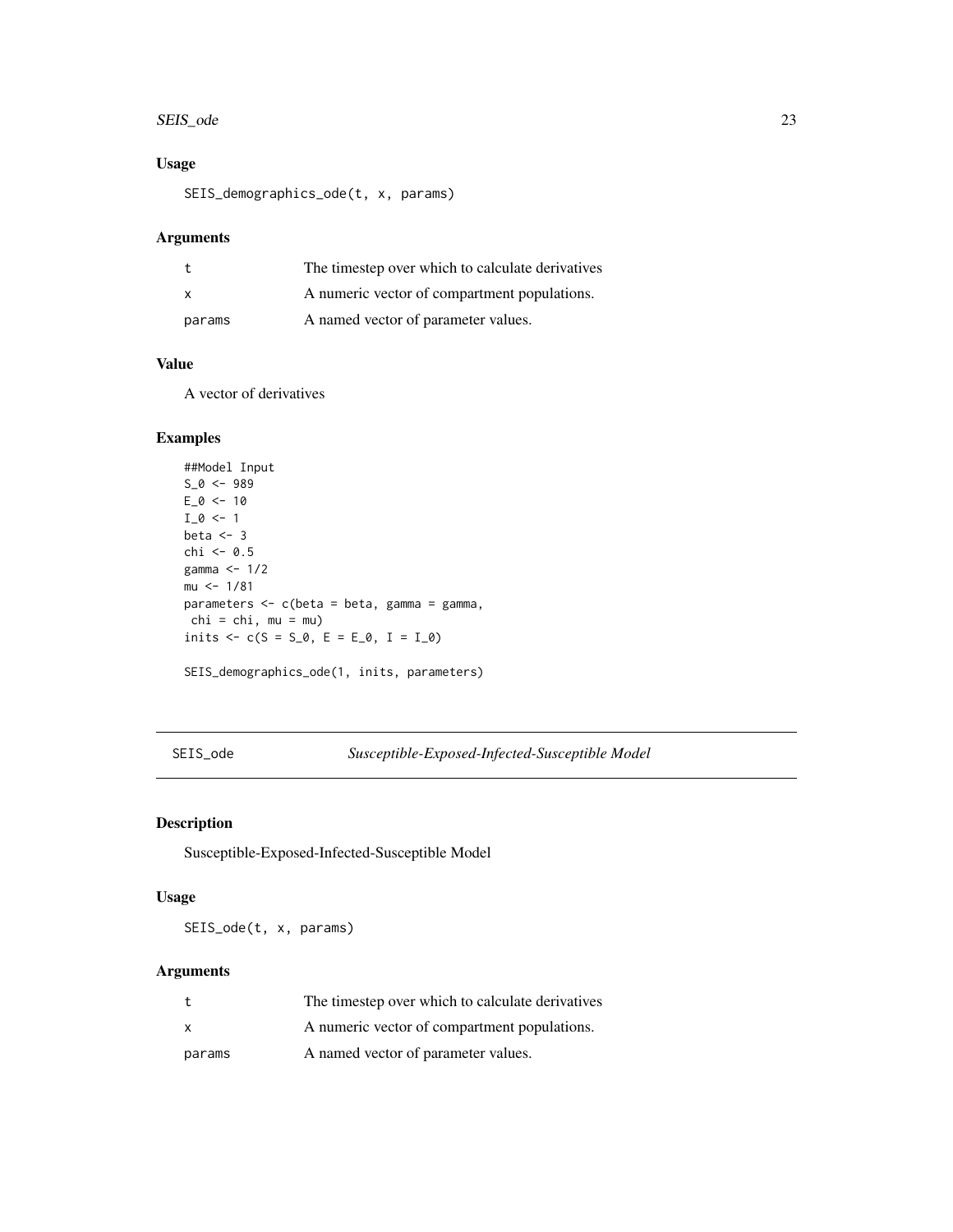## Value

A vector of derivatives

#### Examples

```
##Model Input
S_0 < -989E_0 < -10I_0 \leftarrow 1beta <-3chi <- 0.5
gamma = 1/2parameters \leq c(beta = beta, gamma = gamma, chi = chi)
inits <-c(S = S_0, E = E_0, I = I_0)SEIS_ode(1, inits, parameters)
```
SEI\_demographics\_ode *Susceptible-Exposed-Infected Model with Simple Demographics*

## Description

Susceptible-Exposed-Infected Model with Simple Demographics

## Usage

SEI\_demographics\_ode(t, x, params)

## Arguments

|        | The timestep over which to calculate derivatives |
|--------|--------------------------------------------------|
| x      | A numeric vector of compartment populations.     |
| params | A named vector of parameter values.              |

#### Value

A vector of derivatives

```
##Model Input
S_0 < -989E_0 < -10I_0 \leftarrow 1beta <-3gamma <- 1/2
mu < -1/81
```
<span id="page-23-0"></span>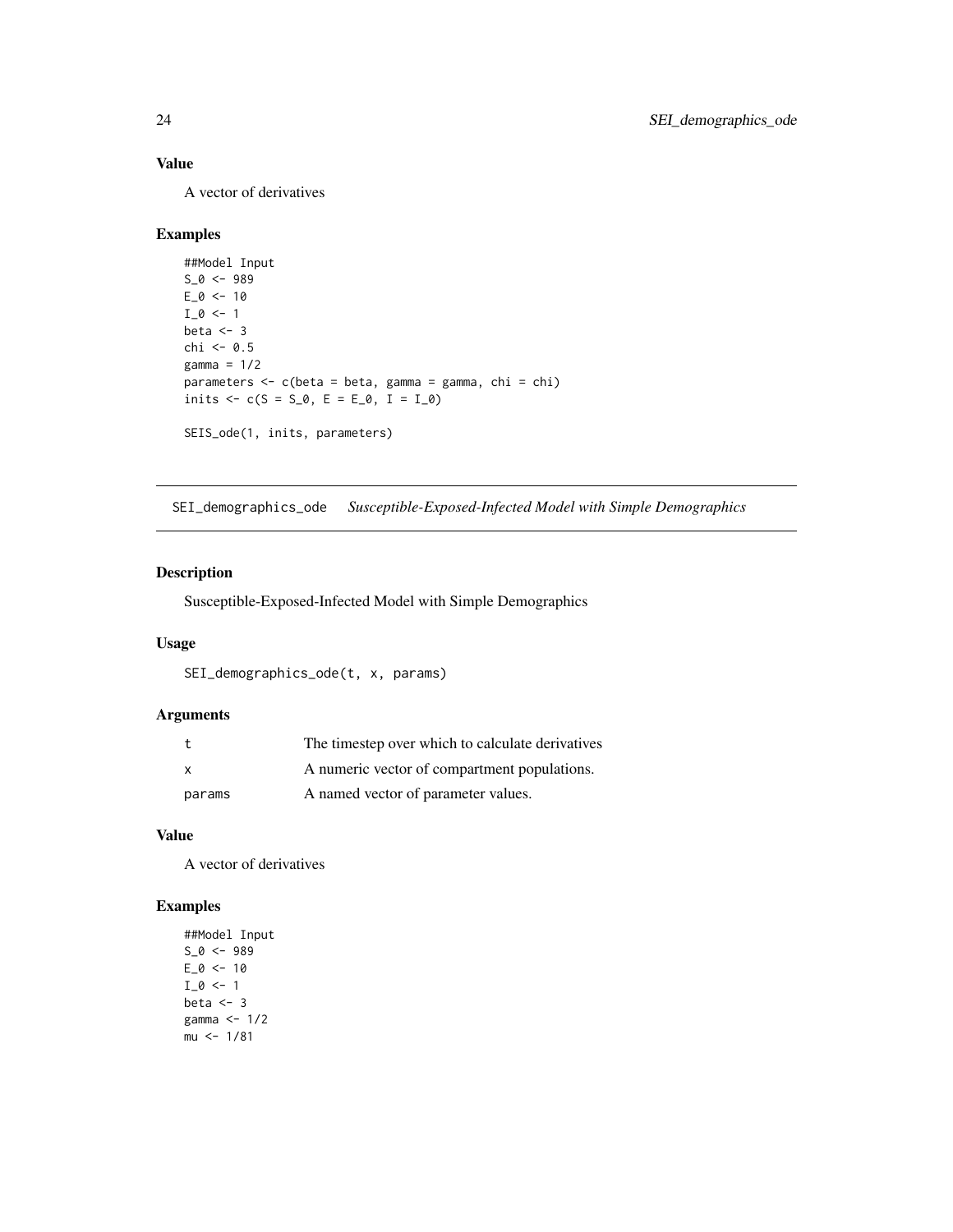#### <span id="page-24-0"></span>SEI\_ode 25

```
parameters \leq c(beta = beta, gamma = gamma, mu = mu)
inits \leq c(S = S_0, E = E_0, I = I_0)
SEI_demographics_ode(1, inits, parameters)
```
## SEI\_ode *Susceptible-Exposed-Infected Model*

## Description

Susceptible-Exposed-Infected Model

## Usage

SEI\_ode(t, x, params)

## Arguments

|              | The timestep over which to calculate derivatives |
|--------------|--------------------------------------------------|
| $\mathsf{x}$ | A numeric vector of compartment populations.     |
| params       | A named vector of parameter values.              |

## Value

A vector of derivatives

```
##Model Input
S_0 < -989E_0 < -10I_0 < -1beta <-3gamma = 1/2
parameters <- c(beta = beta, gamma = gamma)
inits \leq -c(S = S_0, E = E_0, I = I_0)SEI_ode(1, inits, parameters)
```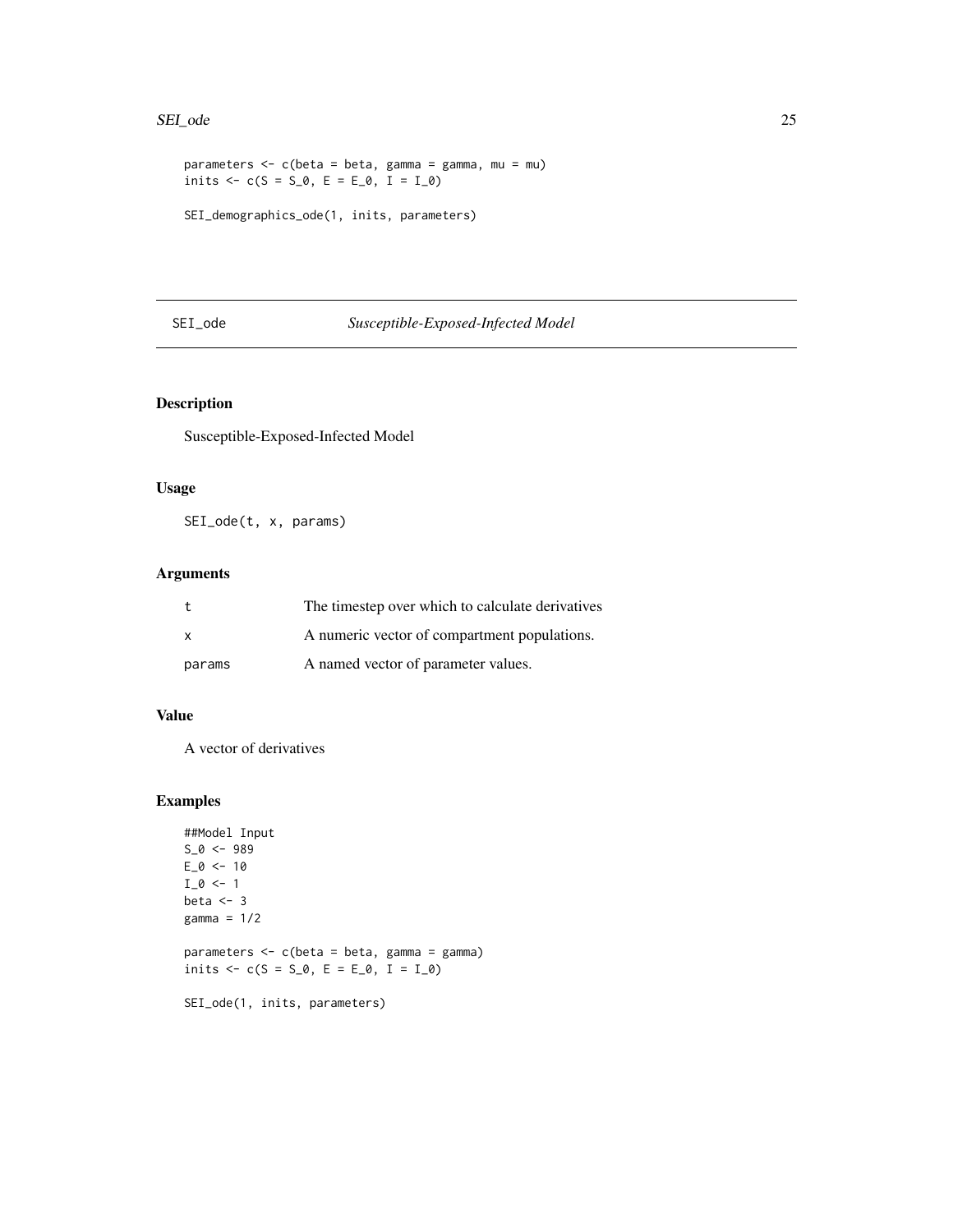<span id="page-25-0"></span>SHLIR\_demographics\_ode

*Susceptible-High-risk-latent-Low-risk-latent-Infected-Recovered Model with Simple Demographics*

## Description

Susceptible-High-risk-latent-Low-risk-latent-Infected-Recovered Model with Simple Demographics

#### Usage

SHLIR\_demographics\_ode(t, x, params)

## Arguments

| t      | The timestep over which to calculate derivatives |
|--------|--------------------------------------------------|
| x      | A numeric vector of compartment populations.     |
| params | A named vector of parameter values.              |

#### Value

A vector of derivatives

#### Examples

```
##Model Input
S_0 < -989H_0 < -10L_0 < -0I_0 \leftarrow 1R_0 < -0beta = 3 # Rate of transmission
gamma_H = 1/5 # Rate of progression to active symptoms from high risk latent
nu = 1/2 #Rate of progression from high to low risk latent
gamma_L = 1/100 # Rate of progression to active symptoms for low risk latent
tau = 1/2 # Rate of recovery
mu = 1/81 # Rate of natural mortality
parameters <- c(beta = beta, gamma_H = gamma_H, gamma_L = gamma_L, nu = nu, tau = tau, mu = mu)
inits <- c(S = S_0, H = H_0, L = L_0, I = I_0, R_0 = R_0)
```
SHLIR\_demographics\_ode(1, inits, parameters)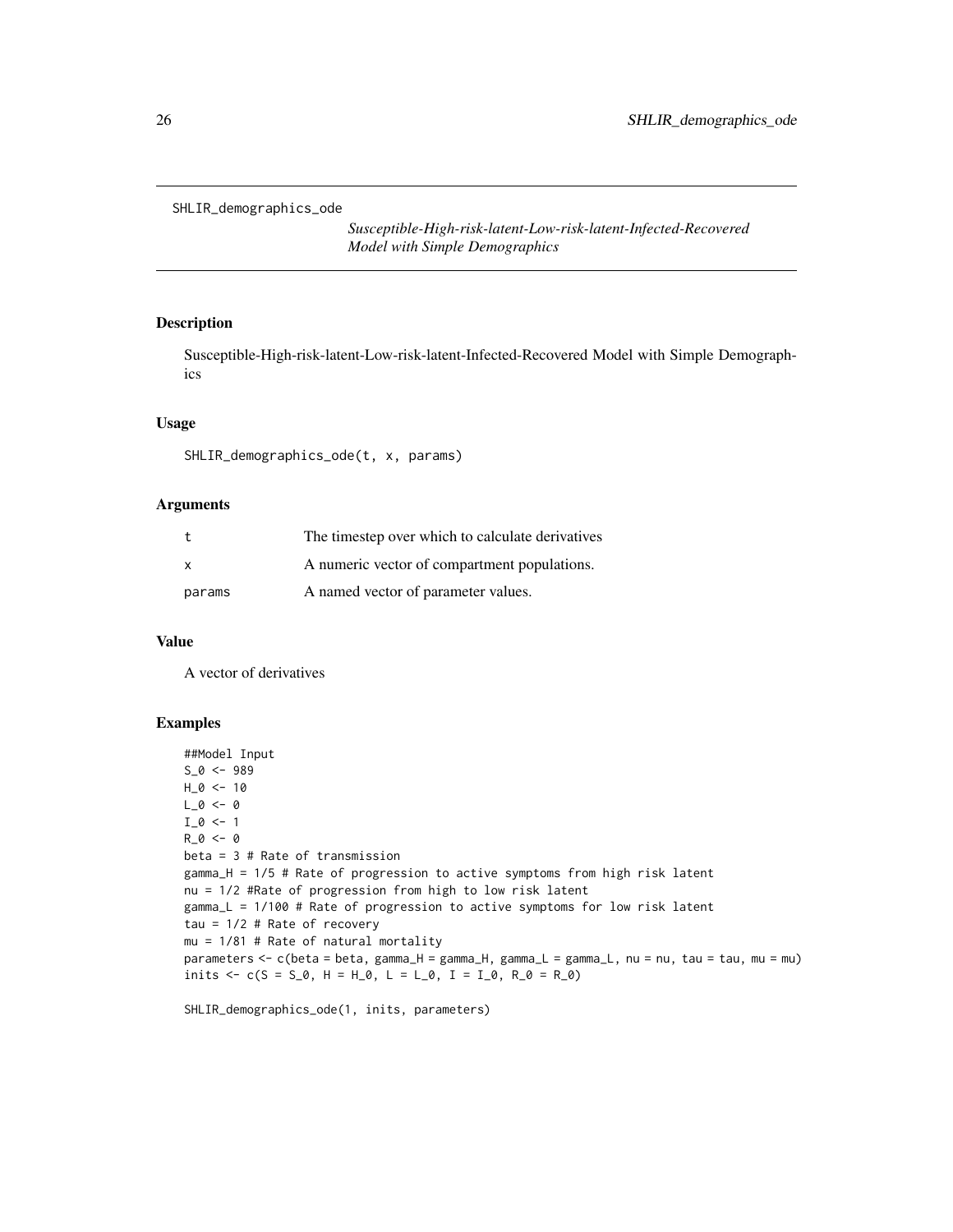<span id="page-26-0"></span>

## Description

Susceptible-High-risk-latent-Low-risk-latent-Infected-Recovered Model

## Usage

SHLIR\_ode(t, x, params)

## Arguments

|              | The timestep over which to calculate derivatives |
|--------------|--------------------------------------------------|
| $\mathsf{x}$ | A numeric vector of compartment populations.     |
| params       | A named vector of parameter values.              |

## Value

A vector of derivatives

## Examples

```
##Model Input
S_0 < -989H_0 < - 10L_0 < -0I_0 \leftarrow 1R_0 < -0beta = 3 # Rate of transmission
gamma_H = 1/5 # Rate of progression to active symptoms from high risk latent
nu = 1/2 #Rate of progression from high to low risk latent
gamma_L = 1/100 # Rate of progression to active symptoms for low risk latent
tau = 1/2 # Rate of recovery
parameters <- c(beta = beta, gamma_H = gamma_H, gamma_L = gamma_L, nu = nu, tau = tau)
```
inits  $\leq -c(S = S_0, H = H_0, L = L_0, I = I_0, R_0 = R_0)$ 

SHLIR\_ode(1, inits, parameters)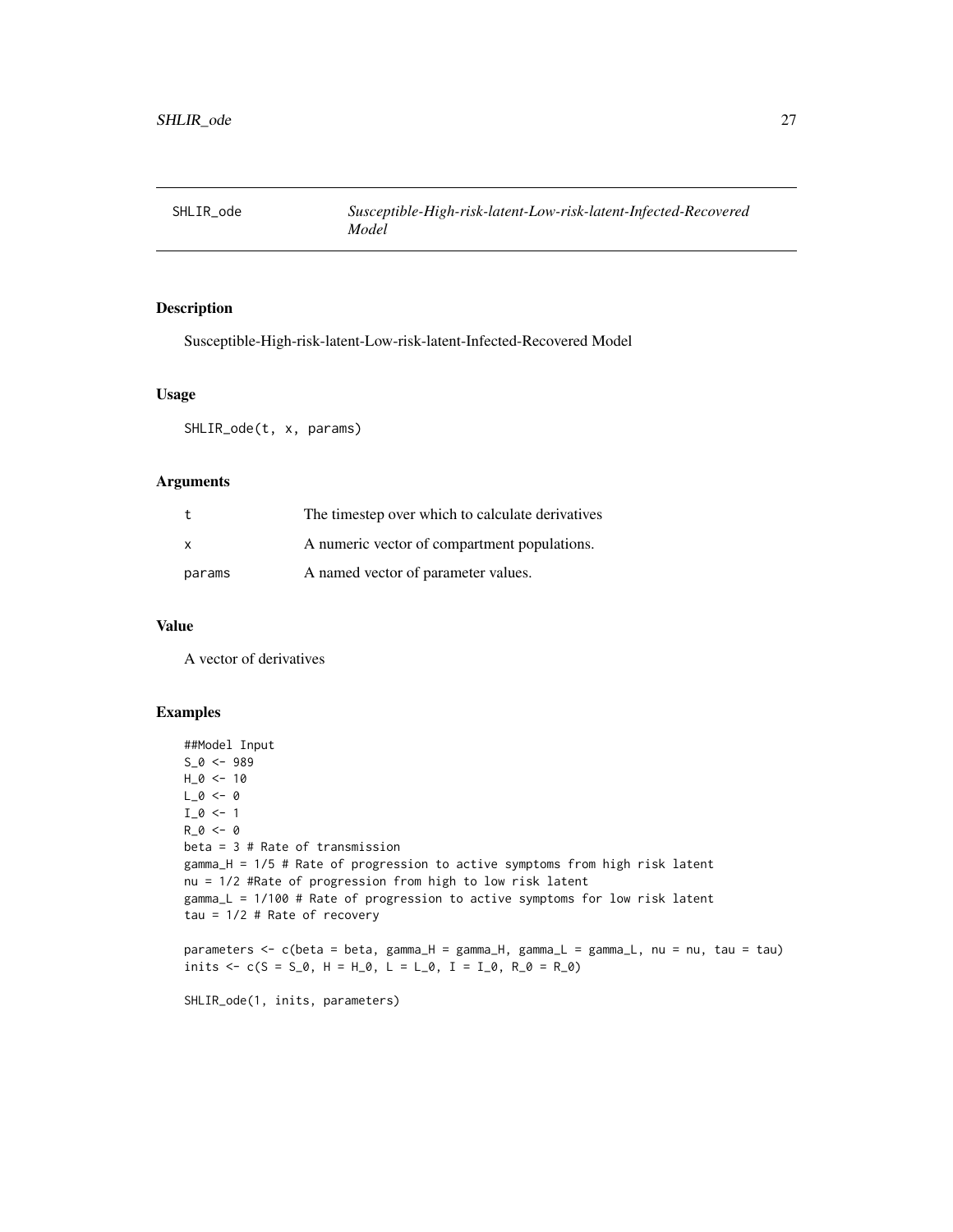<span id="page-27-0"></span>SHLITR\_demographics\_ode

*Susceptible-High-risk-latent-Low-risk-latent-Infected-Treated-Recovered Model with Simple Demographics*

## Description

A more complex SHLIR model flow diagram, treatment,reinfection, and simple demographics for those who have recovered from active disease.

#### Usage

```
SHLITR_demographics_ode(t, x, params)
```
#### Arguments

|              | The timestep over which to calculate derivatives |
|--------------|--------------------------------------------------|
| $\mathsf{x}$ | A numeric vector of compartment populations.     |
| params       | A named vector of parameter values.              |

#### Value

A vector of derivatives

```
## initialise
inits <-c(# General population
S = 800,H = 0,
L = 0,
I = 0,
Tr = 0,
R = 0\mathcal{L}parameters <- c(
beta = 3, # Rate of transmission
gamma_H = 1/5, # Rate of progression to active symptoms from high risk latent
nu = 1/2, #Rate of progression from high to low risk latent
gamma_L = 1/100, # Rate of progression to active symptoms for low risk latent
epsilon = 1/3, # Rate of treatment
tau = 1/2, # Rate of recovery
mu = 1/81 # Rate of natural mortality
\mathcal{L}
```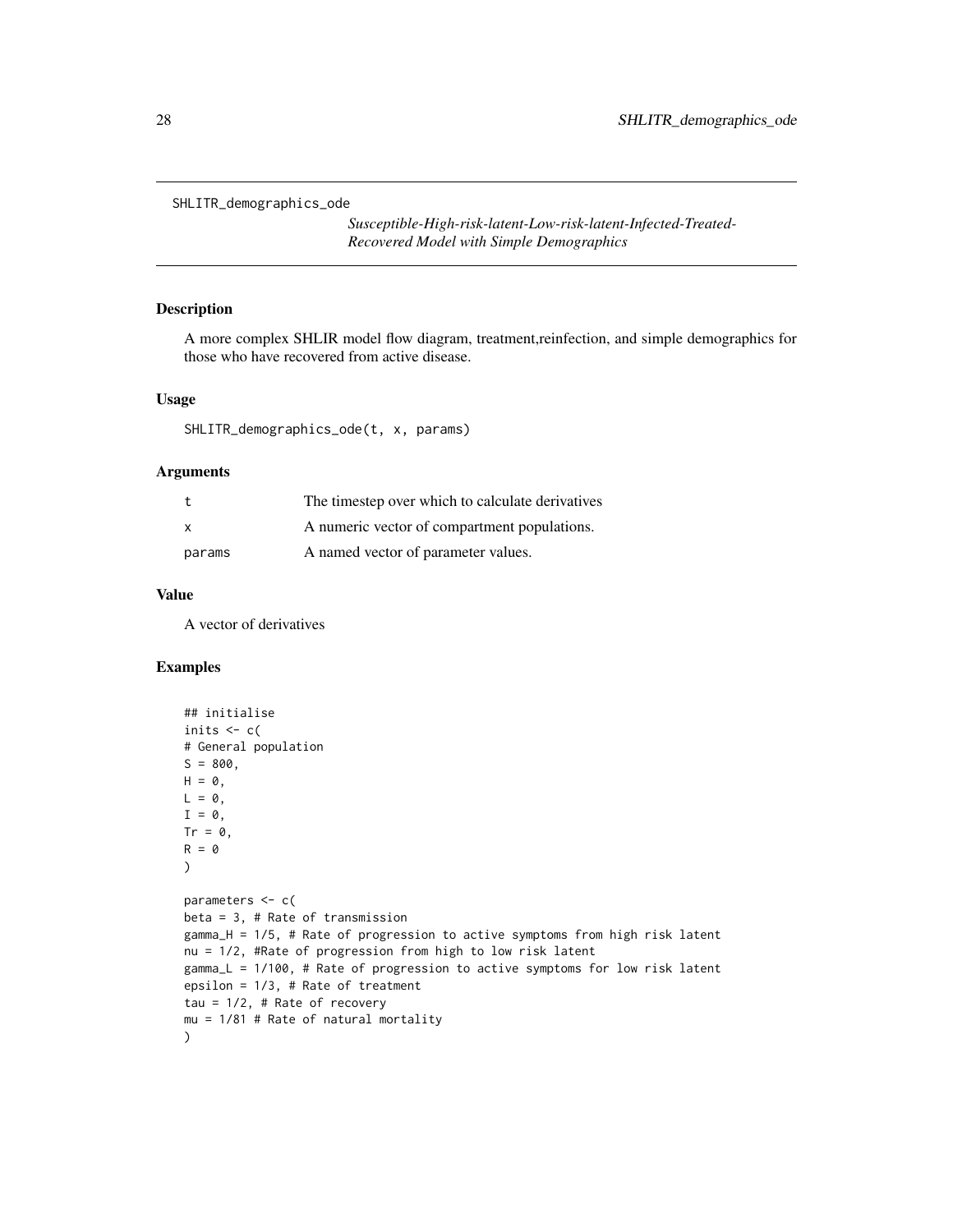## <span id="page-28-0"></span>SHLITR\_ode 29

SHLITR\_demographics\_ode(1, inits, parameters)

SHLITR\_ode *Susceptible-High-risk-latent-Low-risk-latent-Infected-Treated-Recovered Model*

## Description

A more complex SHLIR model flow diagram, treatment, and reinfection for those who have recovered from active disease.

## Usage

SHLITR\_ode(t, x, params)

#### Arguments

|        | The timestep over which to calculate derivatives |
|--------|--------------------------------------------------|
| X      | A numeric vector of compartment populations.     |
| params | A named vector of parameter values.              |

#### Value

A vector of derivatives

```
## initialise
inits <-c(# General population
S = 800.
H = 0,
L = 0,
I = \emptyset,
Tr = 0,
R = 0\mathcal{L}parameters <- c(
beta = 3, # Rate of transmission
gamma_H = 1/5, # Rate of progression to active symptoms from high risk latent
nu = 1/2, #Rate of progression from high to low risk latent
gamma_L = 1/100, # Rate of progression to active symptoms for low risk latent
epsilon = 1/3, # Rate of treatment
tau = 1/2 # Rate of recovery
\mathcal{L}
```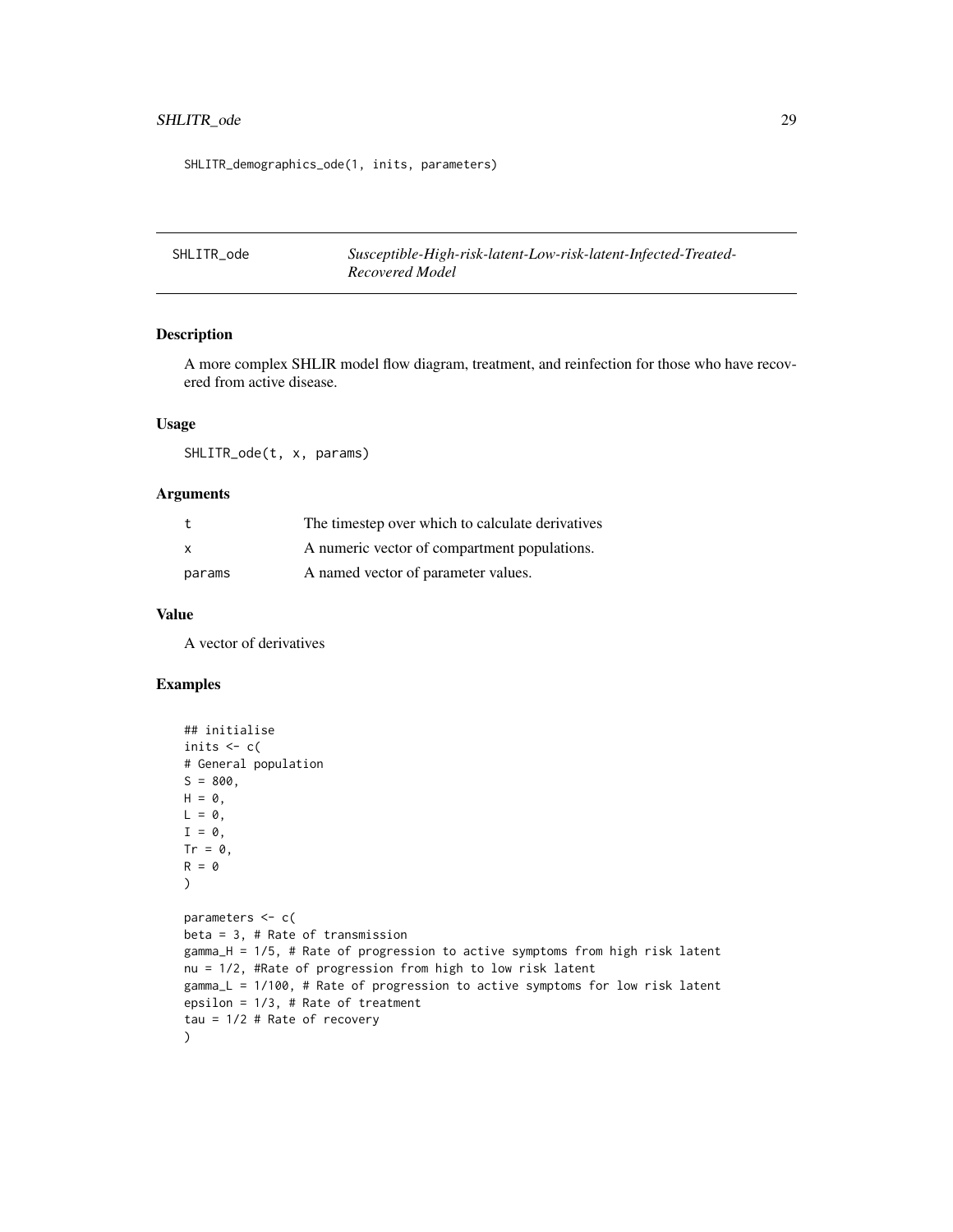SHLITR\_ode(1, inits, parameters)

```
SHLITR_risk_demographics_ode
```
*Susceptible-High-risk-latent-Low-risk-latent-Infected-Treated-Recovered Model with Demographics, Stratified by Risk*

#### Description

A more complex SHLIR model flow diagram, with risk groups, treatment, and reinfection for those who have recovered from active disease

#### Usage

SHLITR\_risk\_demographics\_ode(t, x, params)

## Arguments

| t      | The timestep over which to calculate derivatives |
|--------|--------------------------------------------------|
| X      | A numeric vector of compartment populations.     |
| params | A named vector of parameter values.              |

#### Value

A vector of derivatives

## Examples

```
## initialise
inits <-c(# General population
S = 800,
H = 0,
L = 0,
I = \emptyset,
Tr = 0,
R = 0,
## High risk population
S_H = 199,
H_H = 0,
L_H = 0,
I_H = 1,
Tr_H = 0,
R_H = 0)
```
parameters <- c(

<span id="page-29-0"></span>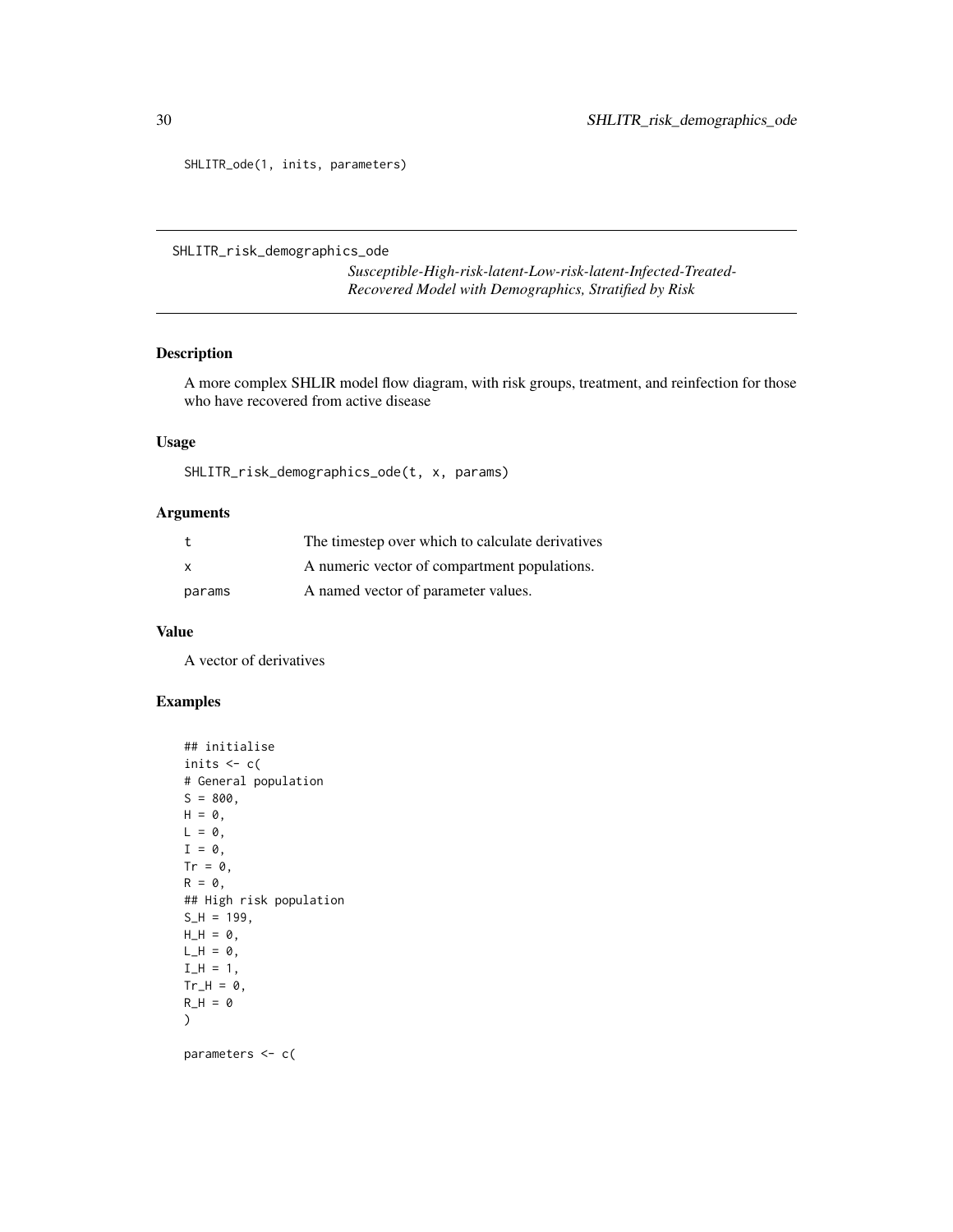```
beta = 3, # Rate of transmission
beta_H = 6, # High risk rate of transmission
gamma_H = 1/5, # Rate of progression to active symptoms from high risk latent
nu = 1/2, #Rate of progression from high to low risk latent
gamma_L = 1/100, # Rate of progression to active symptoms for low risk latent
epsilon = 1/3, # Rate of treatment
tau = 1/2, # Rate of recovery
mu = 1/81, # Rate of natural mortality
p = 0.2, # proportion of new births that are high risk
M = 0.2 # Between group mixing
)
```
SHLITR\_risk\_demographics\_ode(1, inits, parameters)

| SHLITR_risk_ode | Susceptible-High-risk-latent-Low-risk-latent-Infected-Treated- |
|-----------------|----------------------------------------------------------------|
|                 | Recovered Model, Stratified by Risk                            |

## Description

A more complex SHLIR model flow diagram, with risk groups, treatment, and reinfection for those who have recovered from active disease

#### Usage

SHLITR\_risk\_ode(t, x, params)

#### Arguments

| t            | The timestep over which to calculate derivatives |
|--------------|--------------------------------------------------|
| $\mathsf{x}$ | A numeric vector of compartment populations.     |
| params       | A named vector of parameter values.              |

#### Value

A vector of derivatives

```
## initialise
inits <-c(# General population
S = 800,H = 0,
L = 0,
I = \emptyset,
Tr = 0,
```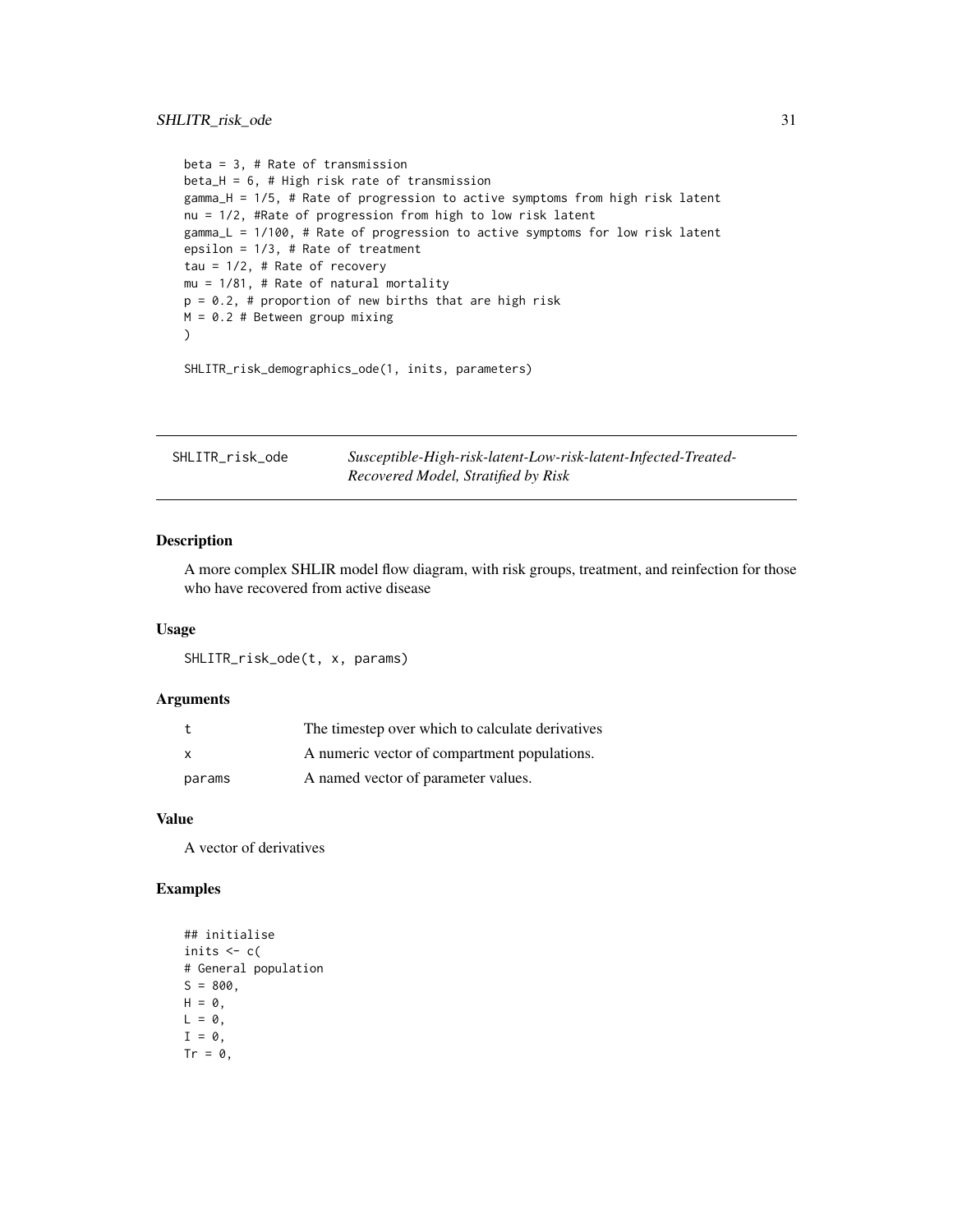```
R = 0,
## High risk population
S_H = 199,
H_H = 0,
L_H = 0,
I_H = 1,
Tr_H = 0,
R_H = 0\lambdaparameters <- c(
beta = 3, # Rate of transmission
beta_H = 6, # High risk rate of transmission
gamma_H = 1/5, # Rate of progression to active symptoms from high risk latent
nu = 1/2, #Rate of progression from high to low risk latent
gamma_L = 1/100, # Rate of progression to active symptoms for low risk latent
epsilon = 1/3, # Rate of treatment
tau = 1/2, # Rate of recovery
M = 0.2 # Between group mixing
\mathcal{L}SHLITR_risk_ode(1, inits, parameters)
```

| simulate_model |
|----------------|
|----------------|

simulate\_model *A Function to Simulate a Model from a Generic Simulation Function, with Pre and Post Processing*

#### Description

A Function to Simulate a Model from a Generic Simulation Function, with Pre and Post Processing

#### Usage

```
simulate_model(
 model,
  sim_fn,
  inits = NULL,
  params = NULL,
  times = NULL,
  as_tibble = TRUE,
  by_{row} = FALSE,aggregate_to = NULL,
  compartments = NULL,
  strat = NULL,
  hold_out_var = NULL,
  new_var = "incidence",
  total_pop = TRUE,
  summary_var = FALSE,
```
<span id="page-31-0"></span>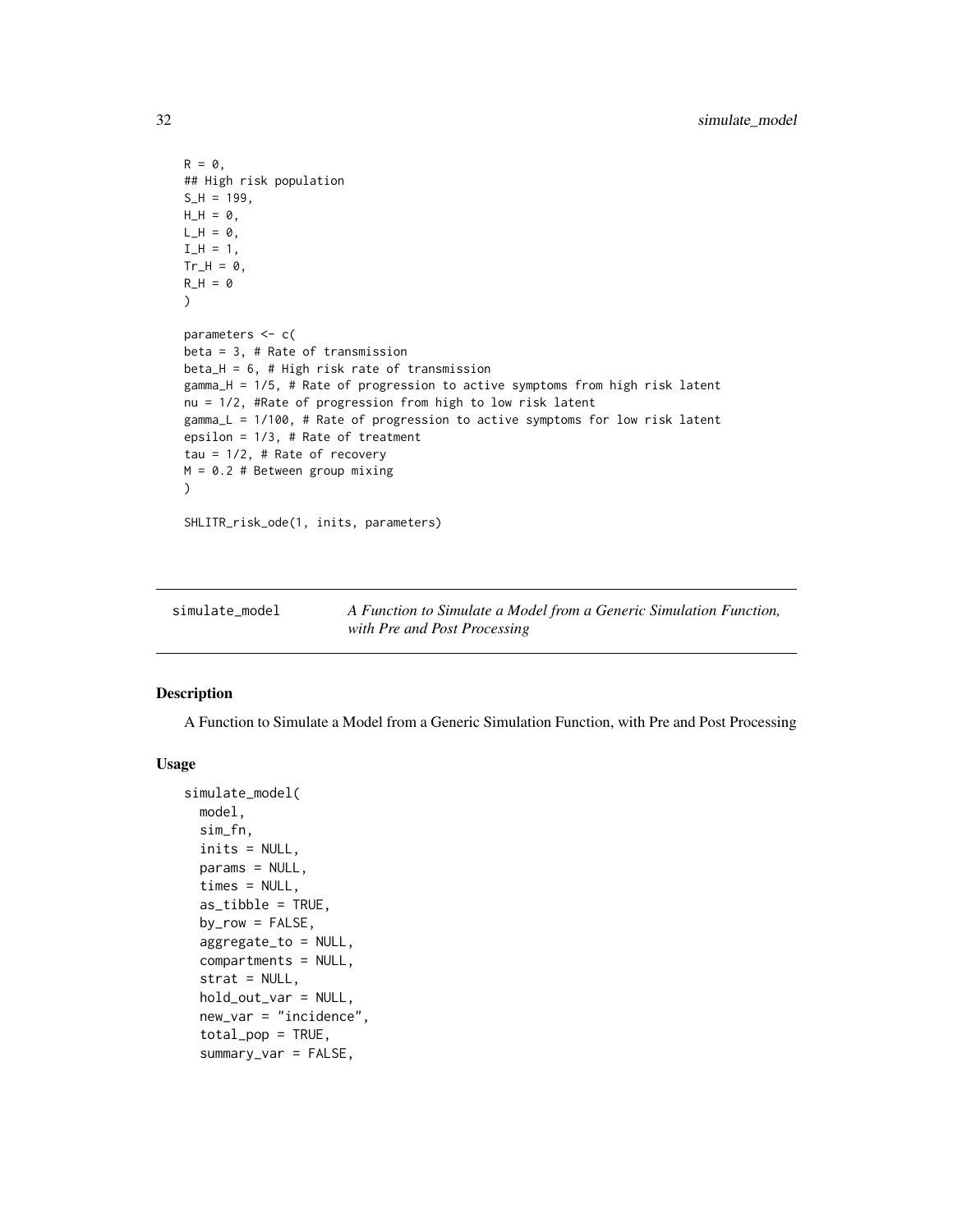verbose = FALSE,

...  $\overline{\phantom{a}}$ 

## Arguments

| model        | A model compatible with your sim_fn.                                                                                                                                                                                                                                                                                                                               |
|--------------|--------------------------------------------------------------------------------------------------------------------------------------------------------------------------------------------------------------------------------------------------------------------------------------------------------------------------------------------------------------------|
| sim_fn       | A generic simulation function, with the first argument as the model object, a<br>params argument, and a as . data. frame argument.                                                                                                                                                                                                                                 |
| inits        | A dataframe of initial conditions, optionally a named vector can be used.                                                                                                                                                                                                                                                                                          |
| params       | A dataframe of parameters, with each parameter as a variable. Optionally a<br>named vector can be used.                                                                                                                                                                                                                                                            |
| times        | A vector of the times to sample the model for, from a starting time to a final<br>time.                                                                                                                                                                                                                                                                            |
| as_tibble    | Logical (defaults to TRUE) indicating if the output should be returned as a tibble,<br>otherwise returned as the default sim_fn output.                                                                                                                                                                                                                            |
| by_row       | Logical (defaults to FALSE) indicating if inputted parameters should be inputted<br>as a block to sim_fn or individually. If TRUE then function will always return a<br>tibble. Does not currently work with sim_fn that produces multiple simulations<br>for a single parameter set - for this scenario a block based approach or post<br>processing is required. |
| aggregate_to | A character vector or list specifying the aggregation operations to perform on the<br>model output. Operations are carried out in the order specified. Implemented<br>options are; disease, demographic, and incidence.                                                                                                                                            |
| compartments | A character vector or list specifying the unique compartments to aggregate. May<br>either be specified once for all aggregation functions or for each function sepa-<br>rately.                                                                                                                                                                                    |
| strat        | The number of stratified groups in the model.                                                                                                                                                                                                                                                                                                                      |
| hold_out_var | A character vector or list specifying the unique compartments that will not be<br>aggregated. May either be specified once for all aggregation functions or for<br>each function separately. If compartments is set then this argument does not<br>need to be used.                                                                                                |
| new_var      | A character vector specifying the new variable to add when aggregating inci-<br>dence.                                                                                                                                                                                                                                                                             |
| total_pop    | A logical (defaults to TRUE) indicating if the total population should be calcu-<br>lated when summarising the model demographics.                                                                                                                                                                                                                                 |
| summary_var  | A logical (defaults to FALSE), specifying whether to add an additional summary<br>variable across all stratified levels.                                                                                                                                                                                                                                           |
| verbose      | Logical (defaults to FALSE) indicating if progress information should be printed<br>to the console.                                                                                                                                                                                                                                                                |
| $\cdots$     | Additional arguments to pass to sim_fn                                                                                                                                                                                                                                                                                                                             |

## Value

Trajectories as a tibble, optionally returns the default sim\_fn output.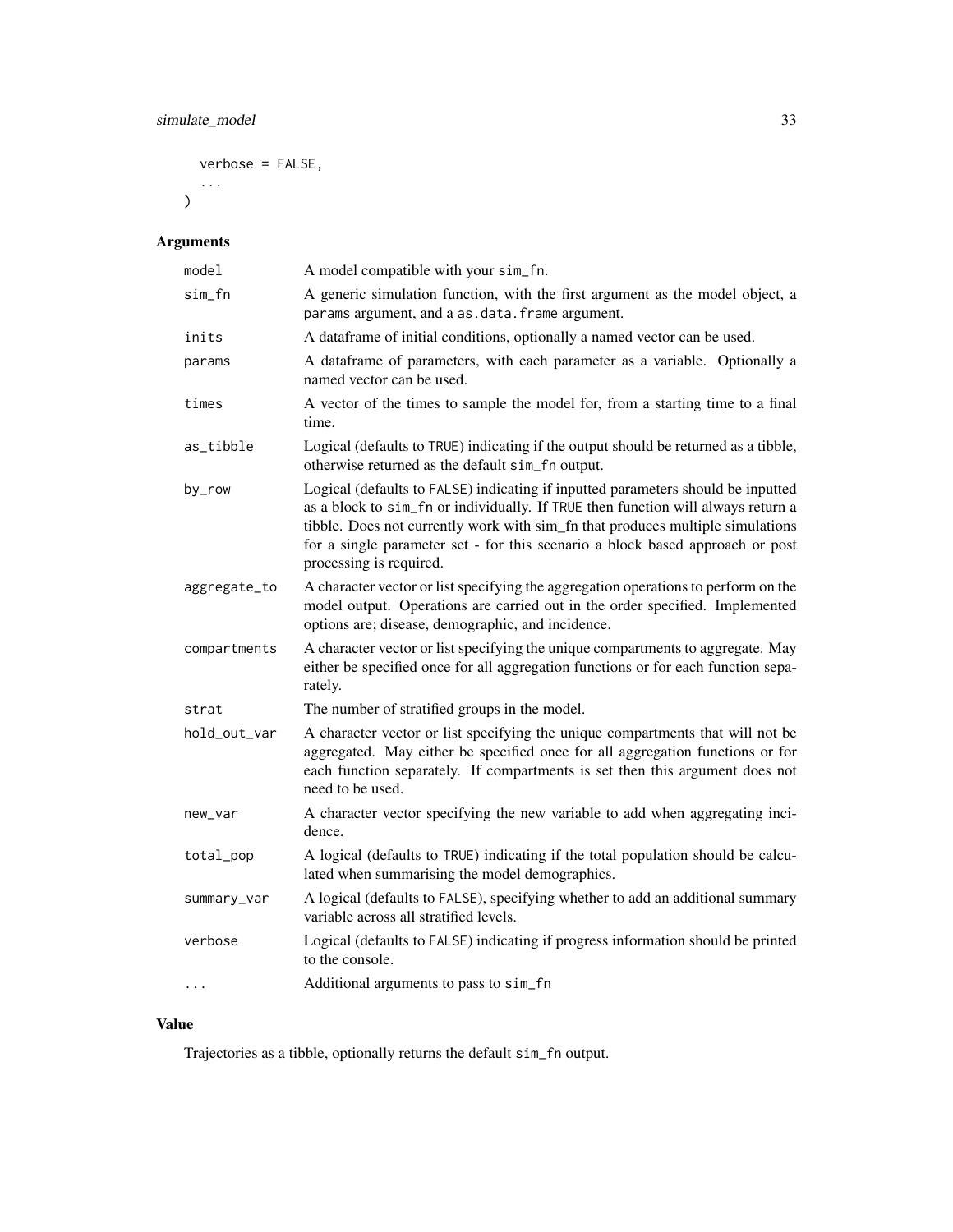## <span id="page-33-0"></span>See Also

aggregate\_model

## Examples

```
## Intialise
N = 100000
I_0 = 1S_0 = N - I_0R_0 = 1.1beta = R_0##Time for model to run over
tbegin = \thetatend = 50times <- seq(tbegin, tend, 1)
##Vectorise input
parameters <- data.frame(beta = beta)
inits \le data.frame(S = S_0, I = I_0)
SI_sim <- simulate_model(model = SI_ode, sim_fn = solve_ode, inits, parameters, times)
```
SIRS\_demographics\_ode *Susceptible-Infected-Recovered-Susceptible Model with Simple Demographics*

## Description

Susceptible-Infected-Recovered-Susceptible Model with Simple Demographics

#### Usage

```
SIRS_demographics_ode(t, x, params)
```
#### Arguments

| t      | The timestep over which to calculate derivatives |
|--------|--------------------------------------------------|
| x      | A numeric vector of compartment populations.     |
| params | A named vector of parameter values.              |

#### Value

A vector of derivatives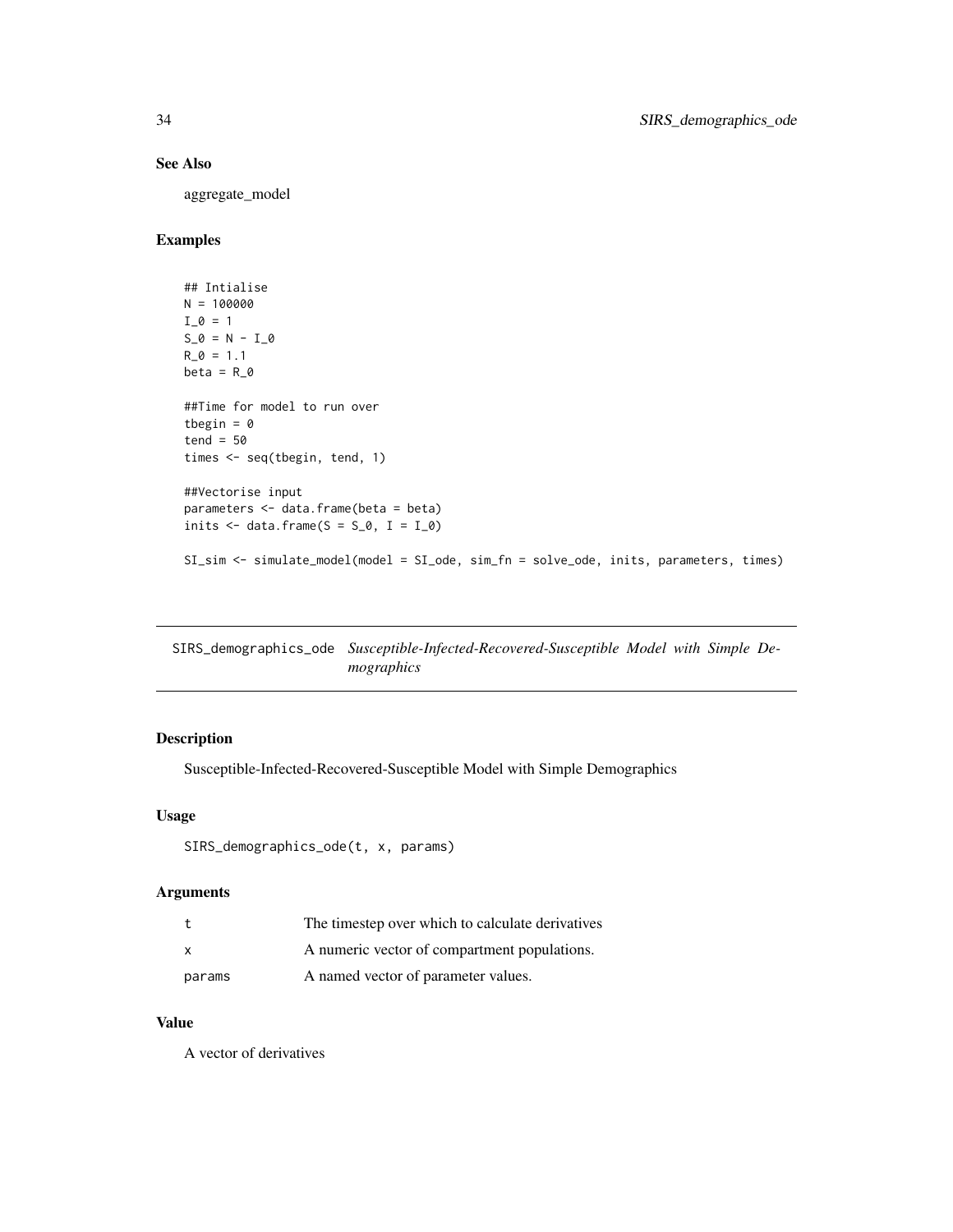#### <span id="page-34-0"></span>SIRS\_ode 35

## Examples

```
##Model Input
S_0 < -989I_0 \leftarrow 1R_0 < -0beta <-3chi <-0.5tau <-2mu < -1/81dt <- 1
parameters <- c(beta = beta, tau = tau, mu = mu)
inits \leq -c(S = S_0, I = I_0, R_0 = R_0)SIRS_demographics_ode(1, inits, parameters)
```
SIRS\_ode *Susceptible-Infected-Recovered-Susceptible Model*

#### Description

Susceptible-Infected-Recovered-Susceptible Model

## Usage

SIRS\_ode(t, x, params)

## Arguments

|        | The timestep over which to calculate derivatives |
|--------|--------------------------------------------------|
| X      | A numeric vector of compartment populations.     |
| params | A named vector of parameter values.              |

### Value

A vector of derivatives

## Examples

##Model Input  $S_0 < -989$  $I_0 \leftarrow 1$  $R_0 < -0$ beta  $<-3$ chi <- 0.5 tau  $<-2$ dt <- 1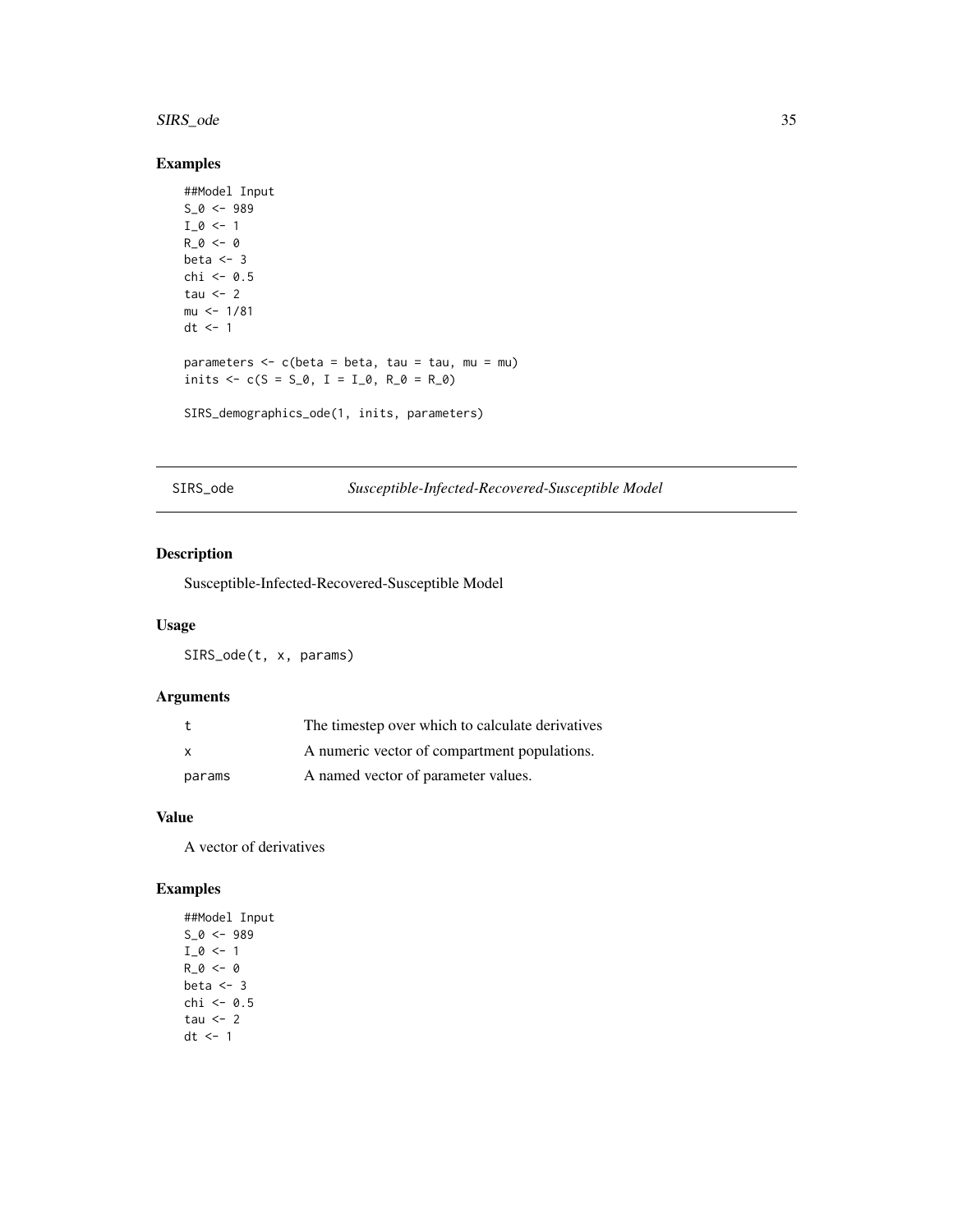```
parameters \leq c(beta = beta, tau = tau, chi = chi)
inits \leq c(S = S_0, I = I_0, R_0 = R_0)SIRS_ode(1, inits, parameters)
```
#### SIRS\_vaccination\_demographics\_ode

*Susceptible-Infected-Recovered-Susceptible Model with Simple Demographics and Vaccination*

#### Description

Susceptible-Infected-Recovered-Susceptible Model with Simple Demographics and Vaccination

#### Usage

SIRS\_vaccination\_demographics\_ode(t, x, params)

#### Arguments

|              | The timestep over which to calculate derivatives |
|--------------|--------------------------------------------------|
| $\mathsf{x}$ | A numeric vector of compartment populations.     |
| params       | A named vector of parameter values.              |

#### Value

A vector of derivatives

```
##Model Input
S_u_0 <- 989
I_u_0 < -1R_u_0 < -0S_v_0 - 0 < -0I_v_0 \leftarrow 0R_v_0 - 0 < -0beta <-3tau <-2chi <- 0.5
mu <- 1/81
alpha <-0.8lambda <- 0.7
dt <- 1
parameters \leq -c (beta = beta, tau = tau, mu = mu,
                alpha = 0.8, lambda = 0.7)
inits \leq c(S_u = S_u_0, I_u = I_u_0, R_u_0 = R_u_0,S_v = S_v_0, I_v = I_v_0, R_v_0 = R_v_0
```
<span id="page-35-0"></span>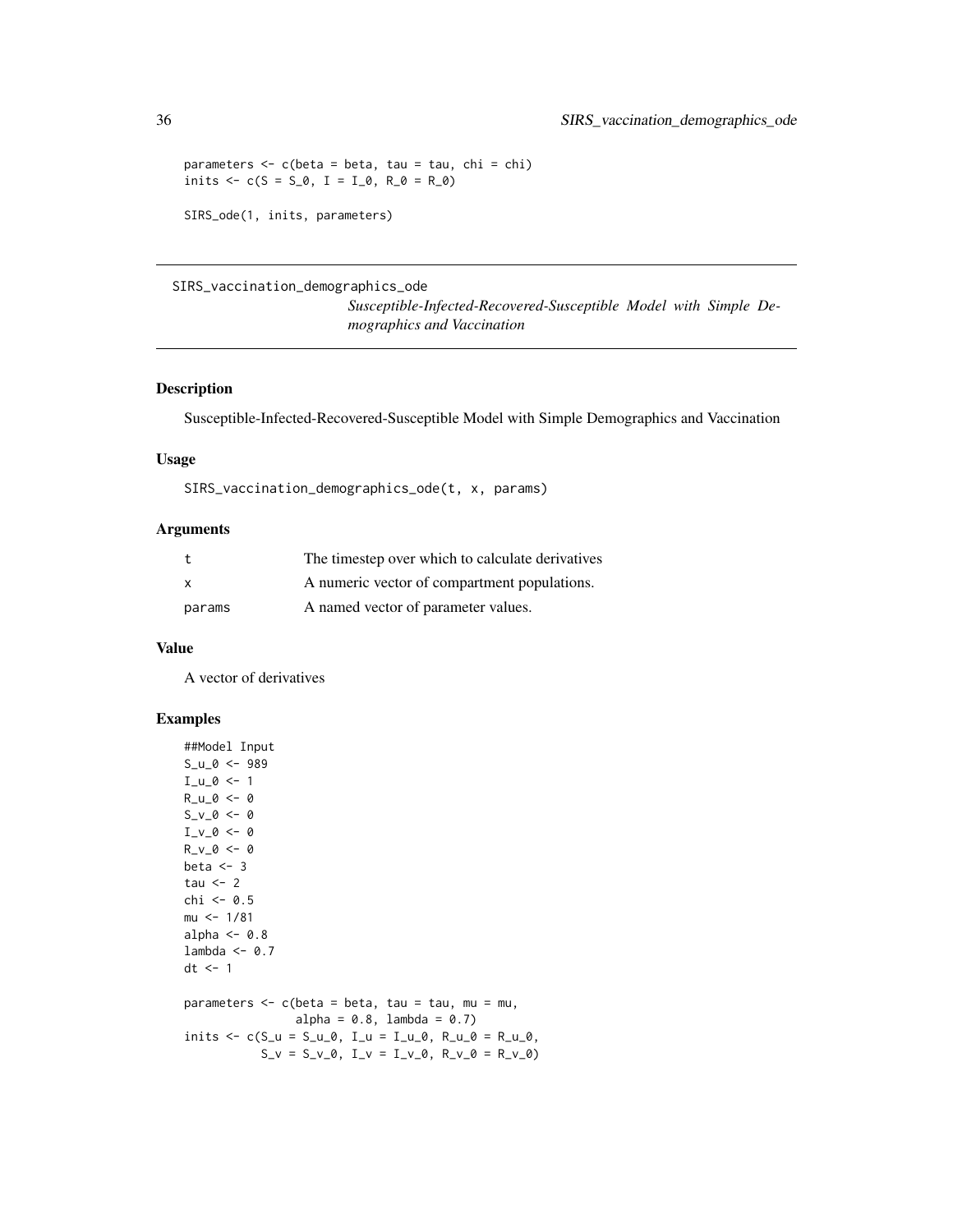<span id="page-36-0"></span>SIRS\_vaccination\_demographics\_ode(1, inits, parameters)

SIRS\_vaccination\_ode *Susceptible-Infected-Recovered-Susceptible Model with Vaccination*

## Description

Susceptible-Infected-Recovered-Susceptible Model with Vaccination

## Usage

SIRS\_vaccination\_ode(t, x, params)

#### Arguments

|              | The timestep over which to calculate derivatives |
|--------------|--------------------------------------------------|
| $\mathsf{x}$ | A numeric vector of compartment populations.     |
| params       | A named vector of parameter values.              |

## Value

A vector of derivatives

## Examples

```
##Model Input
S_u_0 <- 989
I_u_0 < -1R_u_0 < -0S_v_0 = 0 <- 0
I_v_0 \leftarrow 0R_v_0 \sim -0beta <-3chi <- 0.5
tau <-2lambda <- 0.7
dt <- 1
parameters \leq c(beta = beta, tau = tau,
                chi = chi, lambda = 0.7)
inits \leq c(S_u = S_u_0, I_u = I_u_0, R_u_0 = R_u_0,S_v = S_v_0, I_v = I_v_0, R_v_0 = R_v_0
```
SIRS\_vaccination\_ode(1, inits, parameters)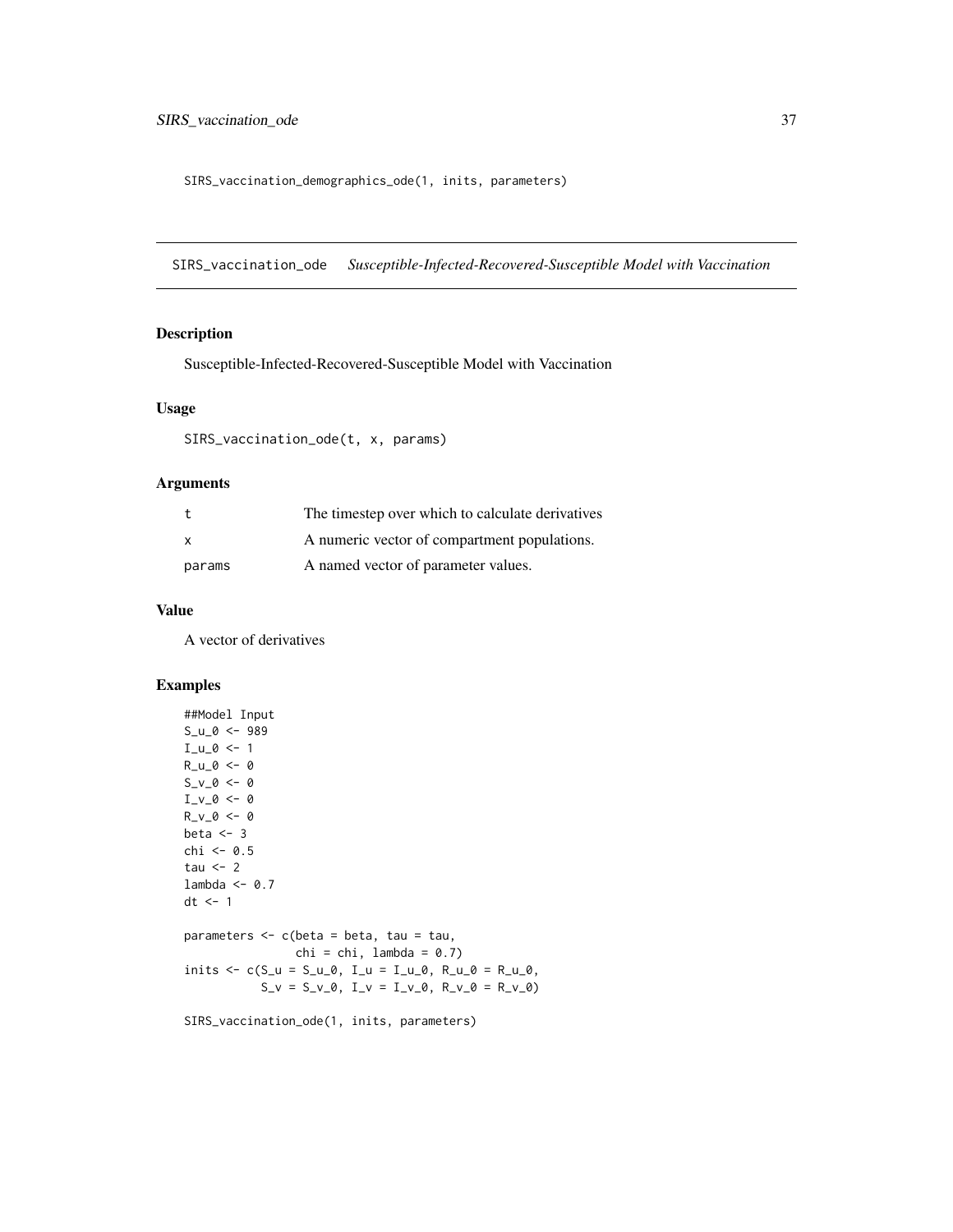<span id="page-37-0"></span>SIR\_demographics\_ode *Susceptible-Infected-Recovered Model with Simple Demographics*

#### Description

Susceptible-Infected-Recovered Model with Simple Demographics

## Usage

```
SIR_demographics_ode(t, x, params)
```
## Arguments

|              | The timestep over which to calculate derivatives |
|--------------|--------------------------------------------------|
| $\mathsf{x}$ | A numeric vector of compartment populations.     |
| params       | A named vector of parameter values.              |

## Value

A vector of derivatives

## Examples

```
##Model Input
S_0 < -989I_0 \leftarrow 1R_0 < -0beta <-3tau <-2mu <- 1/81
parameters <- c(beta = beta, tau = tau, mu = mu)
inits \leq -c(S = S_0, I = I_0, R_0 = R_0)SIR_demographics_ode(1, inits, parameters)
```
SIR\_ode *Susceptible-Infected-Recovered Model*

## Description

Susceptible-Infected-Recovered Model

## Usage

SIR\_ode(t, x, params)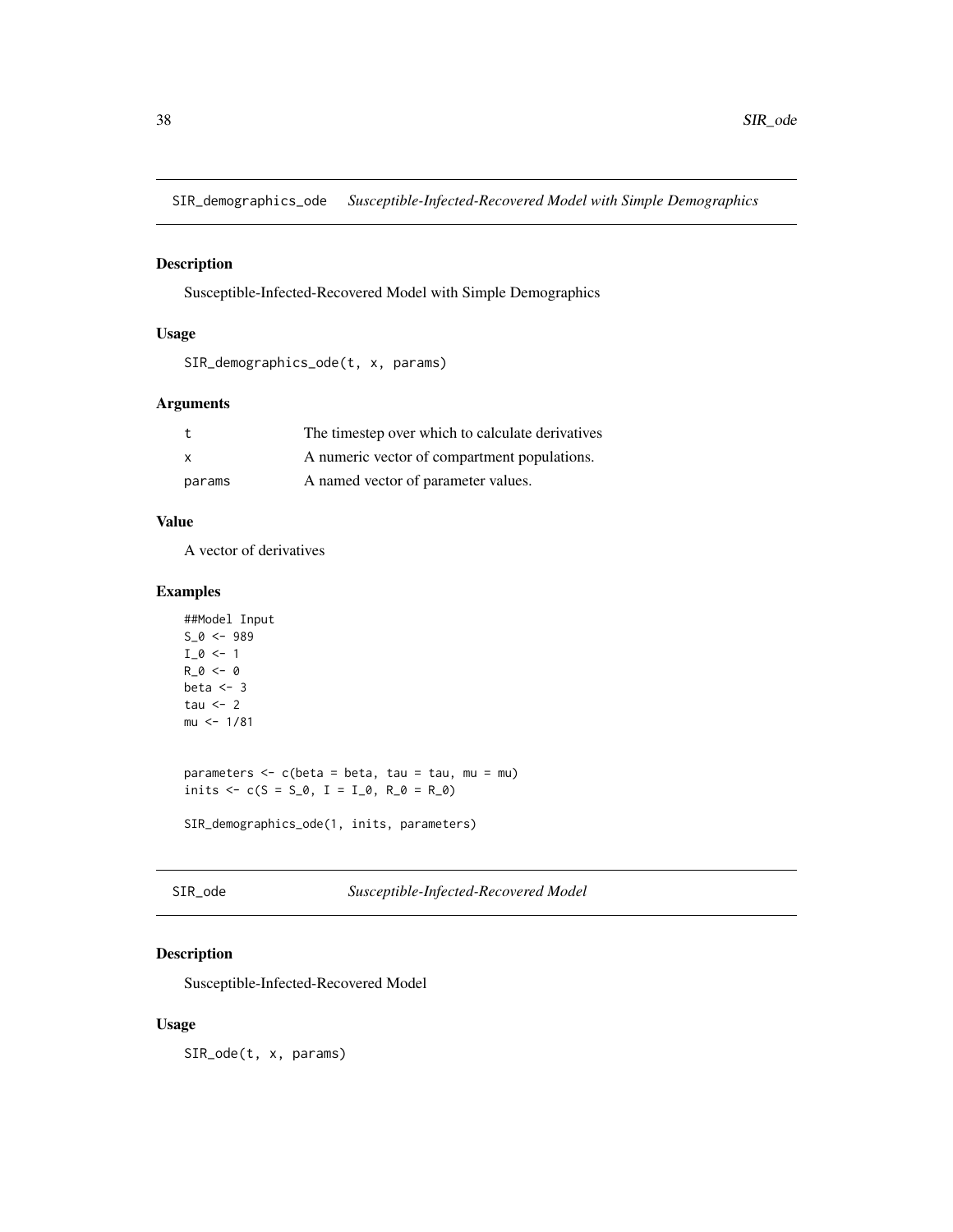### <span id="page-38-0"></span>Arguments

|          | The timestep over which to calculate derivatives |
|----------|--------------------------------------------------|
| <b>X</b> | A numeric vector of compartment populations.     |
| params   | A named vector of parameter values.              |

## Value

A vector of derivatives

## Examples

```
##Model Input
S_0 < -989I_0 \leftarrow 1R_0 < -0beta <-3tau <-2parameters <- c(beta = beta, tau = tau)
inits \leq c(S = S_0, I = I_0, R_0 = R_0)SIR_ode(1, inits, parameters)
```
SIR\_vaccination\_demographics\_ode

*Susceptible-Infected-Recovered Model with Simple Demographics and Vaccination*

## Description

Susceptible-Infected-Recovered Model with Simple Demographics and Vaccination

## Usage

```
SIR_vaccination_demographics_ode(t, x, params)
```
## Arguments

| t      | The timestep over which to calculate derivatives |
|--------|--------------------------------------------------|
| X      | A numeric vector of compartment populations.     |
| params | A named vector of parameter values.              |

#### Value

A vector of derivatives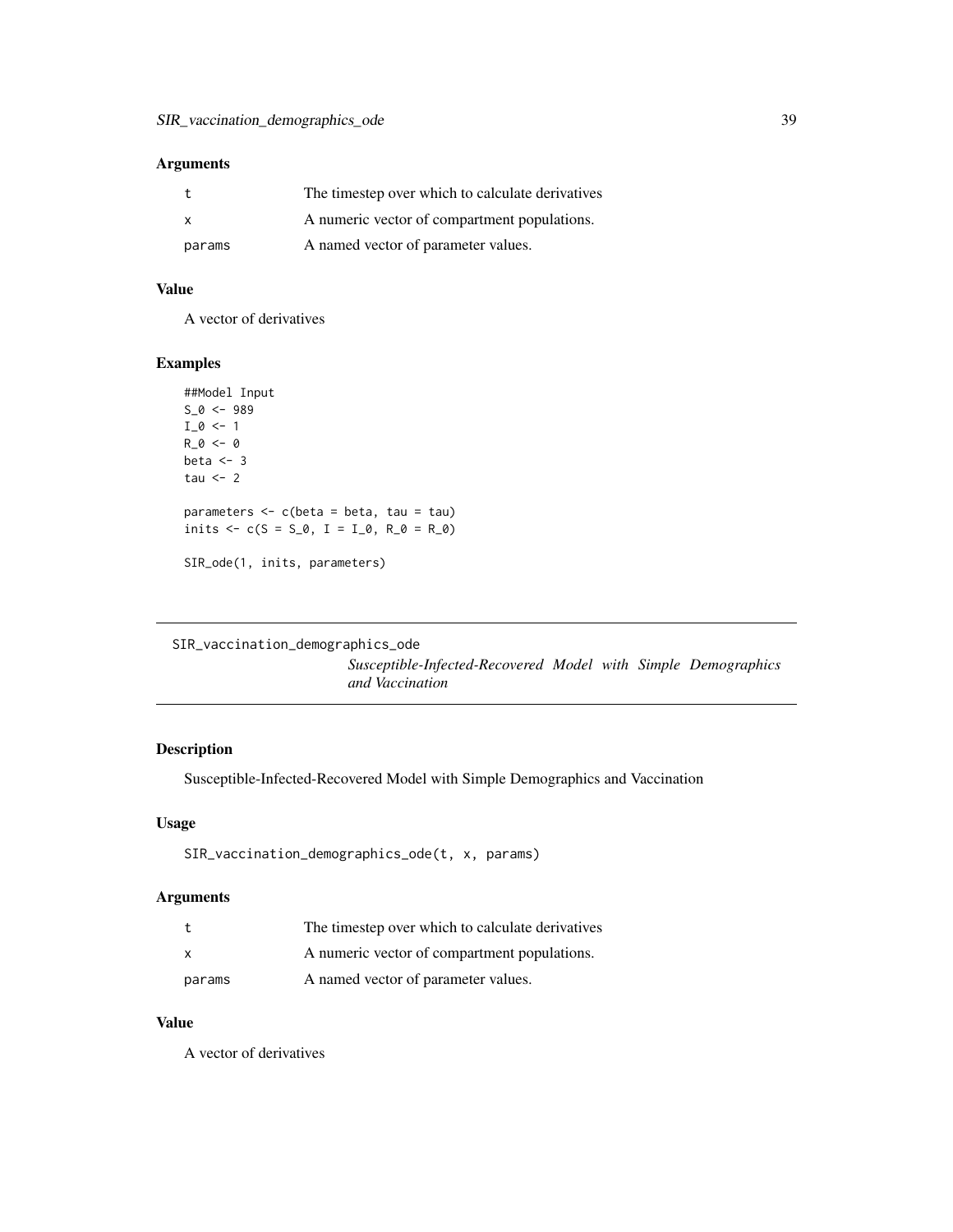## Examples

```
##Model Input
S_u_0 <- 989
I_u_0 < -1R_u_0 < -0S_v_0 = 0 <- 0
I_v_0 < -0R_v_0 - 0 < - 0beta <-3tau <-2mu <- 1/81
alpha <-0.8lambda <- 0.7
parameters \leq c(beta = beta, tau = tau, mu = mu,
                  alpha = 0.8, lambda = 0.7)
inits \leq -c(S_{-}u = S_{-}u_{-}\theta, I_{-}u = I_{-}u_{-}\theta, R_{-}u_{-}\theta = R_{-}u_{-}\theta,S_v = S_v_0, I_v = I_v_0, R_v_0 = R_v_0SIR_vaccination_demographics_ode(1, inits, parameters)
```
SIR\_vaccination\_ode *Susceptible-Infected-Recovered Model with Vaccination*

## Description

Susceptible-Infected-Recovered Model with Vaccination

#### Usage

```
SIR_vaccination_ode(t, x, params)
```
## Arguments

|              | The timestep over which to calculate derivatives |
|--------------|--------------------------------------------------|
| $\mathbf{x}$ | A numeric vector of compartment populations.     |
| params       | A named vector of parameter values.              |

#### Value

A vector of derivatives

## Examples

##Model Input S\_u\_0 <- 989  $I_u_0 < -1$  $R_u_0 < -0$ 

<span id="page-39-0"></span>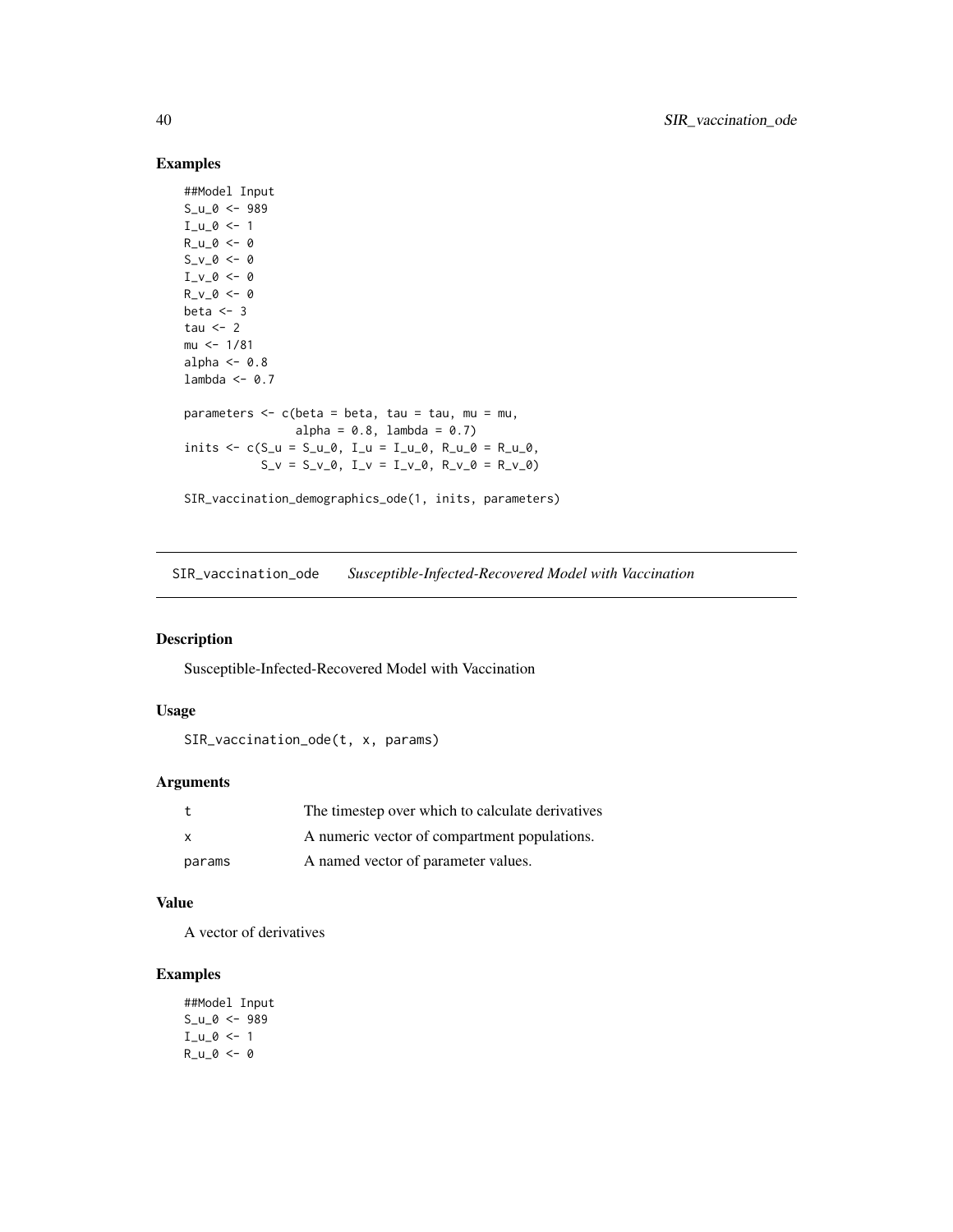```
S_v - 0 < - 0I_v_0 < -0R_v_0 \sim -0beta <-3tau <-2lambda <- 0.7
parameters <- c(beta = beta, tau = tau,
                   lambda = 0.7inits \leq c(S_{u} = S_{u} \cup \emptyset, I_{u} = I_{u} \cup \emptyset, R_{u} \cup \emptyset = R_{u} \cup \emptyset,S_v = S_v_0, I_v = I_v_0, R_v_0 = R_v_0SIR_vaccination_ode(1, inits, parameters)
```
SIS\_demographics\_ode *Susceptible-Infected-Susceptible Model with Simple Demographics*

## Description

Susceptible-Infected-Susceptible Model with Simple Demographics

## Usage

SIS\_demographics\_ode(t, x, params)

#### Arguments

|              | The timestep over which to calculate derivatives |
|--------------|--------------------------------------------------|
| $\mathbf{x}$ | A numeric vector of compartment populations.     |
| params       | A named vector of parameter values.              |

## Value

A vector of derivatives

## Examples

```
##Model Input
S_0 < -999I_0 \leftarrow 1beta <-3chi < -2mu < -1/81dt <- 1
parameters \leq c(beta = beta, mu = mu)
inits <-c(S = S_0, I = I_0)
```
SIS\_demographics\_ode(1, inits, parameters)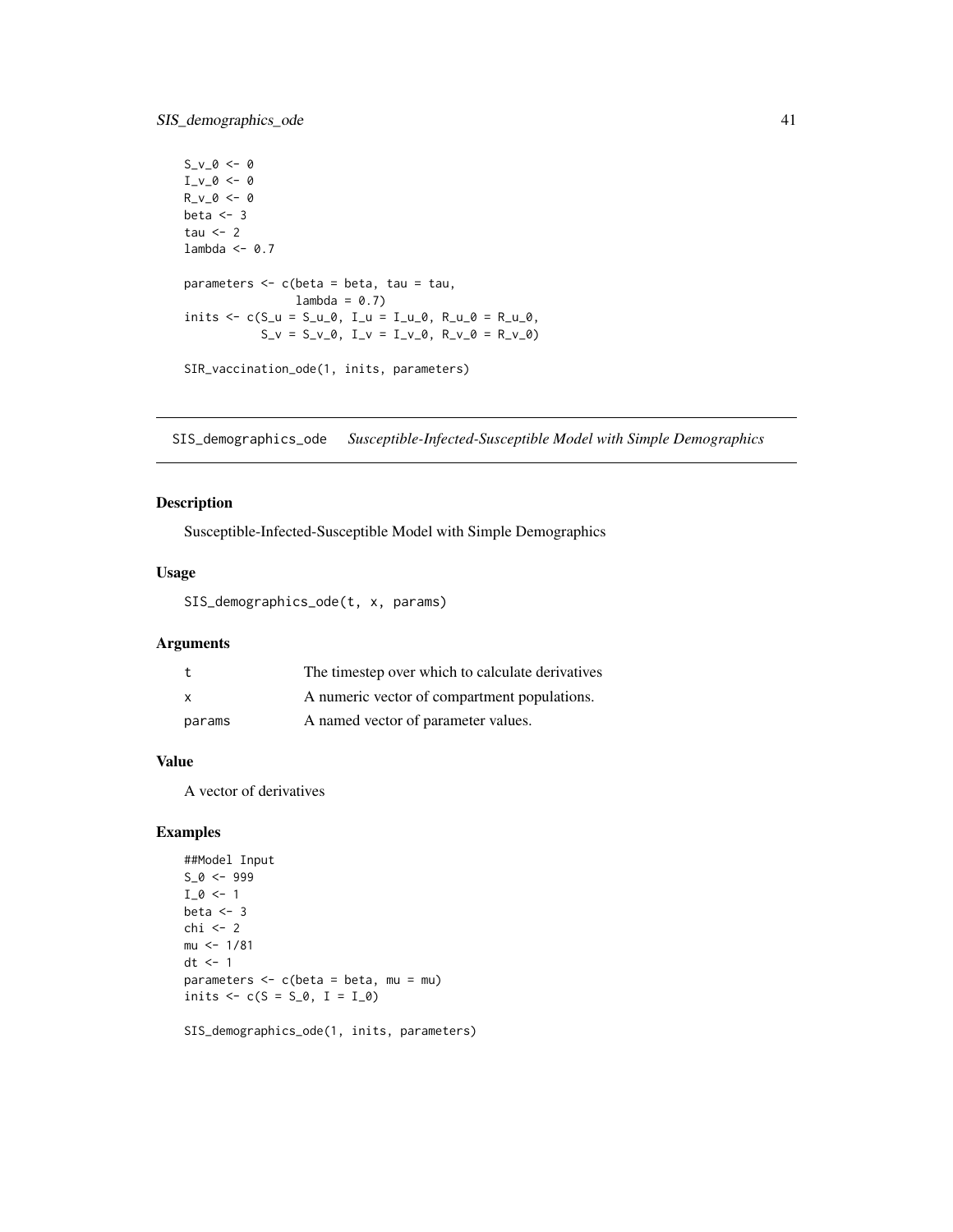<span id="page-41-0"></span>

## Description

Susceptible-Infected-Susceptible Model

## Usage

SIS\_ode(t, x, params)

#### Arguments

|          | The timestep overwhich to calculate derivatives |
|----------|-------------------------------------------------|
| <b>X</b> | A numeric vector of compartment populations.    |
| params   | A named vector of parameter values.             |

#### Value

A vector of derivatives

## Examples

```
##Model Input
S_0 < -999I_0 \leftarrow 1beta <-3chi <- 2
parameters <- c(beta = beta, chi = chi)
inits <-c(S = S_0, I = I_0)SIS_ode(1, inits, parameters)
```
SI\_demographics\_ode *Susceptible-Infected Model with Simple Demographics*

## Description

Susceptible-Infected Model with Simple Demographics

#### Usage

SI\_demographics\_ode(t, x, params)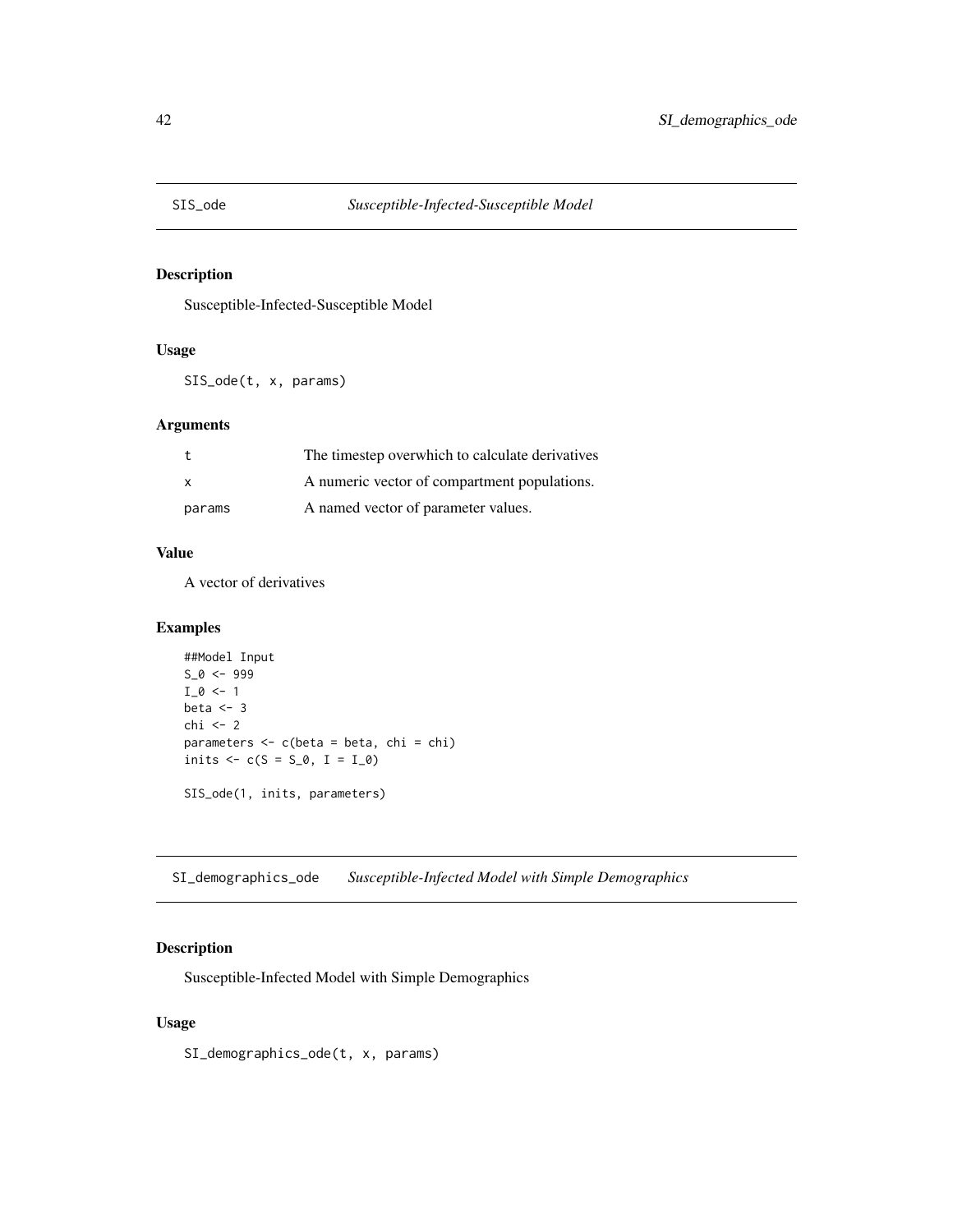#### <span id="page-42-0"></span> $SI_{\sim}$  and 43

## Arguments

|        | The timestep over which to calculate derivatives |
|--------|--------------------------------------------------|
| X.     | A numeric vector of compartment populations.     |
| params | A named vector of parameter values.              |

## Value

A vector of derivatives

## Examples

```
##Model Input
S_0 < -999I_0 \leftarrow 1beta <-3mu < -1/81parameters \leq c(beta = beta, mu = mu)
inits <-c(S = S_0, I = I_0)SI_demographics_ode(1, inits, parameters)
```
<span id="page-42-1"></span>

## SI\_ode *Susceptible-Infected Model*

## Description

Susceptible-Infected Model

#### Usage

SI\_ode(t, x, params)

## Arguments

|        | The timestep over which to calculate derivatives |
|--------|--------------------------------------------------|
| X      | A numeric vector of compartment populations.     |
| params | A named vector of parameter values.              |

#### Value

A vector of derivatives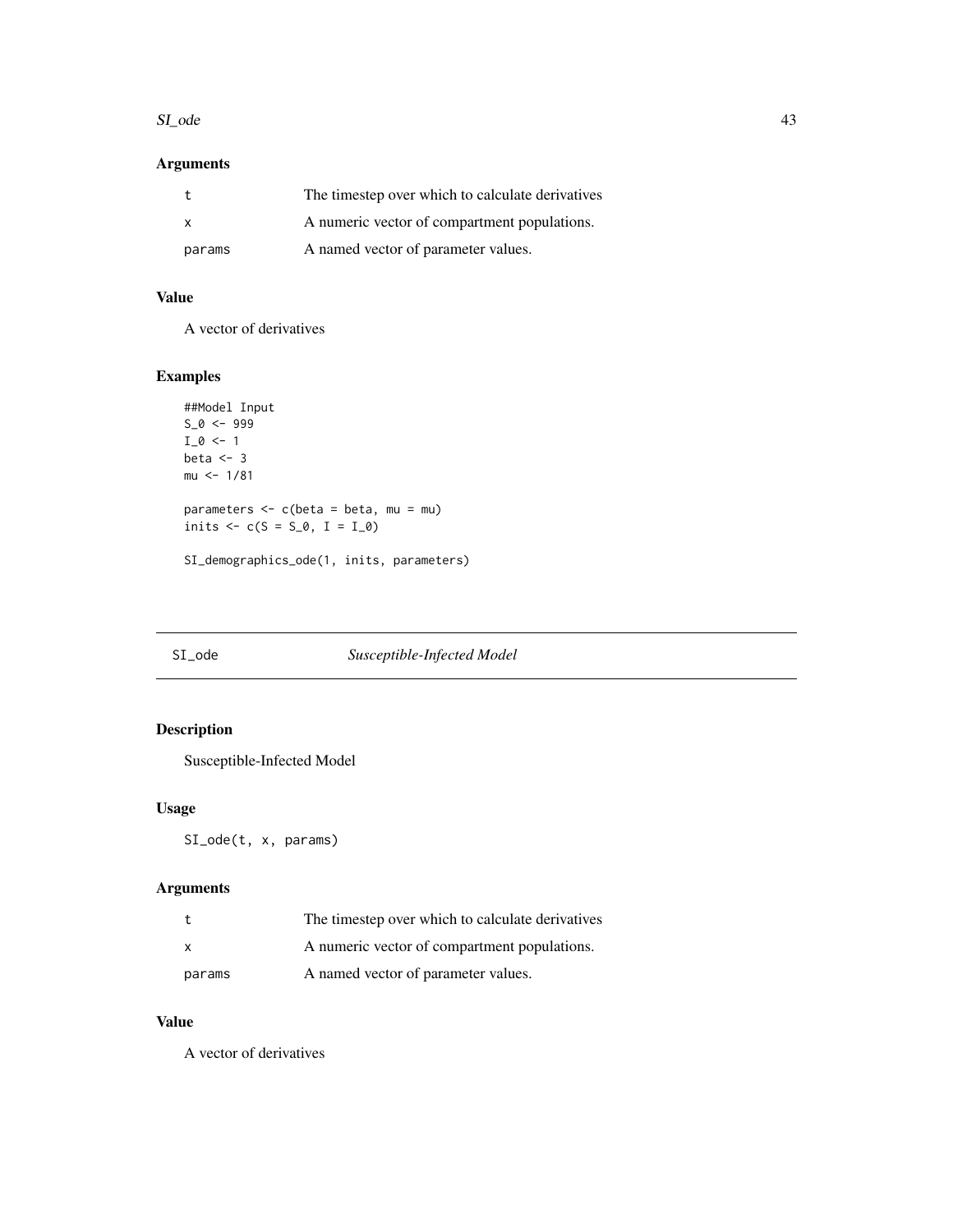## <span id="page-43-0"></span>Examples

```
##Model Input
S_0 < -999I_0 \leftarrow 1beta <-3parameters <- c(beta = beta)
inits <-c(S = S_0, I = I_0)SI_ode(1, inits, parameters)
```
<span id="page-43-1"></span>solve\_ode *A Simple Wrapper for lsoda*

## Description

This function acts as a simple wrapper for lsoda, allowing for multiple parameter sets and initial conditions. It also allows [lsoda](#page-0-0) to be used within the idmodelr framework.

## Usage

```
solve_ode(
  model = NULL,inits = NULL,
  params = NULL,
  times = NULL,
  as.data.frame = TRUE,
  ...
\mathcal{L}
```
## Arguments

| model         | A model formatted as required by 1soda, see SI_ode for an example.                                                                                                                 |
|---------------|------------------------------------------------------------------------------------------------------------------------------------------------------------------------------------|
| inits         | The initial state (states) of the model. Can either be supplied as a named vector<br>or as a matrix with each row representing a parameter.                                        |
| params        | A named vector or matrix of parameters. The matrix must have a row for each<br>parameter and if inits is specified as a matrix then params must have the same<br>number of columns |
| times         | A numeric vector of the times for which explicit model estimates are required,<br>this does not effect the timestep used by the solver                                             |
| as.data.frame | A logical (defaults to TRUE) indicating if the results should be returned as a data<br>frame.                                                                                      |
| $\cdots$      | Additional arguments to pass to 1 soda.                                                                                                                                            |

#### Value

A dataframe or lsoda object containing a single or multiple model trajectories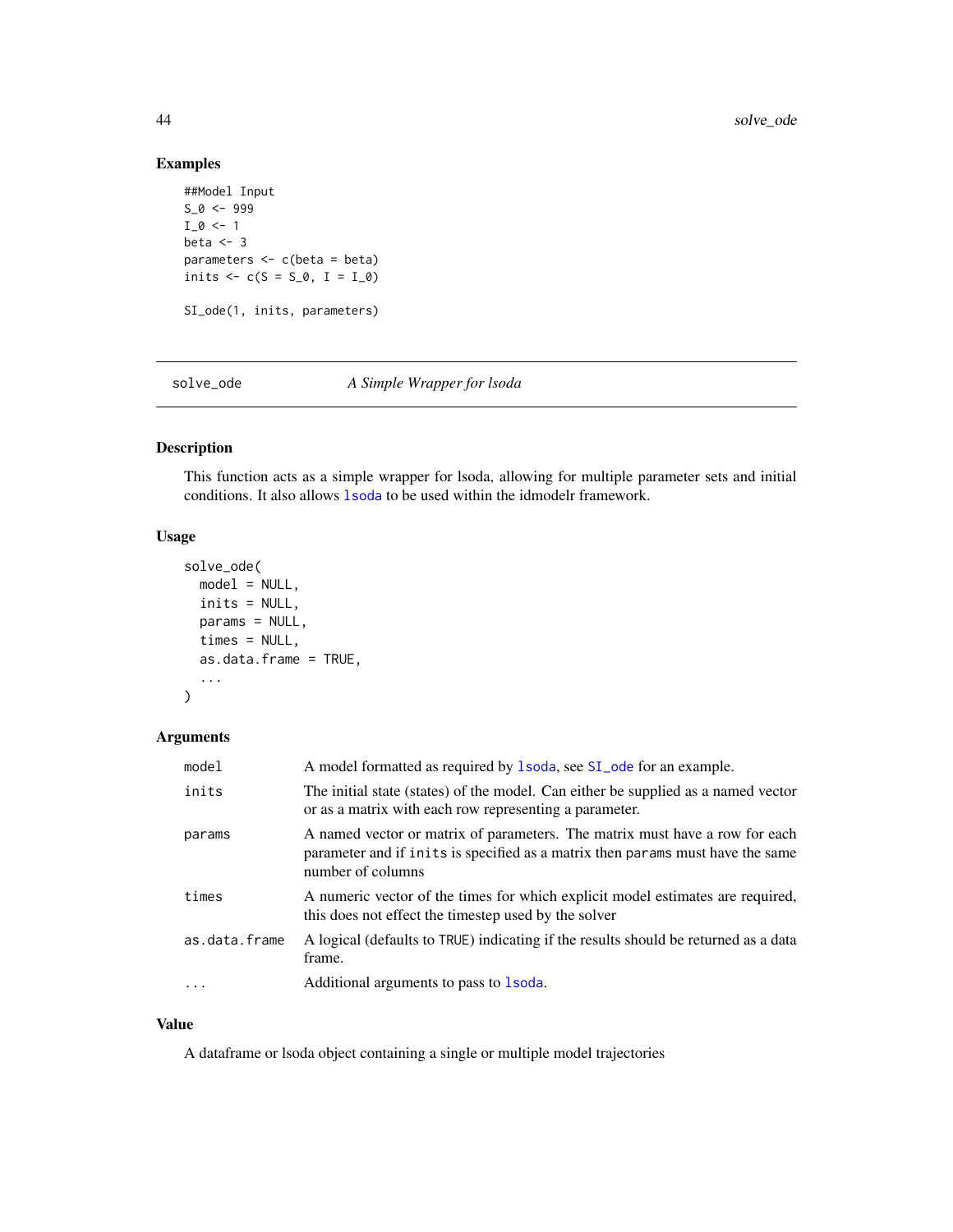<span id="page-44-0"></span>summarise\_model 45

### See Also

[lsoda](#page-0-0) [SI\\_ode](#page-42-1)

## Examples

```
## Intialise
N = 100000
I_0 = 1S_0 = N - I_0R_0 = 1.1beta = R_0##Time for model to run over
tbegin = \thetatend = 50times <- seq(tbegin, tend, 1)
##Vectorise input
parameters <- as.matrix(c(beta = beta))
inits \leq as.matrix(c(S = S_0, I = I_0))
solve_ode(model = SI_ode, inits, parameters, times, as.data.frame = TRUE)
```
summarise\_model *Summarise a Model Simulation*

## Description

Provides simple summary statistics for a model produced using [solve\\_ode](#page-43-1). These include the final population sizes, the time and size of the maximum epidemic peak, and the duration of the epidemic.

#### Usage

```
summarise_model(sim)
```
## Arguments

sim A tibble of model output as produced by [solve\\_ode](#page-43-1).

## Value

A tibble of summary information for a model simulation.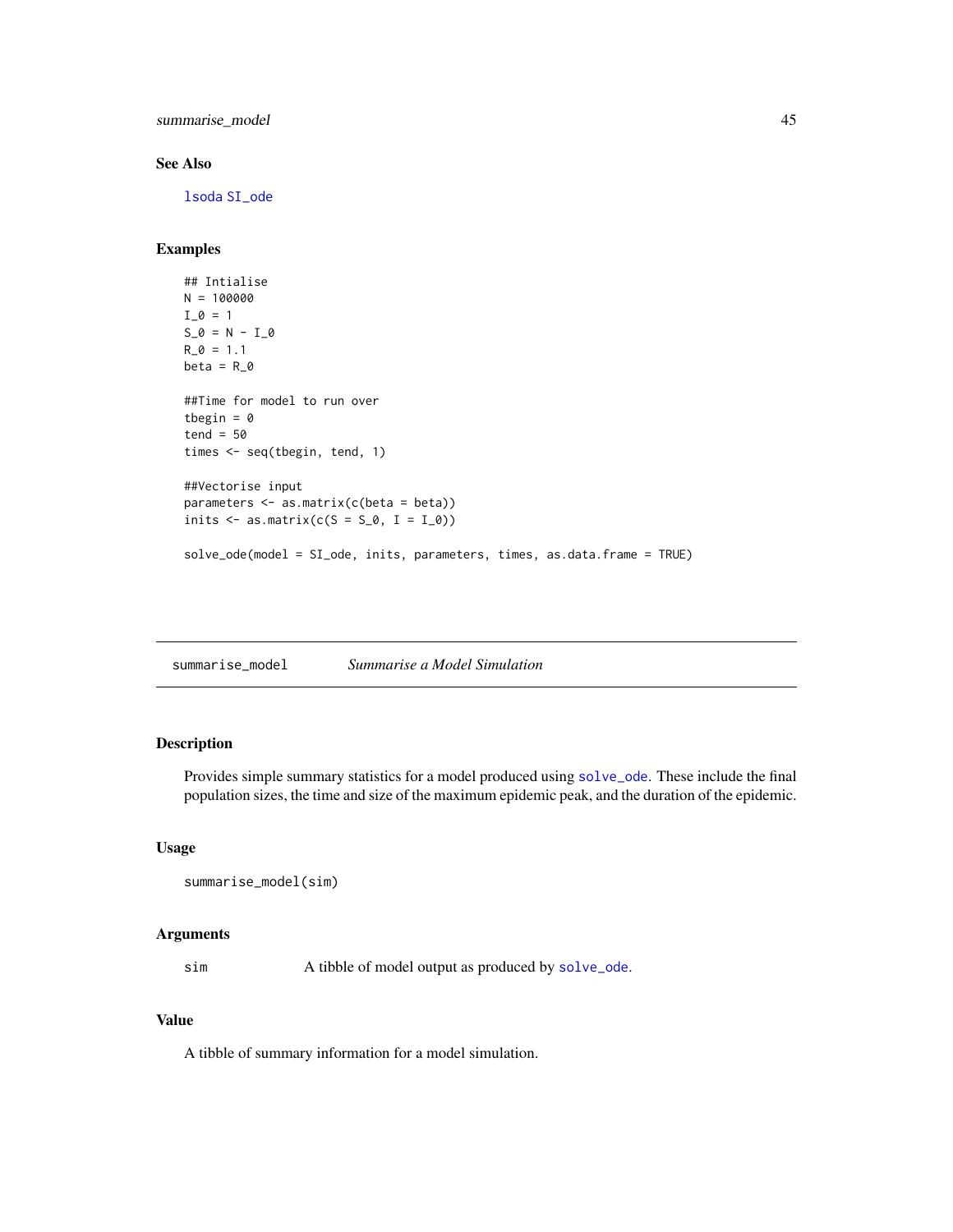## Examples

```
## Intialise
N = 100000
I_0 = 1S_0 = N - I_0R_0 = 1.1beta = R_0##Time for model to run over
tbegin = \thetatend = 50times <- seq(tbegin, tend, 1)
##Vectorise input
parameters <- as.matrix(c(beta = beta))
inits \leq as.matrix(c(S = S_0, I = I_0))
sim <- solve_ode(model = SI_ode, inits, parameters, times, as.data.frame = TRUE)
summarise_model(sim)
```
summarise\_strat\_var *Sum a Stratified Variable*

#### Description

Sum a Stratified Variable

#### Usage

```
summarise_strat_var(df, vars, strat = NULL, new_var = "sum")
```
## Arguments

| df      | A data frame of model output.                                         |
|---------|-----------------------------------------------------------------------|
| vars    | A character vector containing the unstratified variables to summarise |
| strat   | The number of stratifications present in the data set                 |
| new_var | The name of the summarised variable                                   |

### Value

Returns the original dataframe with an additional summarised variable

## See Also

summarise\_var\_by\_strat

<span id="page-45-0"></span>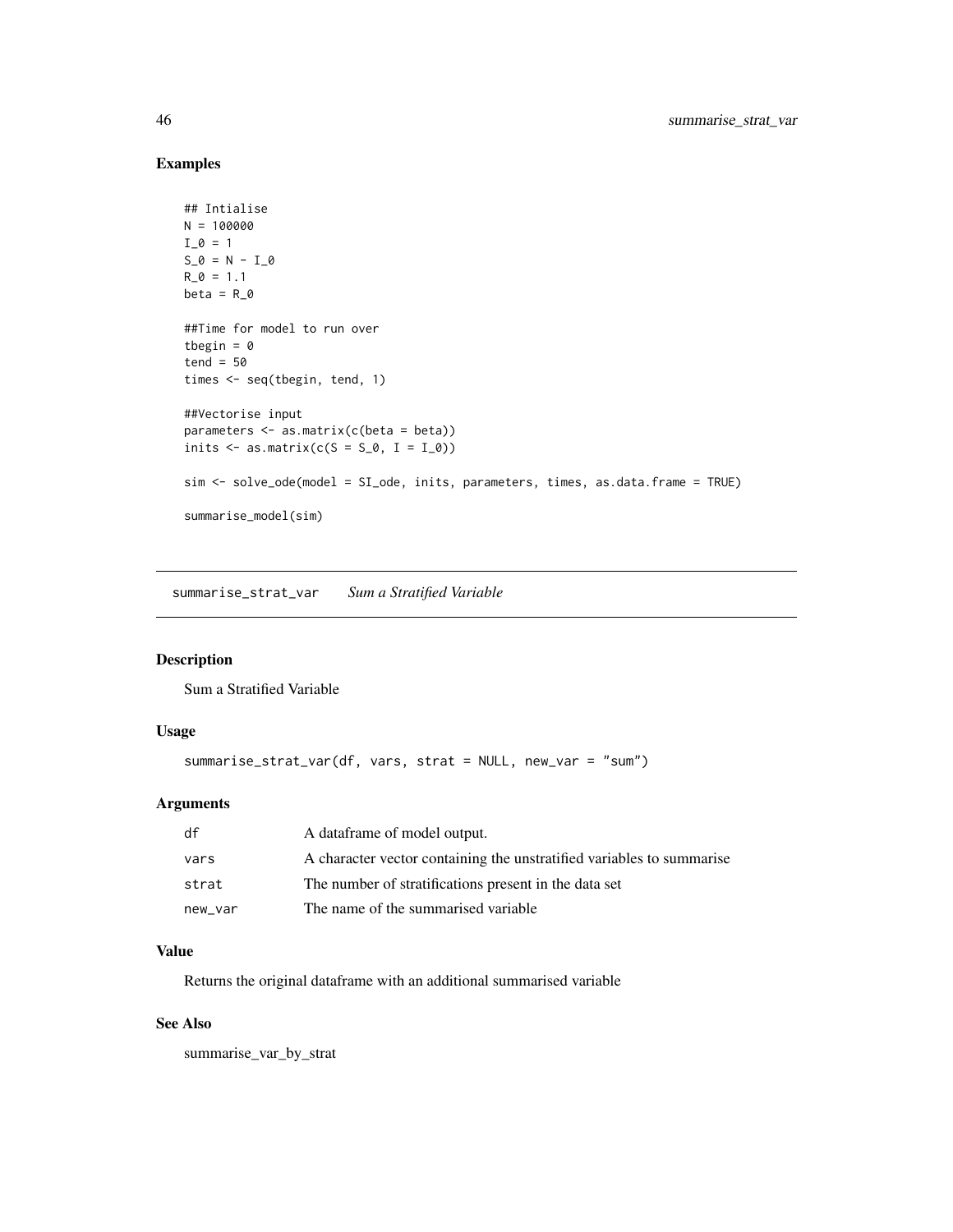#### <span id="page-46-0"></span>Examples

```
df <- dplyr::mutate(iris, Petal.Length1 = Petal.Length, Petal.Length2 = Petal.Length)
df <- tibble::as_tibble(df)
```

```
summarise_strat_var(df, vars = c("Petal.Length"), strat = 2, new_var = "sum")
```
summarise\_var\_by\_strat

```
Sum a Stratified Variable by Stratification Level
```
#### Description

Sum a Stratified Variable by Stratification Level

#### Usage

```
summarise_var_by_strat(df, vars, strat = NULL, new_var, summary_var = FALSE)
```
## Arguments

| df          | A dataframe of model output.                                                                                                                        |
|-------------|-----------------------------------------------------------------------------------------------------------------------------------------------------|
| vars        | A character vector containing the unstratified variables to summarise                                                                               |
| strat       | The number of stratifications present in the data set                                                                                               |
| new_var     | The name of the summarised variable.                                                                                                                |
| summary_var | A logical (defaults to FALSE), specifying whether to add an additional summary<br>variable across all stratified levels when aggregating incidence. |

## Details

Takes compartmental infectious disease output and adds summary statistics for each stratified population, optionally adding a final summary statistic for the whole population.

#### Value

An updated data frame containing the summarised variable for each stratified level and for the whole population.

## See Also

summarise\_var\_by\_strat

```
df \leq data.frame(A = 1, B = 2)
summarise_var_by_strat(df, vars = c("A", "B"), new_var = "C")
df \le data.frame(A1 = 1, B1 = 1, A2 = 1, B2 = 1, A3 = 1, B3 = 1)
summarise_var_by_strat(df, vars = c("A", "B"), strat = 3, new_var = "C")
summarise_var_by_strat(df, vars = c("A", "B"), strat = 3, new_var = "C", summary_var = TRUE)
```